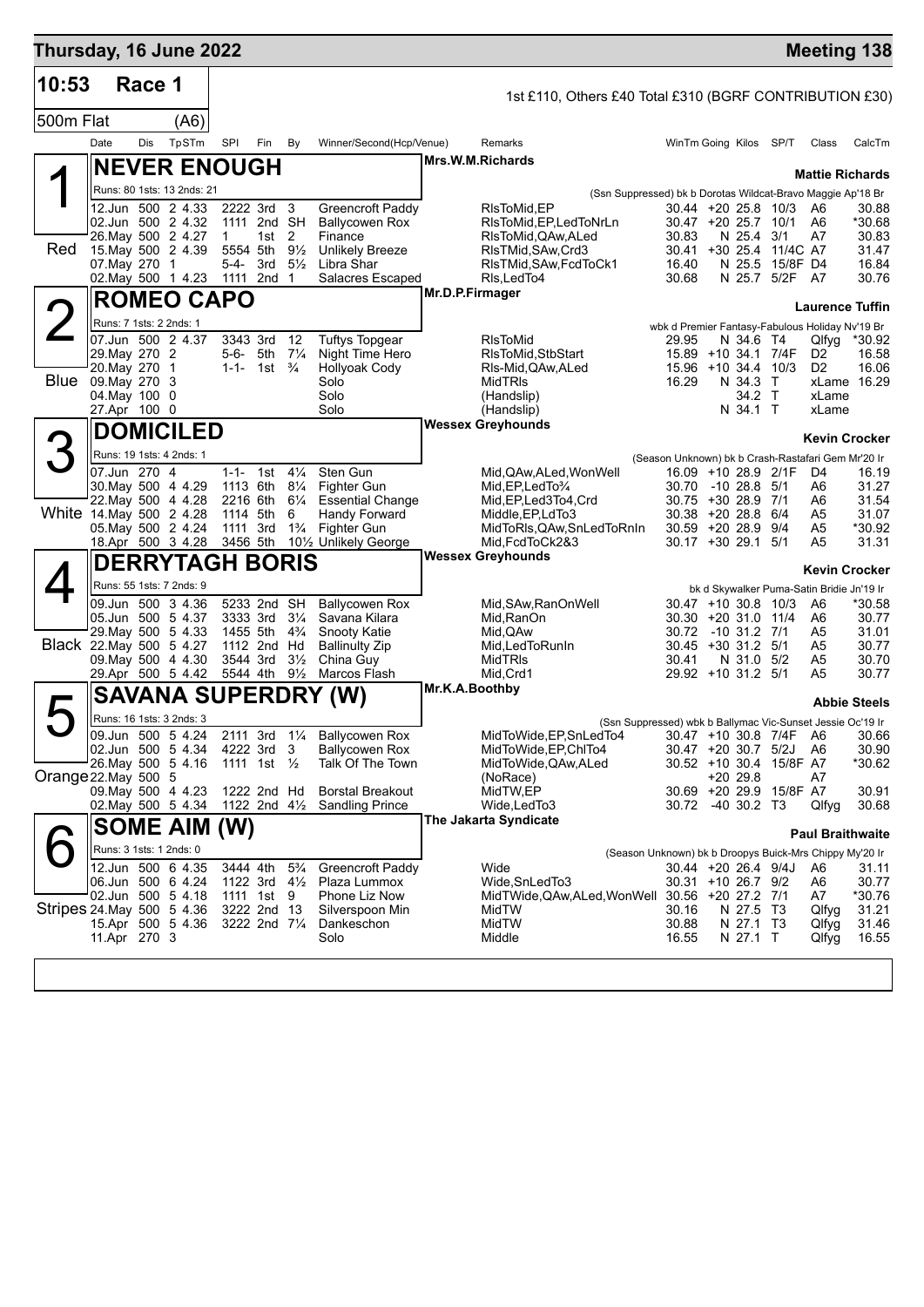| Thursday, 16 June 2022    |                                |        |                               |                        |                           |                                  |                                             |                 |                                                                                             |                                          |                                 |              |                                                                      | <b>Meeting 138</b>      |
|---------------------------|--------------------------------|--------|-------------------------------|------------------------|---------------------------|----------------------------------|---------------------------------------------|-----------------|---------------------------------------------------------------------------------------------|------------------------------------------|---------------------------------|--------------|----------------------------------------------------------------------|-------------------------|
| 11:09                     |                                | Race 2 |                               |                        |                           |                                  |                                             |                 | 1st £110, Others £40 Total £310 (BGRF CONTRIBUTION £30)                                     |                                          |                                 |              |                                                                      |                         |
| 270m Flat                 |                                |        | (D3)                          |                        |                           |                                  |                                             |                 |                                                                                             |                                          |                                 |              |                                                                      |                         |
|                           | Date                           | Dis    | TpSTm                         | SPI                    | Fin                       | By                               | Winner/Second(Hcp/Venue)                    |                 | Remarks                                                                                     | WinTm Going Kilos SP/T                   |                                 |              | Class                                                                | CalcTm                  |
|                           |                                |        | <b>TUFTYS MICKY</b>           |                        |                           |                                  |                                             | Mr.A.P.Tuffin   |                                                                                             |                                          |                                 |              |                                                                      |                         |
|                           |                                |        | Runs: 39 1sts: 6 2nds: 6      |                        |                           |                                  |                                             |                 |                                                                                             |                                          |                                 |              | <b>Laurence Tuffin</b><br>wbd d Swift Hoffman-Linden Twiggy Jn'19 Br |                         |
|                           | 07.Jun 270 2                   |        |                               |                        | 1-1- 1st                  | Hd                               | No More Mondays                             |                 | RIsToMid, EP, Led1                                                                          | 16.44 +10 29.8 11/4                      |                                 |              | D4                                                                   | *16.54                  |
|                           | 28. May 270 2<br>16. May 270   |        | $\mathbf{1}$                  | $5 - 5 -$              | 5th<br>$1 - 1 - 1$ st     | $8\frac{3}{4}$<br>$1\frac{1}{4}$ | Unlikely Kojak<br>Savana Stan               |                 | RIs-Mid, SAw, Crd1To2<br>RIsTMid,ALed                                                       | 16.22<br>16.67                           | N 29.8 9/1<br>$-10$ 30.2 $9/4J$ |              | D <sub>3</sub><br>D4                                                 | 16.93<br>16.57          |
| Red                       | 07. May 270 3                  |        |                               | $2 - 5 -$              | 5th                       | 9                                | Libra Shar                                  |                 | RIsTMid,EP                                                                                  | 16.40                                    | N 29.6 7/2                      |              | D4                                                                   | 17.12                   |
|                           | 18.Apr 270 2<br>21.Mar 270 1   |        |                               | $4 - 4 -$              | 5th<br>1-1- 1st Hd        | $2\frac{3}{4}$                   | Romeo Legend<br>Jolbergs Toby               |                 | RIsTMid,EP<br>RIsTMid, ALed                                                                 | 16.49<br>16.50                           | $+528.6$<br>N 29.4 8/1          | 9/4F         | D <sub>4</sub><br>D4                                                 | 16.75<br>16.50          |
|                           |                                |        | <b>FARRAN REEBOK</b>          |                        |                           |                                  |                                             | Miss.A.K.Harris |                                                                                             |                                          |                                 |              |                                                                      |                         |
|                           |                                |        | Runs: 10 1sts: 2 2nds: 0      |                        |                           |                                  |                                             |                 |                                                                                             |                                          |                                 |              |                                                                      | <b>David Jeans</b>      |
|                           | 05.Jun 270 2                   |        |                               | $1 - 3 -$              | 3rd                       | $5\frac{1}{4}$                   | Hang On Wombat                              |                 | (Ssn Suppressed) bew b Ballymac Bolger-Farran Marble Au'19 Ir<br>RIsToMid, QAw, Crd1        | 16.33 +10 29.1 7/1                       |                                 |              | D3                                                                   | 16.85                   |
|                           | 30. May 270 2<br>22. May 270 3 |        |                               | $4 - 6 -$<br>$6 - 6 -$ | 6th<br>6th                | $8\frac{3}{4}$<br>$5\frac{3}{4}$ | Do It Sheena<br><b>Bobcat</b>               |                 | RIsToMid, FcdToCk1/2<br>RIs-Mid, SAw                                                        | 16.33<br>16.20 +10 29.1 9/4F             | $-529.05/1$                     |              | D <sub>3</sub><br>D <sub>3</sub>                                     | 16.98<br>16.77          |
| <b>Blue</b> 12. May 270 3 |                                |        |                               | $1 - 2 -$              | 3rd <sub>4</sub>          |                                  | Aero Lennie                                 |                 | MidToRIs, QAw, LedTo1, Bmp2                                                                 | 16.08 +10 29.0 7/2                       |                                 |              | D <sub>3</sub>                                                       | 16.51                   |
|                           | 05. May 270 3                  |        | 15. Nov 500 3 4.33            |                        | 1111 2nd $\frac{1}{2}$    |                                  | Solo<br>Savana Penny                        |                 | MidToRIs<br>MidToRIs, QAw, LedToNrLn                                                        | $16.24 + 10.29.0$ T<br>30.96 +10 28.3 T2 |                                 |              | Qlfyg                                                                | $*16.34$<br>ReQul 31.10 |
|                           |                                |        | <b>HANG ON SHA</b>            |                        |                           |                                  |                                             | Mr.L.Pitman     |                                                                                             |                                          |                                 |              |                                                                      |                         |
| З                         |                                |        | Runs: 3 1sts: 1 2nds: 0       |                        |                           |                                  |                                             |                 |                                                                                             |                                          |                                 |              | Peter Harnden                                                        |                         |
|                           | 02.Jun 270 3                   |        |                               | 6-5-                   | 5th                       | $3\frac{3}{4}$                   | <b>Wildcat Lilymay</b>                      |                 | (Season Unknown) bk b Magical Bale-Oasis Dream Oc'20 Br<br>MidToRIs, SAw                    | 16.40                                    | $+5$ 31.0 3/1                   |              | D3                                                                   | 16.73                   |
|                           | 26. May 270 3                  |        |                               | 5-4-                   | 5th                       | $2\frac{1}{2}$                   | Waikiki Alex                                |                 | MidToRIs, SAw                                                                               | 16.46                                    | $+5$ 31.2 4/1                   |              | D <sub>3</sub>                                                       | 16.71                   |
| White 05.May 270          | 14. May 270 3                  |        | -3                            | $1 - 1 -$<br>$2 - 2 -$ | 1st<br>2 <sub>nd</sub>    | Hd<br>$1\frac{1}{4}$             | <b>Tuftys Donald</b><br>Salacres Armani     |                 | Mid, SAw, EP, Led 1<br>MidToRIs                                                             | 16.31 +10 30.3 3/1<br>16.44 +10 30.9 T3  |                                 |              | D4<br>Qlfyq                                                          | *16.41<br>16.65         |
|                           | 28.Apr 270                     |        | $\mathbf 1$                   | $3 - 3 -$              | 3rd                       | 19                               | <b>Teddys Mate</b>                          |                 | TurnedInTrap                                                                                | 16.50                                    | +5 30.7 T3                      |              | Qlfyg                                                                | 18.08                   |
|                           | 19.Apr 270                     |        | -1<br><b>BLING BLING CORA</b> | $2 - 2 -$              |                           | 2nd $9\frac{1}{4}$               | Salacres Mitchel                            | Mr.S.J.Rayner   | MidTRIs, SAw                                                                                | 16.43                                    | N 30.7 T3                       |              | Qlfyg                                                                | 17.17                   |
|                           |                                |        |                               |                        |                           |                                  |                                             |                 |                                                                                             |                                          |                                 |              | <b>Stephen Rayner</b>                                                |                         |
|                           | 05.Jun 270 3                   |        | Runs: 32 1sts: 5 2nds: 2      | 5-4-                   | 5th                       | $8\frac{1}{2}$                   | Hang On Wombat                              |                 | (Ssn Suppressed) bd b Pat C Sabbath-Coolavanny Rona Oc'19 Ir<br>Mid, FcdToCk <sup>1/2</sup> | 16.33 +10 29.4 2/1J                      |                                 |              | D3                                                                   | 17.12                   |
|                           | 29. May 270 4                  |        |                               | $1 - 3 -$              | 5th                       | 4                                | <b>Headford Jasmine</b>                     |                 | Mid, QAw                                                                                    | 16.12                                    | $+5$ 29.3 7/1                   |              | D <sub>3</sub>                                                       | *16.48                  |
| <b>Black</b> 12. May 270  | 22. May 270                    |        | -4<br>-4                      | 1-4-<br>5-6-           | 4th<br>5th                | 2<br>$7\frac{1}{2}$              | Aboriginal Art<br>Tuftys Savana             |                 | Mid, LedTo1<br>Middle                                                                       | 16.26 +10 29.5 8/1<br>16.05              | $+5$ 29.3                       | 10/1         | D3<br>D <sub>2</sub>                                                 | 16.50<br>16.71          |
|                           | 29.Apr 270 4                   |        |                               | $5 - 5 -$              | 6th                       | 9                                | Savana Glory                                |                 | Mid, FcdToCk2                                                                               | 16.11                                    | +5 29.6                         | 7/1          | D <sub>2</sub>                                                       | 16.89                   |
|                           | 14.Apr 270 4                   |        |                               | 4-3-                   | 4th                       | $5\frac{3}{4}$                   | Makeit Loulou                               |                 | Middle<br>Mrs.C.J.Henstridge, Mr.C.P.Watts                                                  | 16.42                                    | $-10$ 29.3 $6/1$                |              | D2                                                                   | 16.79                   |
| $\blacktriangleright$     |                                |        | <b>GERRYS PET</b>             |                        | (W)                       |                                  |                                             |                 |                                                                                             |                                          |                                 |              |                                                                      | David Jeans             |
|                           | 06.Jun 270 5                   |        | Runs: 106 1sts: 17 2nds: 22   | 4-2-                   |                           | 2nd $4\frac{1}{4}$               | <b>Ballymac Babes</b>                       |                 | MidToWide,2ndFrom1                                                                          | 16.31                                    |                                 | +5 35.7 9/1  | bew d Droopys Jet-Boreen Buddy Jn'17 Ir<br>D3                        | 16.70                   |
|                           | 26. May 270 4                  |        |                               | $3 - 2 -$              | 5th                       | $2\frac{1}{2}$                   | Night Time Jet                              |                 | MidToWide, EP, ChITo2                                                                       | 16.41                                    | $+5$ 35.7 4/1                   |              | D <sub>3</sub>                                                       | 16.64                   |
| Orange 07. May 270 6      | 22. May 270 5                  |        |                               | 5-5-<br>2-3-           | 4th<br>3rd                | 7<br>$\overline{1}$              | <b>Ballymac Babes</b><br>Lilys Twirl        |                 | Wide,SAw<br>Wide,FinWell                                                                    | 16.08<br>16.45                           | +30 35.4 9/1<br>N 35.4 11/2     |              | D <sub>3</sub><br>D <sub>3</sub>                                     | 16.94<br>16.53          |
|                           | 28.Apr 270 5                   |        |                               | 5-6-                   | 6th                       | 6                                | Da Hurricane                                |                 | Wide, SAw, Crd1                                                                             | 16.32                                    | +5 35.0 7/1                     |              | D <sub>3</sub>                                                       | 16.86                   |
|                           | 21.Apr 270 5                   |        |                               | $2 - 1 -$              | 1st                       | - 3                              | Gucci Gang                                  |                 | MidToWide,SnLed<br>Mr.K.A.Boothby, Mr.F.J.Gray                                              | 16.57                                    | $-5$ 35.0 $9/4$                 |              | D4                                                                   | *16.52                  |
|                           |                                |        | <b>SAVANA PESOTO (W)</b>      |                        |                           |                                  |                                             |                 |                                                                                             |                                          |                                 |              |                                                                      | <b>Frank Gray</b>       |
|                           |                                |        | Runs: 15 1sts: 3 2nds: 1      |                        |                           |                                  |                                             |                 |                                                                                             |                                          |                                 |              | wbk d Eden The Kid-Savana Poppy Oc'20 Br                             |                         |
|                           | 09.Jun 270 6<br>02.Jun 270 6   |        |                               | $3 - 3 -$<br>4-4-      | 1st<br>4th                | $\frac{1}{2}$<br>$2\frac{3}{4}$  | <b>Footfield Magic</b><br>Wildcat Lilymay   |                 | Wide, EP, LedNrLn<br>Wide, SAw, RanOn                                                       | 16.49<br>16.40                           | +5 31.1 7/1                     | +5 31.2 11/2 | D4<br>D <sub>3</sub>                                                 | *16.54<br>16.66         |
|                           | 26. May 270 6                  |        |                               | 4-2-                   | 1st $\frac{1}{2}$         |                                  | <b>Ballycowen Rox</b>                       |                 | Wide,Led2                                                                                   | 16.50                                    |                                 | +5 31.6 9/4F | D4                                                                   | 16.55                   |
| Stripes 22. May 270 6     | 15. May 270 6                  |        |                               | $4 - 2 -$<br>$4 - 5 -$ | 2nd $1\frac{1}{2}$<br>5th | $5\frac{3}{4}$                   | <b>Tuftys Donald</b><br><b>Tuftys Baloo</b> |                 | <b>VW,FinWell</b><br>Wide, SAw                                                              | 16.39 +10 31.9 7/1<br>16.11              | +15 32.0 9/2                    |              | D4<br>D4                                                             | 16.61<br>16.72          |
|                           | 07. May 270 6                  |        |                               | 6-6-                   | 5th                       | $1\frac{1}{2}$                   | <b>Ballymac Babes</b>                       |                 | VeryWide, SAw                                                                               | 16.58                                    | N 31.7 9/2                      |              | D4                                                                   | 16.70                   |
|                           |                                |        |                               |                        |                           |                                  |                                             |                 |                                                                                             |                                          |                                 |              |                                                                      |                         |
|                           |                                |        |                               |                        |                           |                                  |                                             |                 |                                                                                             |                                          |                                 |              |                                                                      |                         |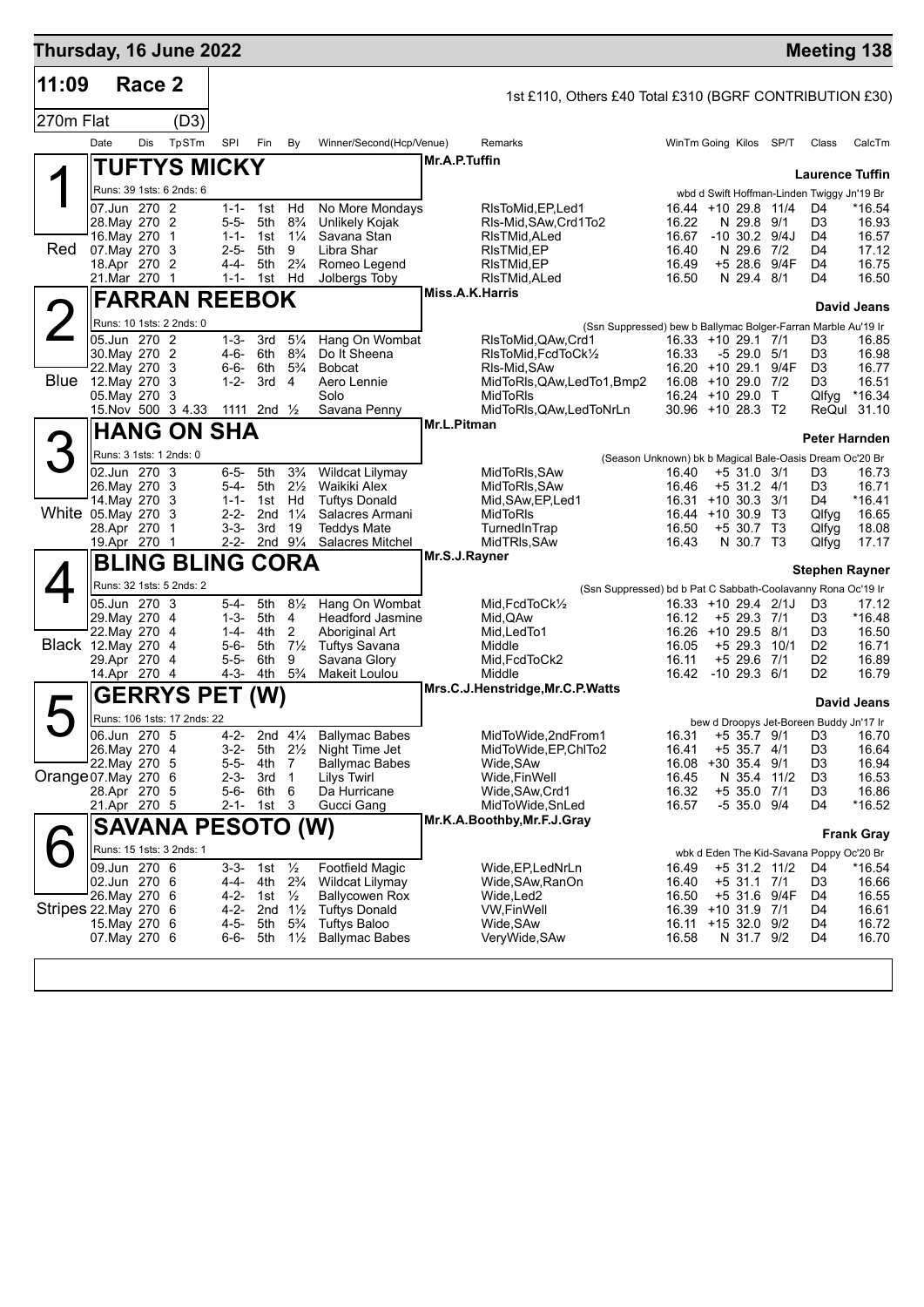| Thursday, 16 June 2022   |                                |        |                                        |                        |                                |                                         |                                            |               |                                                         |                |                                                                          |      |                                  | <b>Meeting 138</b>     |
|--------------------------|--------------------------------|--------|----------------------------------------|------------------------|--------------------------------|-----------------------------------------|--------------------------------------------|---------------|---------------------------------------------------------|----------------|--------------------------------------------------------------------------|------|----------------------------------|------------------------|
| 11:24                    |                                | Race 3 |                                        |                        |                                |                                         |                                            |               | 1st £120, Others £40 Total £320 (BGRF CONTRIBUTION £30) |                |                                                                          |      |                                  |                        |
| 270m Flat                |                                |        | (D2)                                   |                        |                                |                                         |                                            |               |                                                         |                |                                                                          |      |                                  |                        |
|                          | Date                           | Dis    | TpSTm                                  | SPI                    | Fin                            | By                                      | Winner/Second(Hcp/Venue)                   |               | Remarks                                                 |                | WinTm Going Kilos SP/T                                                   |      | Class                            | CalcTm                 |
|                          |                                |        | <b>WESTMEAD ALI</b>                    |                        |                                |                                         |                                            | Mr.L.O'Rourke |                                                         |                |                                                                          |      |                                  |                        |
|                          |                                |        | Runs: 68 1sts: 13 2nds: 18             |                        |                                |                                         |                                            |               |                                                         |                | bk d Leamaneigh Turbo-Westmead Sula My'18 Br                             |      |                                  | Andrew Ioannou (Hnlow) |
|                          |                                |        | 12.Jun 500 4 4.23                      | 3345 6th               |                                |                                         | 12¼ Romeo De Niro                          |               | MidTRIs, EP, FcdToCk1                                   |                | 29.39 +20 33.9 28/1                                                      |      | OR <sub>2</sub>                  | 30.57                  |
|                          | 27. May 270 1<br>15. May 270 3 |        |                                        | 3-2-                   | 4-5- 4th<br>2nd $2\frac{1}{4}$ | 4                                       | Alabama Kid<br>Hi Tidsy                    |               | Rls, Crd1, RanOn<br>MidTRIs, Crd1, RanOn                | 15.93          | $+5$ 33.7 $5/2$<br>15.98 +15 33.4 5/2                                    |      | D <sub>2</sub><br>D <sub>2</sub> | 16.30<br>16.31         |
| <b>Red</b>               | 28.Apr 270 2                   |        |                                        | 2-3-                   | 3rd                            | $2\frac{3}{4}$                          | <b>Nutty Gem</b>                           |               | RIsToMid, LedTo1                                        | 16.09          | N 34.0 10/3                                                              |      | D <sub>2</sub>                   | 16.32                  |
|                          | 22.Apr 270 1<br>19. Mar 270 3  |        |                                        | $1 - 1 -$<br>$3 - 3 -$ | 1st                            | $4\frac{1}{4}$<br>$3rd \t 2\frac{1}{2}$ | China Guy<br>Sureiknownothing              |               | RIsTMid, ALed<br>RIsTMid, QAw, ChITo 1, (HT)            | 16.24<br>16.00 | N 34.2 T2<br>N 33.9 8/1                                                  |      | D1                               | ReQul *16.24<br>16.20  |
|                          |                                |        | <b>FAYES BOY</b>                       |                        |                                |                                         |                                            |               | <b>Team Hamblin Racing</b>                              |                |                                                                          |      |                                  |                        |
|                          |                                |        | Runs: 12 1sts: 4 2nds: 2               |                        |                                |                                         |                                            |               |                                                         |                | bk d Dorotas Wildcat-Buckos Ava Au'20 Ir                                 |      | <b>Chris Hamblin</b>             |                        |
|                          | 09.Jun 270 3                   |        |                                        | $1 - 1 -$              | 1st $\frac{1}{2}$              |                                         | <b>Brickhill Lulu</b>                      |               | MidToRIs, EP, ALed                                      | 16.20          | N 33.1 6/1                                                               |      | D <sub>2</sub>                   | *16.20                 |
|                          | 05.Jun 270 1<br>28. May 270 2  |        |                                        | $2 - 1 -$<br>$3 - 3 -$ | 1st<br>4th                     | $\mathbf{1}$<br>$2\frac{3}{4}$          | Makeit For Ella<br><b>Limekiln Warrior</b> |               | RIsToMid, EP, SnLed<br>RIs-Mid                          | 16.20<br>16.31 | +5 32.8 13/8F D3<br>N 32.5 3/1                                           |      | D <sub>3</sub>                   | 16.25<br>16.53         |
| Blue                     | 16.May 270 3                   |        |                                        | $3 - 2 -$              | 1st                            | Hd                                      | <b>Headford Jasmine</b>                    |               | RIsTMid.LedNrLn                                         | 16.45          | N 32.7 9/2                                                               |      | D <sub>3</sub>                   | 16.45                  |
|                          | 02. May 270 4<br>22.Apr 270 1  |        |                                        | $2 - 2 -$<br>$3 - 2 -$ | 2nd<br>3rd                     | 2<br>$\overline{2}$                     | Cumbawn Jonnie<br>Knockbann Elvis          |               | Mid, Led To1<br>MidTRIs,EP                              | 16.07<br>16.56 | N 31.7 7/1<br>N 32.7 5/1                                                 |      | D3<br>D3                         | 16.23<br>16.72         |
|                          |                                |        | <b>RESURRECTED</b>                     |                        |                                |                                         |                                            |               | Mr.D.Barratt, Mr.J.M.Rack                               |                |                                                                          |      |                                  |                        |
| 3                        |                                |        | Runs: 11 1sts: 1 2nds: 5               |                        |                                |                                         |                                            |               |                                                         |                |                                                                          |      |                                  | <b>Stephen Rayner</b>  |
|                          | 06.Jun 270 3                   |        |                                        | $1 - 1 -$              | 2nd $\frac{1}{2}$              |                                         | Makeit A Dancer                            |               | Mid.QAw,LedT2                                           | 16.13          | bk d Droopys Sydney-Fair Act My'20 Ir<br>+5 33.9 11/4                    |      | D <sub>2</sub>                   | *16.22                 |
|                          | 24. May 270 3                  |        |                                        | $3-2-$                 |                                | 2nd $2\frac{1}{4}$                      | Makeit A Dancer                            |               | MidToRIs, EP                                            | 16.08          | +15 34.1 7/2                                                             |      | D <sub>2</sub>                   | 16.42                  |
| White 11 May 270         | 18. May 270 2                  |        | 3                                      | 2-1-<br>$2 - 1 -$      | 1st<br>1st                     | $1\frac{1}{2}$<br>$\frac{1}{2}$         | Sheadogue One<br>Sheadogue One             |               | Mid,SnLed<br>Mid, Led1                                  | 16.17<br>16.33 | $+533.9$ T3<br>N 33.8 T3                                                 |      | Qlfyg<br>Qlfyg                   | 16.22<br>16.33         |
|                          | 04.May 270 2                   |        |                                        |                        |                                |                                         | Solo<br>Spitfire Flight(Harlw)             |               | Middle<br>FcdTCk1&4,Chl&BBmpRnIn                        | 16.37<br>27.68 | N 33.2 T<br>$-10$ 33.1 $5/2$                                             |      | Qlfyg<br>A7                      | 16.37<br>27.78         |
|                          |                                |        | 17.Apr 415 4 4.95<br><b>AVION MILO</b> |                        | 3222 2nd 21/2                  |                                         |                                            |               | Mr.G.J.Lee,Mrs.K.Lee                                    |                |                                                                          |      |                                  |                        |
|                          |                                |        | Runs: 6 1sts: 0 2nds: 1                |                        |                                |                                         |                                            |               |                                                         |                |                                                                          |      |                                  | <b>David Jeans</b>     |
|                          | 06.Jun 270 3                   |        |                                        | $2 - 2 -$              | 1st                            | $\overline{2}$                          | Roman Premier                              |               | Mid, Led <sub>2</sub>                                   | 16.24          | wf d Magical Bale-Ballymac Pam Mr'20 Br<br>N 36.2 T3                     |      | Qlfyg                            | *16.24                 |
|                          | 22. May 270 4                  |        |                                        | $2 - 3 -$              | $3rd \quad 5\frac{3}{4}$       |                                         | Roanna Storm                               |               | Mid, FcdTCk1                                            | 15.94          | $+536.0$ T3                                                              |      | Qlfyg                            | 16.46                  |
| Black 10. Nov 480 5 4.48 | 11. May 270                    |        | -3                                     |                        | 1112 4th                       | $3\frac{3}{4}$                          | Solo<br><b>Burgess Charity(Monm)</b>       |               | MidTW<br>QAw, Middle, LedT4                             | 16.45<br>29.23 | N 36.2 T<br>$-20$ 35.4 $5/2$                                             |      | Qlfyg<br>A7                      | 16.45<br>29.32         |
|                          | 21.Oct 264 5                   |        | 04.Nov 480 4 4.56                      |                        | 4444 5th<br>5-4- 4th           | $5\frac{1}{4}$<br>$1\frac{1}{4}$        | Revenant(Monm)<br>Empire Khal(Monm)        |               | Middle, Crd1                                            | 29.50<br>15.79 | -30 35.1 15/8F A7<br>N 34.8 5/1                                          |      | D <sub>2</sub>                   | 29.62<br>15.90         |
|                          |                                |        |                                        |                        |                                |                                         |                                            | Mr.M.P.Hagan  | MsdBrk, MidToWide                                       |                |                                                                          |      |                                  |                        |
|                          |                                |        | <b>FOOTFIELD DAISY</b>                 |                        |                                |                                         |                                            |               |                                                         |                |                                                                          |      |                                  | <b>David Jeans</b>     |
|                          | 09.Jun 270 5                   |        | Runs: 53 1sts: 13 2nds: 16             | $6 - 4 -$              | 3rd                            | $\frac{3}{4}$                           | Fayes Boy                                  |               | Mid, SAw, RanOn                                         | 16.20          | (Ssn Suppressed) bk b Droopys Jet-Footfield Vicky Mr'19 Ir<br>N 28.9 8/1 |      | D <sub>2</sub>                   | 16.25                  |
|                          | 05.Jun 270 5                   |        |                                        | $6 - 3 -$              |                                |                                         | 2nd 41/ <sub>2</sub> Ardera Hector         |               | Mid, SAw, CrdRnIn, RanOn                                | 16.35          | $+5$ 29.3 6/1                                                            |      | D <sub>2</sub>                   | 16.77                  |
| Orange 22. May 270 6     | 29. May 270                    |        | -5                                     | $3 - 3 -$<br>$3 - 2 -$ | 3rd                            | $3\frac{1}{2}$<br>2nd $2\frac{1}{4}$    | Night Time Hero<br>Roanna Storm            |               | Mid, CIrRun<br>Middle                                   | 15.89<br>15.94 | +10 29.3 10/1<br>$+5$ 29.3 T3                                            |      | D <sub>2</sub>                   | 16.27<br>ReQul *16.18  |
|                          | 12. May 270 5                  |        |                                        | 6-5-                   |                                |                                         | 6th DIS Savana Glory                       |               | Mid, SAw, Crd&Fell2, (ReQul)                            | 16.24          | N 29.1 5/2                                                               |      | D <sub>2</sub>                   | 0.00                   |
|                          | 07. May 270 4                  |        |                                        | $4 - 2 -$              | 1st 2                          |                                         | Romeo Highball                             |               | Mid, EP, Led1<br>Mr.A.C.Moore, Mrs.E.Moore              | 16.15          | +5 29.0 9/4                                                              |      | D <sub>3</sub>                   | 16.20                  |
|                          |                                |        | <b>SKIPALONG PADDY (W)</b>             |                        |                                |                                         |                                            |               |                                                         |                |                                                                          |      |                                  | Peter Harnden          |
|                          | 06.Jun 270 6                   |        | Runs: 0 1sts: 0 2nds: 0                | $1 - 1 -$              | 1st                            | $6\frac{1}{4}$                          | Salacresfranklin                           |               | Wide, ALed                                              | 16.16          | f d Man Twenty One-Deanridge Angel My'20 Ir<br>N 36.5 T4                 |      | Qlfyg                            | *16.16                 |
|                          | 29. May 270 5                  |        |                                        | $1 - 1 -$              | 1st                            | $8\frac{3}{4}$                          | Norbette Flyer                             |               | MidToWide, ALed                                         | 16.25          | N 36.5 T3                                                                |      | Qlfyg                            | 16.25                  |
| Stripes 01.Apr 325 6     | 22.May 270                     |        | $\overline{1}$                         | $2 - 2 -$<br>11        | 1st                            | 2nd SH<br>5                             | Wildcat Lilymay<br>Another Sky(Newbr)      |               | Mid-W, Fin Well<br>QAw,Ld1                              | 16.62<br>17.73 | $+5$ 36.2 T3<br>N                                                        | 2/1  | Qlfyg<br>S2/3                    | 16.68<br>17.73         |
|                          | 11.Mar 325 6                   |        |                                        | 12                     | 2nd $\frac{1}{2}$              |                                         | Another Sky(Newbr)                         |               | <b>FAw,FinWell</b>                                      | 17.77          | N                                                                        | 6/4  | S2/3                             | 17.80                  |
|                          | 25.Feb 325 6                   |        |                                        | 44                     | 4th                            | $9\frac{1}{2}$                          | Shanballa Green(Newbr)                     |               | EvAw, Imp1                                              | 17.65          | N                                                                        | 1/1F | S3/4                             | 18.31                  |
|                          |                                |        |                                        |                        |                                |                                         |                                            |               |                                                         |                |                                                                          |      |                                  |                        |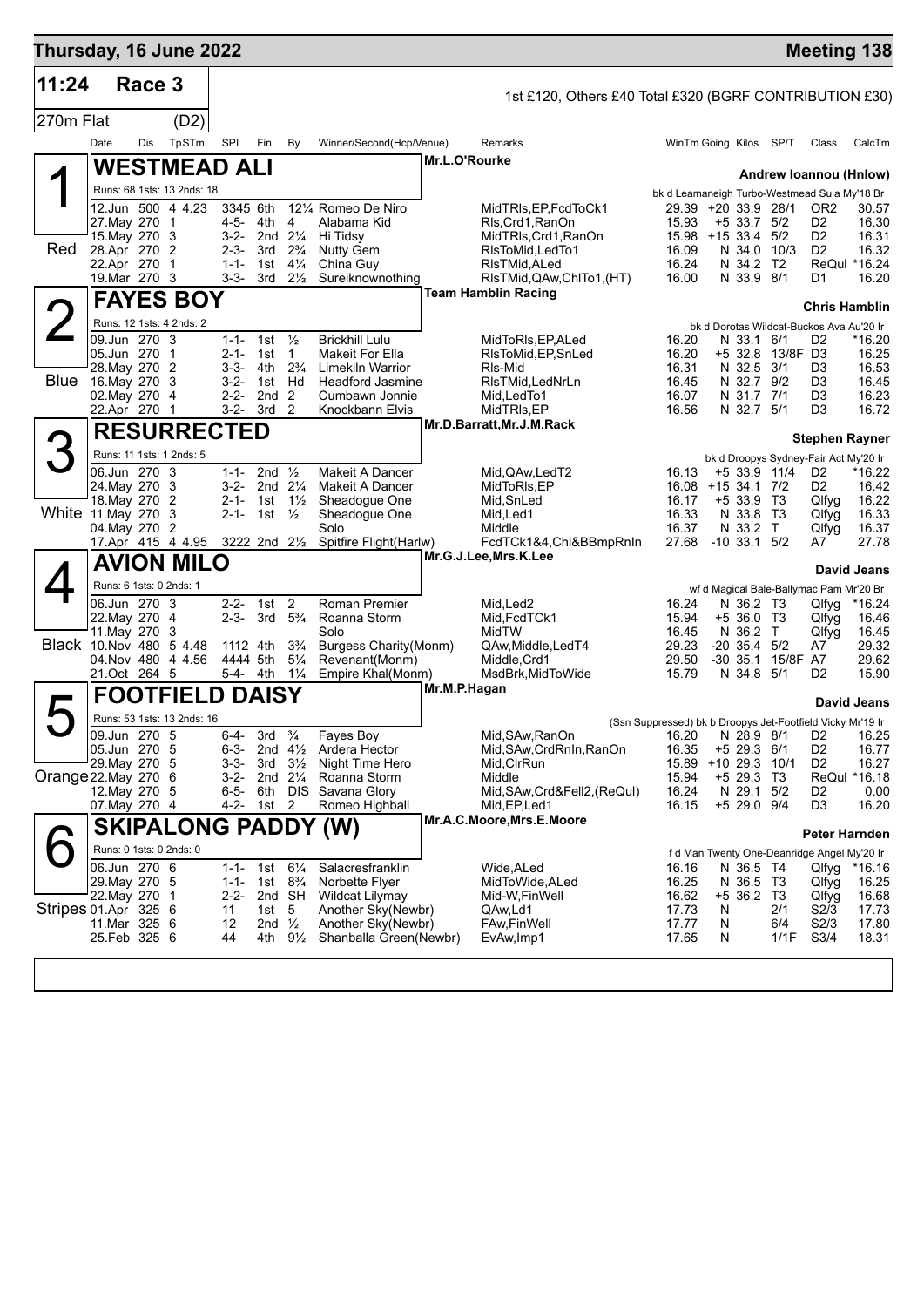| Thursday, 16 June 2022    |               |        |                                               |          |                                                      |                                  |                                                             |                |                                                                                    |                                            |                           | <b>Meeting 138</b>                              |                     |
|---------------------------|---------------|--------|-----------------------------------------------|----------|------------------------------------------------------|----------------------------------|-------------------------------------------------------------|----------------|------------------------------------------------------------------------------------|--------------------------------------------|---------------------------|-------------------------------------------------|---------------------|
| 11:39                     |               | Race 4 |                                               |          |                                                      |                                  |                                                             |                | 1st £105, Others £40 Total £305 (BGRF CONTRIBUTION £30)                            |                                            |                           |                                                 |                     |
| 500m Flat                 |               |        | (A7)                                          |          |                                                      |                                  |                                                             |                |                                                                                    |                                            |                           |                                                 |                     |
|                           | Date          | Dis    | TpSTm                                         | SPI      | Fin                                                  | By                               | Winner/Second(Hcp/Venue)                                    |                | Remarks                                                                            | WinTm Going Kilos SP/T                     |                           | Class                                           | CalcTm              |
|                           |               |        | <b>SPEEDY DUKE</b>                            |          |                                                      |                                  |                                                             |                | <b>Makeit Syndicate</b>                                                            |                                            |                           |                                                 |                     |
|                           |               |        | Runs: 5 1sts: 0 2nds: 0                       |          |                                                      |                                  |                                                             |                |                                                                                    |                                            |                           | be d Droopys Jet-Ela Chloe Ja'21 Ir             | <b>Frank Gray</b>   |
|                           |               |        | 09.Jun 500 1 4.38                             |          | 4445 5th                                             | $4\frac{1}{2}$                   | <b>Alarming Winnie</b>                                      |                | RIsToMid, SItCrd1, FcdToCk1/4                                                      | 30.81                                      | N 28.3 9/2                | A7                                              | 31.16               |
|                           |               |        | 02.Jun 500 1 4.81<br>26. May 500 1 4.53       | 5        | 6666 6th<br>6th                                      | 13                               | Klopps Wee Toots<br>101/ <sub>2</sub> Never Enough          |                | RIsToMid, VSAw<br>RIsToMid, SAw, CrdRnUp                                           | 30.27 +20 28.7 10/3<br>30.83               | N 29.2 2/1F               | A7<br>- A7                                      | 31.52<br>31.67      |
| Red                       | 22. May 500 2 |        |                                               |          |                                                      |                                  |                                                             |                | (NoRace)                                                                           |                                            | +20 29.4                  | A7                                              |                     |
|                           |               |        | 09. May 500 3 4.52<br>05.Apr 500 5 4.38       | 6556 6th |                                                      |                                  | 131/4 Salacres Escaped<br>2333 3rd 131/2 Savana Dismount    |                | RIsTMid, StbStt, FcdToCk2<br>RIs Crd1To1/4                                         | 30.15 +20 29.7 8/1<br>29.87 -20 30.1 T3    |                           | A6<br>Qlfyg                                     | 31.42<br>*30.76     |
|                           |               |        | <b>SAVANA MASHITUP</b>                        |          |                                                      |                                  |                                                             | Mr.K.A.Boothby |                                                                                    |                                            |                           |                                                 |                     |
|                           |               |        |                                               |          |                                                      |                                  |                                                             |                |                                                                                    |                                            |                           |                                                 | <b>Abbie Steels</b> |
|                           |               |        | Runs: 11 1sts: 1 2nds: 3<br>09.Jun 500 3 4.35 |          | 2222 4th                                             |                                  | 21/ <sub>2</sub> Alarming Winnie                            |                | (Ssn Suppressed) bk b Laughil Blake-Amigan Rogue Ap'20 Ir<br>MidToRIs,ChI&FcdToCk1 | 30.81                                      | N 28.6 5/2                | A7                                              | *31.01              |
|                           |               |        | 02.Jun 500 4 4.30                             |          | 3555 6th                                             |                                  | 14½ Some Aim                                                |                | MidToRIs, Crd1                                                                     | 30.56 +20 28.4 2/1                         |                           | A7                                              | 31.91               |
| Blue 02. May 270 2        |               |        | 26. May 500 4 4.23                            |          |                                                      |                                  | Solo<br>3rd DIS Dysert King                                 |                | <b>MiddleToRails</b><br>TurnedInTrap                                               | 31.03 +10 28.7 T<br>16.42 -20 28.7 T3      |                           | ReQul<br>ReQul                                  | 31.13<br>0.00       |
|                           | 21.Apr 100 0  |        |                                               |          |                                                      |                                  | Solo                                                        |                | (Handslip)                                                                         |                                            | 29.0 T                    | xLame                                           |                     |
|                           |               |        | 20.Jan 500 3 4.40 2222 2nd 3/4                |          |                                                      |                                  | Northlink Man                                               |                | MidToRIs, RanOn<br><b>First Choice Drainage Solutions</b>                          | 30.85 +10 27.0 T2                          |                           | ReQul 31.01                                     |                     |
|                           |               |        | <b>CHOICES PRODUCT</b>                        |          |                                                      |                                  |                                                             |                |                                                                                    |                                            |                           | <b>Mattie Richards</b>                          |                     |
| З                         |               |        | Runs: 16 1sts: 1 2nds: 1                      |          |                                                      |                                  |                                                             |                |                                                                                    |                                            |                           | be d Superior Product-Carlsbush Graine Nv'19 Ir |                     |
|                           |               |        | 09.Jun 500 5 4.53<br>05.Jun 500 4 4.46        |          | 5554 3rd<br>5555 5th 9½                              | $\overline{1}$                   | <b>Alarming Winnie</b><br>Savana Kilara                     |                | Mid, VSAw, Crd <sup>1</sup> / <sub>4</sub> , RanOn Well<br>Mid, SAw                | 30.81<br>30.30 +20 32.1 25/1               | N 31.9 10/1               | A7<br>A6                                        | 30.88<br>31.26      |
|                           |               |        | 30 May 500 5 4.50                             |          |                                                      |                                  | Solo                                                        |                | Middle                                                                             | 31.14                                      | $-40$ 32.1 T              | Qlfyg                                           | *30.74              |
| White 22. May 270 5       |               |        | 18.Apr 500 4 4.51                             |          | 3-3- 3rd                                             |                                  | 3 <sup>1/2</sup> Confidentiality<br>2222 2nd 18% Coom Bella |                | Middle<br>Mid,Ck3                                                                  | 16.15<br>30.58                             | $+5$ 31.7 T3<br>N 30.8 T2 | Qlfyg<br>Qlfyg                                  | 16.46<br>32.09      |
|                           |               |        | 11.Apr 500 5 4.54                             |          |                                                      |                                  | 3312 1st 11/4 Coom Bella                                    |                | Mid, SAw, Crd3, LdRnIn                                                             | 31.38                                      | N 30.5 T3                 | Qlfyg                                           | 31.38               |
|                           |               |        | <b>SALACRES LORD (W)</b>                      |          |                                                      |                                  |                                                             | Mr.P.H.Harnden |                                                                                    |                                            |                           | <b>Peter Harnden</b>                            |                     |
|                           |               |        | Runs: 82 1sts: 14 2nds: 9                     |          |                                                      |                                  |                                                             |                |                                                                                    |                                            |                           | bkw d Droopys Jet-Pleasant Moments Au'18 Ir     |                     |
|                           |               |        | 09.Jun 500 4 4.41                             |          | 4421 1st                                             | $3\frac{1}{2}$                   | <b>Hedge Runner</b>                                         |                | MidToWide, Led%                                                                    | 30.68 +10 31.7 11/2                        |                           | A7                                              | *30.78              |
|                           | 23. May 270 6 |        | 02.Jun 500 5 4.33                             |          | 3555 4th 8 <sup>3</sup> / <sub>4</sub><br>5-3- 2nd 2 |                                  | Klopps Wee Toots<br>Haile Selassie                          |                | MidToWide, Crd4<br>MidToWide, SAw                                                  | 30.27 +20 31.8 16/1<br>16.48 +10 32.0 10/3 |                           | A7<br>D4                                        | 31.18<br>16.75      |
| Black 15. May 500 5 4.43  |               |        |                                               |          | 6336 4th 91/4                                        |                                  | <b>Unlikely Breeze</b>                                      |                | W,SAw,Crd3                                                                         | 30.41 +30 32.2 16/1                        |                           | A7                                              | 31.46               |
|                           |               |        | 07. May 500 6 4.42<br>25.Apr 500 6 4.54       |          | 4443 1st 2 <sup>3</sup> / <sub>4</sub><br>2222 1st   | $\mathbf{1}$                     | <b>Wessex Triptych</b><br>Salacresfranklin                  |                | Wide,Led4<br>MidTW, LedNrLn                                                        | 30.90 +10 31.8 7/2<br>31.50                | N 31.1 9/4                | A7<br>A7                                        | 31.00<br>31.50      |
|                           |               |        | <b>ONE FOR MOLL (W)</b>                       |          |                                                      |                                  |                                                             | Mr.L.G.Tuffin  |                                                                                    |                                            |                           |                                                 |                     |
|                           |               |        | Runs: 7 1sts: 0 2nds: 2                       |          |                                                      |                                  |                                                             |                |                                                                                    |                                            |                           | <b>Laurence Tuffin</b>                          |                     |
|                           |               |        | 09.Jun 500 6 4.37                             |          | 3333 2nd <sup>3</sup> / <sub>4</sub>                 |                                  | Alarming Winnie                                             |                | (Season Unknown) bk b Skywalker Farloe-Cloncunny Lynda Au'20 Ir<br>Wide, RanOn     |                                            |                           | 30.81 N 26.2 1/1F A7 30.87                      |                     |
|                           |               |        | 02.Jun 500 6 4.38                             |          | 3545 5th 4 <sup>3</sup> / <sub>4</sub>               |                                  | <b>Ballycowen Rox</b>                                       |                | Wide, RanOnLate                                                                    | 30.47 +20 26.0 6/1                         |                           | A <sub>6</sub>                                  | 31.04               |
| Orange 22. May 500 6 4.46 |               |        | 28. May 500 5 4.42                            |          | 6655 3rd 21/2<br>6654 2nd 1/2                        |                                  | <b>Footfield Biddy</b><br><b>Essential Change</b>           |                | Mid-W, Fin Well<br>Wide, SAw                                                       | 30.64<br>30.75 +30 26.1 4/1                | N 26.0 9/2                | A6<br>A6                                        | 30.82<br>31.10      |
|                           |               |        | 14. May 500 5 4.28                            |          | 4555 4th                                             | $\overline{1}$                   | Savana Kilara                                               |                | MidTW, RanOn                                                                       | 30.52 +20 26.2 3/1                         |                           | A6                                              | 30.80               |
|                           |               |        | 08.Apr 500 6 4.38                             |          | 3333 1st <sup>3</sup> / <sub>4</sub>                 |                                  | Dark Paradise                                               |                | MidTW, LedRnIn<br><b>Punters Raceclub</b>                                          | 30.53                                      | N 26.0 T3                 | Qlfyg                                           | $*30.53$            |
|                           |               |        | <b>FINANCE (W)</b>                            |          |                                                      |                                  |                                                             |                |                                                                                    |                                            |                           |                                                 | David Jeans         |
|                           |               |        | Runs: 53 1sts: 6 2nds: 8                      |          |                                                      |                                  |                                                             |                |                                                                                    |                                            |                           | be d Grenwell Hulk-Dodos Girl Jn'18 Ir          |                     |
|                           |               |        | 12.Jun 500 6 4.27<br>02.Jun 500 6 4.24        |          | 2333 3rd<br>1243 3rd                                 | $3\frac{3}{4}$<br>$5\frac{3}{4}$ | Talk Of The Town<br>Klopps Wee Toots                        |                | Wide<br>Wide, EP, Led To 1                                                         | 30.53 +20 35.7 8/1<br>30.27 +20 36.4 6/1   |                           | A7<br>A7                                        | 31.02<br>30.93      |
|                           |               |        | 26. May 500 5 4.36                            | 3        | 2nd <sub>2</sub>                                     |                                  | Never Enough                                                |                | MidToWide, RanOn                                                                   | 30.83                                      | N 36.4 9/2                | A7                                              | 30.99               |
| Stripes 22. May 500 6     |               |        | 09. May 500 5 4.31                            |          | 5555 5th 41/4                                        |                                  | <b>Borstal Breakout</b>                                     |                | (NoRace)<br>Wide, Crd1                                                             | 30.69 +20 36.1 9/2                         | $+20.36.4$                | A7<br>A7                                        | 31.23               |
|                           |               |        | 26.Mar 500 5 4.34                             |          | 1111 1st 6 <sup>1</sup> / <sub>2</sub>               |                                  | Sterling                                                    |                | Wide, ALed                                                                         | 30.64                                      | N 35.8 5/1                | A7                                              | *30.64              |
|                           |               |        |                                               |          |                                                      |                                  |                                                             |                |                                                                                    |                                            |                           |                                                 |                     |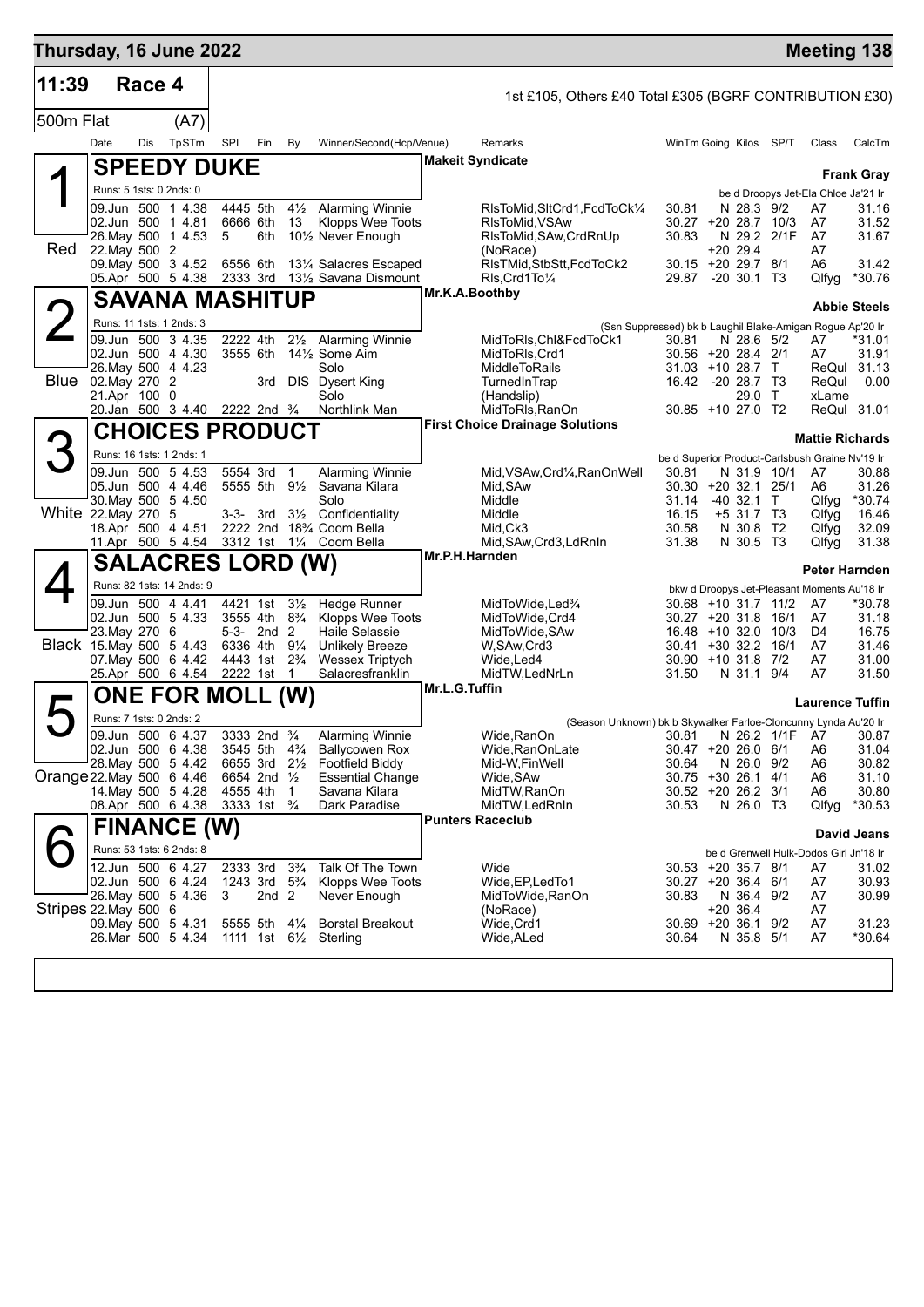| Thursday, 16 June 2022 |      |                                |                            |                        |                          |                                  |                                                    |                |                                                                |                                                                      |                                                                    |     | <b>Meeting 138</b>               |                      |
|------------------------|------|--------------------------------|----------------------------|------------------------|--------------------------|----------------------------------|----------------------------------------------------|----------------|----------------------------------------------------------------|----------------------------------------------------------------------|--------------------------------------------------------------------|-----|----------------------------------|----------------------|
| 11:54                  |      | Race 5                         |                            |                        |                          |                                  |                                                    |                | 1st £110, Others £40 Total £310 (BGRF CONTRIBUTION £30)        |                                                                      |                                                                    |     |                                  |                      |
| 270m Flat              |      |                                | (D3)                       |                        |                          |                                  |                                                    |                |                                                                |                                                                      |                                                                    |     |                                  |                      |
|                        | Date | Dis                            | TpSTm                      | SPI                    | Fin                      | By                               | Winner/Second(Hcp/Venue)                           |                | Remarks                                                        |                                                                      | WinTm Going Kilos SP/T                                             |     | Class                            | CalcTm               |
|                        |      |                                | <b>LOCKDOWN JULIE</b>      |                        |                          |                                  |                                                    | Mr.R.D.Gough   |                                                                |                                                                      |                                                                    |     |                                  |                      |
|                        |      |                                | Runs: 28 1sts: 9 2nds: 7   |                        |                          |                                  |                                                    |                |                                                                |                                                                      |                                                                    |     | <b>Stephen Rayner</b>            |                      |
|                        |      | 12.Jun 270 1                   |                            | 5-4-                   | 5th 4                    |                                  | Oh El Nido                                         |                | <b>RIsTMid</b>                                                 | (Ssn Suppressed) bk b Laughil Blake-Silver Charm Ja'19 Ir            | 16.30 +10 31.2 3/1                                                 |     | D3                               | 16.73                |
|                        |      | 02.Jun 270 2                   |                            | $3 - 1 -$              |                          | 1st Hd                           | Knockbann Elvis                                    |                | RIsToMid.EP.Led1                                               |                                                                      | 16.41 +10 30.7 11/10FD3                                            |     |                                  | 16.51                |
| Red                    |      | 26. May 270 2<br>16. May 270 2 |                            | 3-3-<br>3-3-           | 2nd $\frac{3}{4}$<br>3rd | $1\frac{3}{4}$                   | <b>Lilys Pearl</b><br>Lilys Twirl                  |                | Rls, RanOn<br>RIsTMid, FinWell                                 | 16.21<br>16.44                                                       | $+5$ 30.8 7/2<br>-5 30.7 11/10FD3                                  |     | D3                               | *16.32<br>16.53      |
|                        |      | 12. May 270 1                  |                            | $1 - 1 -$              | 2nd                      | SH                               | Findo Gask                                         |                | RIsToMid, QAw, LedToNrLn                                       |                                                                      | 16.27 +10 30.6 2/1F                                                |     | D <sub>3</sub>                   | 16.38                |
|                        |      | 28.Apr 270 1                   |                            | 2-1-                   | 2nd $\frac{1}{2}$        |                                  | Da Hurricane                                       | Mr.S.J.Rayner  | RIs, Led <sup>1</sup> / <sub>2</sub> To Run In                 | 16.32                                                                | +5 30.6 5/6F D3                                                    |     |                                  | 16.42                |
|                        |      |                                | <b>CHRIS SPECIAL</b>       |                        |                          |                                  |                                                    |                |                                                                |                                                                      |                                                                    |     | <b>Stephen Rayner</b>            |                      |
|                        |      |                                | Runs: 2 1sts: 0 2nds: 0    |                        |                          |                                  |                                                    |                |                                                                |                                                                      | bebd d Deanridge Viking-Pennys Papaver Ja'19 Ir                    |     |                                  |                      |
|                        |      | 07.Jun 270 4<br>31. May 270 4  |                            | $2 - 5 -$<br>$5 - 5 -$ | 5th<br>5th               | $6\frac{1}{4}$<br>$4\frac{1}{4}$ | <b>Winetavern Curly</b><br><b>Churchtown Annie</b> |                | $Mid.Crd\frac{1}{2}$<br>Mid.CIrRun                             |                                                                      | 16.00 +10 38.4 4/1<br>15.98 +10 38.8 6/1                           |     | D3<br>D2                         | 16.59<br>16.42       |
|                        |      | 25. May 270 4                  |                            |                        |                          |                                  | Solo                                               |                | Middle                                                         |                                                                      | $16.25 + 10.39.3$ T                                                |     | Qlfyg                            | 16.35                |
| <b>Blue</b>            |      | 18. May 270 3<br>11. May 270 1 |                            | $1 - 1 -$<br>$3 - 3 -$ | 1st                      | 3<br>$6\frac{1}{4}$              | Loggies Sharon                                     |                | MidToWide, ALed                                                | 16.17<br>16.03                                                       | $+5$ 39.3 T3<br>N 39.5 T3                                          |     | Qlfyg                            | *16.22               |
|                        |      |                                | 30.Oct 525 5 17.41         |                        | 3rd<br>5th               | 16                               | Keeperhill Vic<br>Enaitchess(Drum)                 |                | Middle<br>Bmp, NvShw, (Irish Race)                             | 29.19 +20                                                            |                                                                    | 4/1 | Qlfyg<br>A5                      | 16.53<br>30.51       |
|                        |      |                                | <b>SALACRES MIA</b>        |                        |                          |                                  |                                                    | Mr.P.H.Harnden |                                                                |                                                                      |                                                                    |     |                                  |                      |
| 3                      |      |                                | Runs: 21 1sts: 2 2nds: 1   |                        |                          |                                  |                                                    |                |                                                                |                                                                      |                                                                    |     | <b>Peter Harnden</b>             |                      |
|                        |      | 05.Jun 270 4                   |                            | 6-6-                   | 6th                      | 5                                | Fayes Boy                                          |                | Mid, SAw                                                       | (Season 07.Ja'22) bk b Over Limit-Slaneyside Poppy Mr'20 Ir<br>16.20 | $+5$ 27.3 7/1                                                      |     | D3                               | 16.66                |
|                        |      | 29. May 270 5                  |                            | 5-6-                   | 5th                      | 6                                | Carnalea                                           |                | Mid, CIrRun                                                    | 16.29                                                                | $+5$ 27.6 6/1                                                      |     | D2                               | 16.81                |
| White 12. May 270      |      | 17. May 270                    | -5                         | 6-6-                   | 6th                      | $5\frac{1}{2}$                   | Makeit Loulou                                      |                | Middle                                                         | 16.34<br>16.24                                                       | +5 27.1 7/1<br>N 27.2 6/1                                          |     | D2<br>D <sub>2</sub>             | 16.80<br>$*16.32$    |
|                        |      | 05.May 270 3                   | 3                          | $5 - 2 -$<br>4-4-      | 2 <sub>nd</sub><br>4th   | $\mathbf{1}$<br>4                | Savana Glory<br>Wood Misty                         |                | Mid, Fin Well<br>Middle                                        | 16.08                                                                | $+5$ 27.2 4/1                                                      |     | D <sub>2</sub>                   | 16.46                |
|                        |      | 28.Apr 270 3                   |                            | $1 - 1 -$              | 1st                      | $\mathbf{1}$                     | Unlikely Kojak                                     |                | Mid, QAw, ALed                                                 | 16.33                                                                | N 27.3 2/1J                                                        |     | D <sub>3</sub>                   | 16.33                |
|                        |      |                                | <b>LYNNWAY LENSON</b>      |                        |                          |                                  |                                                    |                | <b>Seville Syndicate</b>                                       |                                                                      |                                                                    |     |                                  | <b>Frank Gray</b>    |
|                        |      |                                | Runs: 24 1sts: 7 2nds: 4   |                        |                          |                                  |                                                    |                |                                                                |                                                                      | wbk d Lenson Panda-Touch Of Luck Oc'18 Ir                          |     |                                  |                      |
|                        |      | 12.Jun 270 5                   |                            | 6-6-                   | 6th                      | $4\frac{3}{4}$                   | Oh El Nido                                         |                | MidTW, SAw                                                     |                                                                      | 16.30 +10 28.5 14/1                                                |     | D3                               | 16.79                |
|                        |      | 02.Jun 270 5<br>28. May 270 5  |                            | 6-6-<br>3-3-           | 6th<br>3rd               | $\overline{7}$<br>$1\frac{3}{4}$ | <b>Tuftys Baloo</b><br>Unlikely Kojak              |                | MidToWide, BStbStt<br>Mid,EP                                   | 16.22                                                                | 16.20 +10 28.1 11/4<br>N 29.1 11/4                                 |     | D <sub>3</sub><br>D <sub>3</sub> | 16.86<br>*16.36      |
| Black 16. May 270 4    |      |                                |                            | 4-4-                   | 5th                      | $2\frac{3}{4}$                   | Fayes Boy                                          |                | MidTWide, SAw                                                  | 16.45                                                                | N 30.1 9/2                                                         |     | D3                               | 16.68                |
|                        |      | 11. May 270 6<br>04. May 270 6 |                            | 3-2-<br>$2 - 1 -$      | 2nd<br>1st               | $4\frac{3}{4}$<br>$1\frac{1}{2}$ | Oh Delhi<br>Roman Empress                          |                | MidTRIs, BCrd1<br>Mid, SnLed                                   | 16.45<br>16.36                                                       | N 30.9 T3<br>N 30.2 T3                                             |     | Qlfyg                            | 16.83<br>ReQul 16.36 |
|                        |      | <b>RIVET</b>                   |                            |                        |                          |                                  |                                                    |                | Mr.R.Alford, Mr.P.Price                                        |                                                                      |                                                                    |     |                                  |                      |
|                        |      |                                | <b>GUN</b>                 | (W)                    |                          |                                  |                                                    |                |                                                                |                                                                      |                                                                    |     |                                  | <b>Kevin Crocker</b> |
|                        |      | 06.Jun 270 6                   | Runs: 92 1sts: 19 2nds: 17 | $4-6-$                 | 6th                      |                                  | 6 <sup>1</sup> / <sub>4</sub> Makeit A Dancer      |                | Wide, SAw, Crd1                                                |                                                                      | bk d Droopys Jet-Skywalker Pearl Nv'17 Ir<br>16.13 +5 32.7 10/1 D2 |     |                                  | 16.68                |
|                        |      | 30. May 270 6                  |                            | $6 - 6 -$              | 6th                      | - 8                              | Savana Stowe                                       |                | Wide, SAw                                                      | 16.11                                                                | $-533.010/3$                                                       |     | D <sub>2</sub>                   | 16.70                |
|                        |      | 24. May 270 5                  |                            | $5 - 6 -$              | 5th                      | $8\frac{1}{4}$                   | Makeit A Dancer                                    |                | Wide, Crd2                                                     |                                                                      | 16.08 +15 33.7 7/1                                                 |     | D <sub>2</sub>                   | 16.89                |
| Orange 15 May 270 6    |      | 28.Apr 270 6                   |                            | $4 - 3 -$<br>4-5-      | 4th                      | $2\frac{1}{2}$<br>5th 21/4       | Salacres Tingle<br>Ay Up Buster                    |                | Wide<br>Wide, Crd1                                             | 16.11                                                                | 16.13 +15 33.8 7/2<br>$+5$ 34.0 7/1                                |     | D2<br>D <sub>2</sub>             | 16.48<br>16.34       |
|                        |      | 21.Apr 270 5                   |                            | 1-2-                   | 2nd <sub>1</sub>         |                                  | <b>Takeover Bid</b>                                |                | Wide, QAw                                                      | 16.01                                                                | $+5$ 34.1 8/1                                                      |     | D <sub>2</sub>                   | *16.15               |
|                        |      |                                |                            |                        |                          |                                  | <b>WESTMEAD MARGO (W)</b>                          |                | Mr.I.D.Robins, Mrs.K.Robins                                    |                                                                      |                                                                    |     |                                  |                      |
|                        |      |                                | Runs: 78 1sts: 15 2nds: 5  |                        |                          |                                  |                                                    |                | (Season 08.Fb'20) be b Leamaneigh Turbo-Westmead Sula My'18 Br |                                                                      |                                                                    |     | Andrew Ioannou (Hnlow)           |                      |
|                        |      | 07.Jun 270 6                   |                            | $1 - 1 -$              |                          | 2nd $2\frac{1}{4}$               | Agincourt Onyx                                     |                | Wide,LedToRnIn                                                 | 16.45                                                                | N 29.0 T2                                                          |     |                                  | ReQul 16.64          |
|                        |      | 28.Apr 270 5                   |                            | $5 - 6 -$              | 6th                      | $7\frac{1}{4}$                   | <b>Nutty Gem</b>                                   |                | Wide                                                           | 16.09                                                                | N 29.5 12/1                                                        |     | D <sub>2</sub>                   | 16.67                |
| Stripes 08.Apr 270 6   |      | 18.Apr 270 6                   |                            | 5-4-<br>$2 - 6 -$      | 5th<br>6th               | $7\frac{1}{2}$<br>8              | Alabama Kid<br>Disco Fever                         |                | Wide<br>EP, Wide&Bmp2                                          |                                                                      | 15.83 +15 29.1 8/1<br>15.84 +10 29.2 7/1                           |     | D <sub>2</sub><br>D <sub>2</sub> | *16.57<br>16.58      |
|                        |      | 21.Mar 270 6                   |                            | $2 - 2 -$              | 2nd                      | 3                                | Itmightbeyou                                       |                | Wide,EP                                                        | 15.90                                                                | N 29.2 7/1                                                         |     | D <sub>2</sub>                   | 16.15                |
|                        |      | 15.Mar 270 6                   |                            | 6-6-                   | 6th                      | $4\frac{1}{4}$                   | Avongate Bergo                                     |                | Wide, SAw                                                      | 16.19                                                                | +5 29.4 11/2                                                       |     | D <sub>2</sub>                   | 16.59                |
|                        |      |                                |                            |                        |                          |                                  |                                                    |                |                                                                |                                                                      |                                                                    |     |                                  |                      |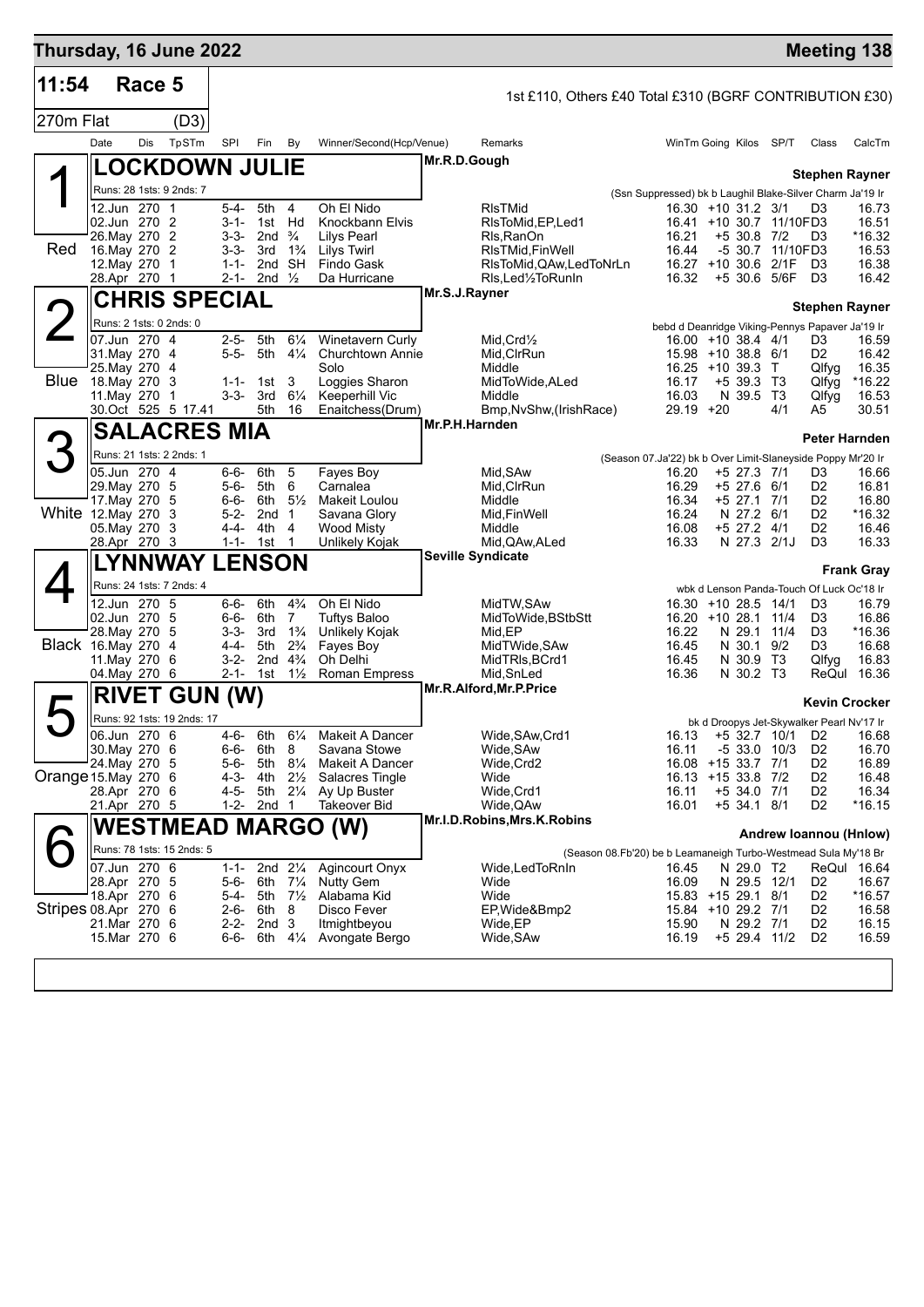| Thursday, 16 June 2022    |               |        |                                               |                         |                                                    |                                  |                                                                                               |                 |                                                         |                                                               |                                            |   |                               |                         | <b>Meeting 138</b>                                      |                       |
|---------------------------|---------------|--------|-----------------------------------------------|-------------------------|----------------------------------------------------|----------------------------------|-----------------------------------------------------------------------------------------------|-----------------|---------------------------------------------------------|---------------------------------------------------------------|--------------------------------------------|---|-------------------------------|-------------------------|---------------------------------------------------------|-----------------------|
| 12:09                     |               | Race 6 |                                               |                         |                                                    |                                  |                                                                                               |                 | 1st £140, Others £40 Total £340 (BGRF CONTRIBUTION £30) |                                                               |                                            |   |                               |                         |                                                         |                       |
| 500m Flat                 |               |        | (A3)                                          |                         |                                                    |                                  |                                                                                               |                 |                                                         |                                                               |                                            |   |                               |                         |                                                         |                       |
|                           | Date          | Dis    | TpSTm                                         | <b>SPI</b>              | Fin                                                | By                               | Winner/Second(Hcp/Venue)                                                                      |                 | Remarks                                                 |                                                               | WinTm Going Kilos SP/T                     |   |                               |                         | Class                                                   | CalcTm                |
|                           |               |        | TUFTYS WILTE                                  |                         |                                                    |                                  |                                                                                               |                 | Mr.P.R.Albans, Mr.L.G.Tuffin                            |                                                               |                                            |   |                               |                         |                                                         |                       |
|                           |               |        | Runs: 32 1sts: 5 2nds: 8                      |                         |                                                    |                                  |                                                                                               |                 |                                                         | (Season 27.Jn'21) dkbd b Droopys Jet-Heroic Miss De'19 Br     |                                            |   |                               |                         | <b>Laurence Tuffin</b>                                  |                       |
|                           |               |        | 07.Jun 500 1 4.37                             |                         | 4666 5th                                           | $4\frac{1}{4}$                   | Knock Tilly                                                                                   |                 | RIs, SAw, Crd1                                          |                                                               | 30.09 +20 29.9 4/1                         |   |                               |                         | A3                                                      | 30.63                 |
|                           |               |        | 30. May 500 1 4.39<br>23. May 500 1 4.39      |                         | 4333 2nd SH<br>5432 2nd 6                          |                                  | Good Quest<br>Overpaid                                                                        |                 | RIs, Led RnIn To NrLn<br>RIs, SAw                       |                                                               | 30.50 -10 29.9 5/1<br>29.56 +30 30.3 8/1   |   |                               |                         | A3<br>A3                                                | 30.41<br>*30.34       |
| Red                       |               |        | 16. May 500 1 4.42                            |                         | 6666 6th                                           | $5\frac{3}{4}$                   | Darbys Sprint                                                                                 |                 | RIsTMid, Crd1                                           |                                                               | 30.56                                      |   | -20 30.2 9/1                  |                         | A3                                                      | 30.81                 |
|                           |               |        | 07 May 500 1 4.41<br>28.Apr 500 2 4.50        |                         | 6555 5th<br>5555 5th                               | $8\frac{3}{4}$<br>8              | <b>Killavarrig Matt</b><br>Footfield Simba                                                    |                 | RIs, SAw, Bmp1, Crd2<br>RIs, VSAw, Crd2                 |                                                               | $30.04$ +10 29.7 6/1<br>29.90 +10 29.6 6/1 |   |                               |                         | A <sub>3</sub><br>A <sub>3</sub>                        | 30.85<br>30.65        |
|                           |               |        | <b>FABULOUS LEGACY</b>                        |                         |                                                    |                                  |                                                                                               | Mr.D.P.Firmager |                                                         |                                                               |                                            |   |                               |                         |                                                         |                       |
|                           |               |        | Runs: 32 1sts: 5 2nds: 7                      |                         |                                                    |                                  |                                                                                               |                 |                                                         |                                                               |                                            |   |                               |                         | <b>Laurence Tuffin</b>                                  |                       |
|                           |               |        | 12.Jun 500 2 4.22                             |                         | 1111 2nd Nk                                        |                                  | Kishlawn Orla                                                                                 |                 | RIs, QAw, Ld ToNrLine                                   | (Season Unknown) bk b Kinloch Brae-Fabulous Pin My'19 Br      | 30.36 +20 29.7 13/8F A3                    |   |                               |                         |                                                         | 30.59                 |
|                           |               |        | 31. May 500 2 4.29                            |                         | 2332 2nd 21/4                                      |                                  | Savana Butler                                                                                 |                 | RIsTMid, RanOn                                          |                                                               | 30.04                                      |   | N 29.5 6/1                    |                         | A3                                                      | 30.22                 |
| <b>Blue</b>               |               |        | 24. May 500 3 4.27<br>16.May 500 3 4.15       | 1455 5th                | 4444 6th                                           | $6\frac{1}{4}$<br>$6\frac{1}{4}$ | <b>Towstar Luna</b><br>Avas Group                                                             |                 | <b>RIsToMid</b><br>MidTRIs, LedTCrd2                    |                                                               | 29.87 +10 30.0 11/2<br>30.19               |   | $-1029.94/1$                  |                         | A3<br>A <sub>2</sub>                                    | 30.48<br>30.58        |
|                           |               |        | 07. May 500 3 4.21                            |                         | 1255 5th                                           | 7                                | Banjo Lad                                                                                     |                 | MidTRIs, EP, LdTo1, Crd                                 |                                                               | 29.95                                      |   | N 29.0 6/4J                   |                         | A2                                                      | 30.50                 |
|                           |               |        | 03.Apr 500 3 4.15                             | 1111 2nd $1\frac{1}{2}$ |                                                    |                                  | Savanaconfidence                                                                              | Mr.K.Hefferon   | Mid, QAw, Led TRunIn                                    |                                                               | 29.98                                      |   | N 28.3 9/1                    |                         | A2                                                      | $*30.10$              |
| 3                         |               |        | TINKSTHEBEST                                  |                         |                                                    |                                  |                                                                                               |                 |                                                         |                                                               |                                            |   |                               |                         | <b>Stephen Rayner</b>                                   |                       |
|                           |               |        | Runs: 16 1sts: 3 2nds: 7<br>08.Jun 500 2 4.27 |                         |                                                    |                                  | Solo                                                                                          |                 |                                                         |                                                               |                                            |   |                               |                         | (Ssn Suppressed) bk b Sh Avatar-Killinan Reina My'19 Ir |                       |
|                           | 25. May 270 2 |        |                                               |                         |                                                    |                                  | Solo                                                                                          |                 | <b>RIsToMid</b><br><b>RIsToMid</b>                      |                                                               | 30.14<br>$16.22 + 10.28.6$ T               |   | N 28.3 T                      |                         | Qlfyg                                                   | ReQul *30.14<br>16.32 |
| White 19.Mar 712 3        |               |        | 25. Mar 712 3 16.52 4654 4th                  |                         |                                                    | 11                               | Rafas Rigel                                                                                   |                 | <b>MidTRIs</b>                                          |                                                               | 44.19                                      |   |                               | N 28.7 5/2F             | S2                                                      | 45.08                 |
|                           |               |        | 12.Mar 500 2 4.37                             |                         | 2345 5th<br>2533 3rd                               | 6<br>$3\frac{1}{2}$              | Marcos Flash<br>Unlikely Jet                                                                  |                 | MidTRIs, Chl&Crd1, (HT)<br>MidTRIs, EP, FcdTCk1, RanOn  |                                                               | 44.82<br>30.05                             |   | N 28.5                        | N 28.2 10/11FS2<br>5/4F | A <sub>3</sub>                                          | 45.29<br>30.34        |
|                           |               |        |                                               |                         |                                                    |                                  | 06. Mar 712 1 16.68 2222 2nd 1934 Callmesteve                                                 |                 | RIs, EP, Led T2, Crd                                    |                                                               | 43.60                                      |   | $-30$ 28.7 $10/1$             |                         | <b>OR</b>                                               | 44.89                 |
|                           |               |        | <b>ROXI GIRL</b>                              |                         |                                                    |                                  |                                                                                               |                 | Mr.M.Gregori, Mr.S.J.Rayner                             |                                                               |                                            |   |                               |                         | <b>Stephen Rayner</b>                                   |                       |
|                           |               |        | Runs: 85 1sts: 14 2nds: 20                    |                         |                                                    |                                  |                                                                                               |                 |                                                         | (Ssn Suppressed) be b Coolavanny Jap-Coolavanny Roxy Jn'17 Br |                                            |   |                               |                         |                                                         |                       |
|                           |               |        | 12.Jun 500 3 4.36<br>31. May 500 3 4.35       |                         | 5554 3rd<br>4666 6th                               | $1\frac{1}{2}$<br>11             | Kishlawn Orla<br>Avion Soraya                                                                 |                 | MidToRIs, FinWell<br>MidToRIs, Crd1/4                   |                                                               | 30.36 +20 30.9 7/1<br>29.90 +10 30.8 9/1   |   |                               |                         | A3<br>A <sub>2</sub>                                    | 30.66<br>30.86        |
|                           |               |        | 24. May 500 3 4.29                            |                         | 6555 5th                                           | $5\frac{1}{2}$                   | <b>Trumpers Lola</b>                                                                          |                 | <b>RIsToMid</b>                                         |                                                               | 29.84 +20 30.8 12/1                        |   |                               |                         | A2                                                      | 30.47                 |
|                           |               |        | Black 14. May 500 3 4.30<br>07 May 500 4 4.35 |                         | 5222 2nd 21/2<br>4566 4th                          | 6                                | Itmightbeyou<br><b>Tuftys Topgear</b>                                                         |                 | MidTRIs, SAw, EP<br>Mid, FcdToCk2                       |                                                               | 29.67 +30 30.7 7/1<br>30.21                |   | N 31.2 6/1                    |                         | A2<br>A2                                                | *30.18<br>30.70       |
|                           |               |        | 19.Apr 500 3 4.33                             |                         | 4445 5th                                           | 9                                | Catfish                                                                                       |                 | MidTRIs, Crd2                                           |                                                               | 29.93                                      |   | N 30.6 6/1                    |                         | A2                                                      | 30.66                 |
|                           |               |        | <b>STEFANS JET</b>                            |                         |                                                    |                                  |                                                                                               |                 | Mr.C.R.M.Gallimore                                      |                                                               |                                            |   |                               |                         | <b>Chris Hamblin</b>                                    |                       |
|                           |               |        | Runs: 1 1sts: 1 2nds: 0                       |                         |                                                    |                                  |                                                                                               |                 |                                                         |                                                               |                                            |   |                               |                         | bk d Great Blue Shark-Coolavanny Muir Ap'20 Ir          |                       |
|                           |               |        | 06.Jun 500 3 4.31<br>19. May 460 4 3.80       |                         | 2111 2nd <sup>3</sup> / <sub>4</sub>               |                                  | Sehnsa Judge                                                                                  |                 | Mid, EP, Led 1 To Rn In                                 |                                                               | 30.37 N                                    |   |                               |                         |                                                         | ReQui 30.43           |
|                           |               |        | 09. May 500 4 4.15                            |                         |                                                    |                                  | 1111 1st 2 <sup>3</sup> / <sub>4</sub> Holycross Good(Hnlow)<br>1222 2nd 51/4 Sandling Prince |                 | QAw, ALed<br>Mid, QAw, Led To Crd1                      |                                                               | 27.94<br>29.99                             |   | $-10$ 31.5 $5/2$<br>N 30.7 T3 |                         | IT<br>Qlfyg                                             | 27.84<br>*30.42       |
| Orange 04. May 270 5      |               |        |                                               |                         |                                                    |                                  | 1-1- 1st 2 <sup>3</sup> / <sub>4</sub> Oh El Nido                                             |                 | Mid,ALed                                                |                                                               | 16.04                                      |   | N 30.7 T3                     |                         | Qlfyg                                                   | 16.04                 |
|                           |               |        | 04.Apr 500 5 4.40<br>12. Mar 525 2 16.89      |                         |                                                    |                                  | 3333 2nd 133⁄4 Magical Camilla<br>5th 11½ Luminous Sydney(Drum)                               |                 | MidTRIs<br>SAw, (Irish Race)                            |                                                               | 29.93<br>28.94                             | N | $-20$ 31.0 T3                 | 2/1                     | Qlfyg                                                   | 30.83<br>29.74        |
|                           |               |        | KISHLAWN ORLA (W)                             |                         |                                                    |                                  |                                                                                               |                 | The Five Of Us Racing Club                              |                                                               |                                            |   |                               |                         |                                                         |                       |
|                           |               |        | Runs: 53 1sts: 9 2nds: 14                     |                         |                                                    |                                  |                                                                                               |                 |                                                         |                                                               |                                            |   |                               |                         | <b>Paul Braithwaite</b>                                 |                       |
|                           |               |        | 12.Jun 500 5 4.28                             |                         | 3333 1st                                           | Nk                               | Fabulous Legacy                                                                               |                 | MidToWide, LedNrLn                                      | (Ssn Suppressed) bd b Pat C Sabbath-Droopys Ivy Sp'18 Ir      | 30.36 +20 26.9 11/2                        |   |                               |                         | A3                                                      | 30.56                 |
|                           |               |        | 05.Jun 500 6 4.33                             |                         | 6433 3rd                                           | $1\frac{3}{4}$                   | <b>Brocks Snowflake</b>                                                                       |                 | Wide, SAw, RanOn                                        |                                                               | 30.08 +10 26.3 7/1                         |   |                               |                         | A3                                                      | 30.32                 |
| Stripes 23 May 500 5 4.32 |               |        | 29. May 500 5 4.27                            |                         | 3323 2nd 3 <sup>3</sup> / <sub>4</sub><br>4544 5th | $9\frac{1}{4}$                   | Razorback<br>Overpaid                                                                         |                 | MidTWide,,EP<br>Wide, Crd2&3                            |                                                               | 29.96 +20 27.0 7/1<br>29.56 +30 27.0 5/1   |   |                               |                         | A3<br>A3                                                | 30.47<br>30.61        |
|                           |               |        | 14 May 500 6 4.38                             |                         | 6666 5th                                           | $6\frac{1}{2}$                   | <b>Pointless Priti</b>                                                                        |                 | Wide,Crd1                                               |                                                               | 29.92 +20 27.0 7/2                         |   |                               |                         | A2                                                      | 30.65                 |
|                           |               |        | 22.Apr 500 6 4.29                             |                         | 3333 2nd 2                                         |                                  | Business Diamond                                                                              |                 | MidTWide, EP                                            |                                                               | 29.95                                      |   | N 26.9 6/1                    |                         | A <sub>3</sub>                                          | $*30.12$              |
|                           |               |        |                                               |                         |                                                    |                                  |                                                                                               |                 |                                                         |                                                               |                                            |   |                               |                         |                                                         |                       |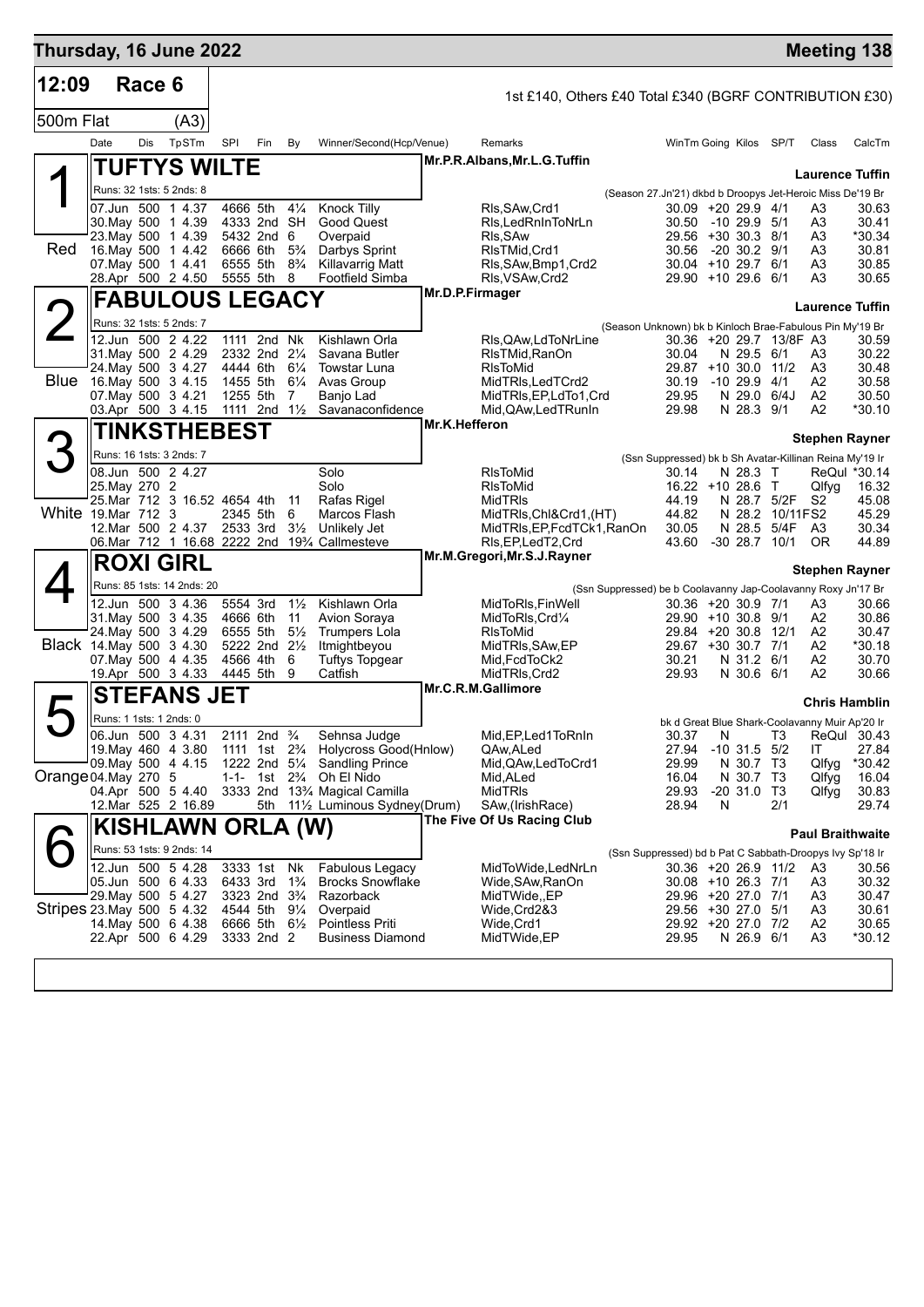| Thursday, 16 June 2022 |                                |        |                                          |                        |                                                      |                                  |                                                |                |                                                         |                                                                   |                              |                         |                                              | <b>Meeting 138</b>      |
|------------------------|--------------------------------|--------|------------------------------------------|------------------------|------------------------------------------------------|----------------------------------|------------------------------------------------|----------------|---------------------------------------------------------|-------------------------------------------------------------------|------------------------------|-------------------------|----------------------------------------------|-------------------------|
| 12:24                  |                                | Race 7 |                                          |                        |                                                      |                                  |                                                |                | 1st £110, Others £40 Total £310 (BGRF CONTRIBUTION £30) |                                                                   |                              |                         |                                              |                         |
| 270m Flat              |                                |        | (D3)                                     |                        |                                                      |                                  |                                                |                |                                                         |                                                                   |                              |                         |                                              |                         |
|                        | Date                           | Dis    | TpSTm                                    | SPI                    | Fin                                                  | By                               | Winner/Second(Hcp/Venue)                       |                | Remarks                                                 | WinTm Going Kilos SP/T                                            |                              |                         | Class                                        | CalcTm                  |
|                        |                                |        | <b>UNLIKELY DREAM</b>                    |                        |                                                      |                                  |                                                | Miss.M.Arnold  |                                                         |                                                                   |                              |                         |                                              |                         |
|                        |                                |        | Runs: 43 1sts: 8 2nds: 9                 |                        |                                                      |                                  |                                                |                |                                                         | (Ssn Suppressed) f b Ballymac Eske-Droopys Rogue My'18 Ir         |                              |                         |                                              | <b>Stephen Rayner</b>   |
|                        |                                |        | 09.Jun 500 2 4.28                        |                        | 3332 2nd 21/4                                        |                                  | Savana Mimi                                    |                | RIsToMid, EP                                            | 30.32                                                             |                              | N 27.6 2/1F A5          |                                              | 30.50                   |
|                        | 05.Jun 270 1                   |        | 29. May 500 2 4.17                       |                        | 3-2- 2nd 1<br>1111 1st 3 <sup>3</sup> / <sub>4</sub> |                                  | Hang On Wombat<br>Salacres Hilda               |                | RIsToMid, RanOn<br>RIsToMid, QAw, ALed                  | 16.33 +10 27.7 2/1J<br>30.33 +10 27.8 2/1                         |                              |                         | D <sub>3</sub><br>A6                         | *16.52<br>30.43         |
| <b>Red</b>             |                                |        | 23. May 500 2 4.24                       | 3344 4th               |                                                      | $1\frac{1}{2}$                   | <b>Tinks Gem</b>                               |                | MidToRIs, Bmp2                                          |                                                                   |                              | 30.81 +10 28.1 13/8F A6 |                                              | 31.03                   |
|                        |                                |        | 15. May 500 2 4.26<br>05. May 500 3 4.23 |                        | 2222 2nd 21/4<br>1111 2nd SH                         |                                  | <b>Blazey Missdaisy</b><br>At A Canter         |                | MidTRIs, EP<br>MidToRIs, QAw, LedToNrLn                 | $30.08 + 30.28.1$<br>$30.81 + 10.27.8$ 3/1                        |                              | 5/1                     | A6<br>A6                                     | 30.57<br>30.92          |
|                        |                                |        | <b>SAVANA ROSE</b>                       |                        |                                                      |                                  |                                                |                | Mr.K.A.Boothby, Mr.F.J.Gray                             |                                                                   |                              |                         |                                              |                         |
|                        |                                |        |                                          |                        |                                                      |                                  |                                                |                |                                                         |                                                                   |                              |                         |                                              | <b>Frank Gray</b>       |
|                        | 05.Jun 270 2                   |        | Runs: 21 1sts: 4 2nds: 3                 | 4-4-                   | 4th                                                  | $2\frac{1}{4}$                   | Fayes Boy                                      |                | RIsToMid,RanOn                                          | (Season Unknown) bkw b Laughil Blake-Ela Juliet Ap'20 Ir<br>16.20 | $+5$ 24.0 8/1                |                         | D3                                           | 16.44                   |
|                        | 30. May 270 4                  |        |                                          | $1 - 5 -$              | 5th 5 <sup>3</sup> / <sub>4</sub>                    |                                  | Do It Sheena                                   |                | MidToRIs, QAw, LedTo1                                   | 16.33                                                             | -5 24.0 4/1                  |                         | D <sub>3</sub>                               | 16.73                   |
| Blue 27.Apr 270 4      | 18. May 270 2                  |        |                                          |                        | $2-3-3rd$                                            | $2\frac{1}{4}$                   | Solo<br>Savana Me Daddy                        |                | Middle<br>MidToRIs, Led1To2                             | 16.32<br>16.40                                                    | N 25.0 T<br>N 25.9 T3        |                         | ReQul                                        | ReQul *16.32<br>16.58   |
|                        |                                |        | 28. Mar 500 3 4.31                       |                        | 2333 1st                                             | Hd                               | Swift Raffi                                    |                | Middle, LdRnIn                                          | 30.65                                                             | N 25.7                       | 11/4J A4                |                                              | 30.65                   |
|                        |                                |        | 24.Mar 500 4 4.38                        |                        | 5111 3rd                                             | $1\frac{3}{4}$                   | <b>Footfield Paul</b>                          |                | Mid, Crd&Led2To4<br>Mr.P.A.Braithwaite, Miss.D.K.Pruhs  | 30.88 -30 26.0 6/1                                                |                              |                         | A4                                           | 30.72                   |
| 3                      |                                |        | <b>KNOCKBANN ELVIS</b>                   |                        |                                                      |                                  |                                                |                |                                                         |                                                                   |                              |                         |                                              | <b>Paul Braithwaite</b> |
|                        |                                |        | Runs: 12 1sts: 3 2nds: 1                 |                        |                                                      |                                  |                                                |                |                                                         | bdw d Candlelight King-Knockbann Uno Sp'19 Ir                     |                              |                         |                                              |                         |
|                        | 12.Jun 270 4<br>02.Jun 270 3   |        |                                          | $4 - 5 -$              | 3rd<br>4-2- 2nd Hd                                   | 3                                | Oh El Nido<br>Lockdown Julie                   |                | Middle<br>MidToRIs, RanOn                               | 16.30 +10 31.3 7/1<br>16.41 +10 31.4                              |                              | 10/3                    | D3<br>D <sub>3</sub>                         | 16.65<br>16.53          |
|                        | 26. May 270 4                  |        |                                          | $1 - 2 -$              | 3rd                                                  | $1\frac{1}{4}$                   | <b>Lilys Pearl</b>                             |                | Mid, QAw, ChITo 2                                       | 16.21                                                             | $+5$ 32.0 6/1                |                         | D <sub>3</sub>                               | $*16.37$                |
| White 09. May 270 3    | 28.Apr 270 2                   |        |                                          | $1 - 1 -$<br>4-3-      | 1st<br>3rd                                           | $\frac{1}{2}$<br>$4\frac{1}{4}$  | Hang On Wombat<br><b>Tuftys Savana</b>         |                | MidTRIs, QAw, ALed<br>MidToRIs, ChIToBmp1               | 16.40<br>16.25                                                    | $+5$ 31.5 6/1<br>+5 31.4 7/1 |                         | D <sub>3</sub><br>D <sub>3</sub>             | 16.45<br>16.64          |
|                        | 22.Apr 270 4                   |        |                                          |                        | 2-1- 1st                                             | $\frac{1}{2}$                    | <b>Tuftys Scarlett</b>                         |                | Mid, Crd&Led1                                           | 16.56                                                             | N 31.0 4/1                   |                         | D <sub>3</sub>                               | 16.56                   |
|                        |                                |        | <b>FOOTFIELD PIPPEN</b>                  |                        |                                                      |                                  |                                                | Mr.M.P.Hagan   |                                                         |                                                                   |                              |                         |                                              | <b>David Jeans</b>      |
|                        |                                |        | Runs: 26 1sts: 3 2nds: 6                 |                        |                                                      |                                  |                                                |                |                                                         |                                                                   |                              |                         | bk d Sparta Maestro-Woobles Oc'19 Ir         |                         |
|                        | 06.Jun 270 4<br>31. May 270 5  |        |                                          | 1-6-<br>5-3-           | 6th<br>4th                                           | $1\frac{3}{4}$                   | 111/4 Ballymac Babes<br>Oh Danang              |                | Mid, EP, Chl&Crd1<br>Mid,, SAw, RanOn                   | 16.31<br>16.29                                                    | N 34.4                       | +5 34.0 2/1F<br>9/2     | D <sub>3</sub><br>D <sub>3</sub>             | 17.26<br>16.43          |
|                        | 22. May 270 5                  |        |                                          | 4-4-                   | 5th                                                  | 3                                | <b>Bobcat</b>                                  |                | Mid, Crd2                                               | 16.20 +10 34.3 10/3                                               |                              |                         | D <sub>3</sub>                               | 16.55                   |
| Black 07. May 270 5    | 28.Apr 270 4                   |        |                                          | 6-4-<br>3-4-           | 4th<br>4th                                           | $3\frac{1}{4}$<br>5              | <b>Footfield Daisy</b><br><b>Tuftys Savana</b> |                | Mid,EP<br>Mid, SAw, Crd1                                | 16.15<br>16.25                                                    | $+5$ 34.3                    | 8/1<br>+5 33.3 2/1F     | D <sub>3</sub><br>D <sub>3</sub>             | 16.45<br>16.71          |
|                        | 29.Mar 270 4                   |        |                                          | $2 - 2 -$              | 2nd $\frac{3}{4}$                                    |                                  | Oh Cosmopolitan                                |                | Mid, Fin Well                                           | 16.16                                                             | $+5$ 33.4                    | 12/1                    | D <sub>2</sub>                               | *16.27                  |
|                        |                                |        | <b>SALACRES HAROLD</b>                   |                        |                                                      |                                  |                                                | Mr.P.H.Harnden |                                                         |                                                                   |                              |                         |                                              | Peter Harnden           |
|                        |                                |        | Runs: 29 1sts: 3 2nds: 2                 |                        |                                                      |                                  |                                                |                |                                                         |                                                                   |                              |                         | wbk d Ballymac Matt-Ballymac Breeze My'20 Ir |                         |
|                        | 06.Jun 270 4                   |        |                                          | $6 - 6 -$              | 5th                                                  |                                  | 61/ <sub>2</sub> Seren Wynt                    |                | MidToWide, Crd1                                         |                                                                   |                              | 16.37 +5 36.1 5/1       | D <sub>3</sub>                               | 16.94                   |
|                        | 26. May 270 5<br>17. May 270 5 |        |                                          | $6 - 6 -$<br>6-6-      | 6th 6<br>6th                                         | $6\frac{3}{4}$                   | <b>Lilys Pearl</b><br>Makeit An Alien          |                | MidToWide, SAw, FcdToCk1/4<br>MidTWide, SAw             | 16.21<br>16.02                                                    | +5 37.1 9/2                  | +5 36.4 16/1            | D <sub>3</sub><br>D <sub>2</sub>             | 16.75<br>16.62          |
| Orange 12. May 270 5   |                                |        |                                          | $1 - 2 -$              | 2nd $2\frac{3}{4}$                                   |                                  | <b>Tuftys Savana</b>                           |                | MidToWide, QAw                                          | 16.05                                                             | $+5.36.9$                    | 9/1                     | D <sub>2</sub>                               | 16.33                   |
|                        | 29.Apr 270 5<br>01.Apr 270 5   |        |                                          | 6-6-<br>$1 - 1 -$      | 5th 6½                                               | 1st SH                           | Savana Glory<br>Shady Dan                      |                | MidTW, SAw, FcdToCk2<br>MidTW, QAw, ALed                | 16.11<br>16.25                                                    | $-5$ 35.3 $6/1$              | +5 36.9 10/1            | D <sub>2</sub><br>D <sub>3</sub>             | 16.69<br>*16.20         |
|                        |                                |        |                                          |                        |                                                      |                                  | <b>KEEPERHILL TIGER (W)</b>                    |                | Mrs.W.M.Richards                                        |                                                                   |                              |                         |                                              |                         |
|                        |                                |        | Runs: 63 1sts: 9 2nds: 9                 |                        |                                                      |                                  |                                                |                |                                                         | (Ssn Suppressed) bd b Eden The Kid-Keeperhill Ebony Nv'18 Ir      |                              |                         |                                              | <b>Mattie Richards</b>  |
|                        | 06.Jun 270 5                   |        |                                          | $1 - 1 -$              | 1st                                                  | $3\frac{1}{2}$                   | Lagile Hippy                                   |                | Wide,ALed                                               | 16.52                                                             | N 30.1 T3                    |                         |                                              | ReQui 16.52             |
|                        | 28.Apr 270 5<br>18.Apr 270 6   |        |                                          | $1 - 5 -$<br>$1 - 3 -$ | 6th<br>3rd                                           | $6\frac{1}{4}$<br>$\frac{3}{4}$  | Millridge Diesel<br><b>Wood Misty</b>          |                | Wide, EP, ChITo Crd2<br>Wide,LedT2                      | 16.23 +10 30.2 12/1<br>16.27                                      | +5 29.7 9/2                  |                         | D <sub>3</sub><br>D <sub>3</sub>             | 16.82<br>$*16.37$       |
| Stripes 11.Apr 270 6   |                                |        |                                          | $5 - 4 -$              | 4th                                                  | $4\frac{1}{2}$                   | Savana Kilara                                  |                | Wide                                                    | 16.22                                                             | +5 29.7 8/1                  |                         | D <sub>3</sub>                               | 16.63                   |
|                        | 28.Mar 270 6<br>22.Mar 270 6   |        |                                          | $3-4-$<br>$1 - 1 -$    | 5th<br>1st                                           | $4\frac{1}{2}$<br>$1\frac{1}{4}$ | Savana Bill<br>Salacres Sambam                 |                | Wide<br>Wide, QAw, ALed                                 | 16.23<br>16.42                                                    | N 28.7 7/2                   | +5 28.9 10/3            | D <sub>3</sub><br>D <sub>3</sub>             | 16.64<br>16.42          |
|                        |                                |        |                                          |                        |                                                      |                                  |                                                |                |                                                         |                                                                   |                              |                         |                                              |                         |
|                        |                                |        |                                          |                        |                                                      |                                  |                                                |                |                                                         |                                                                   |                              |                         |                                              |                         |
|                        |                                |        |                                          |                        |                                                      |                                  |                                                |                |                                                         |                                                                   |                              |                         |                                              |                         |

<u> 1980 - Johann Barbara, martin amerikan basar da</u>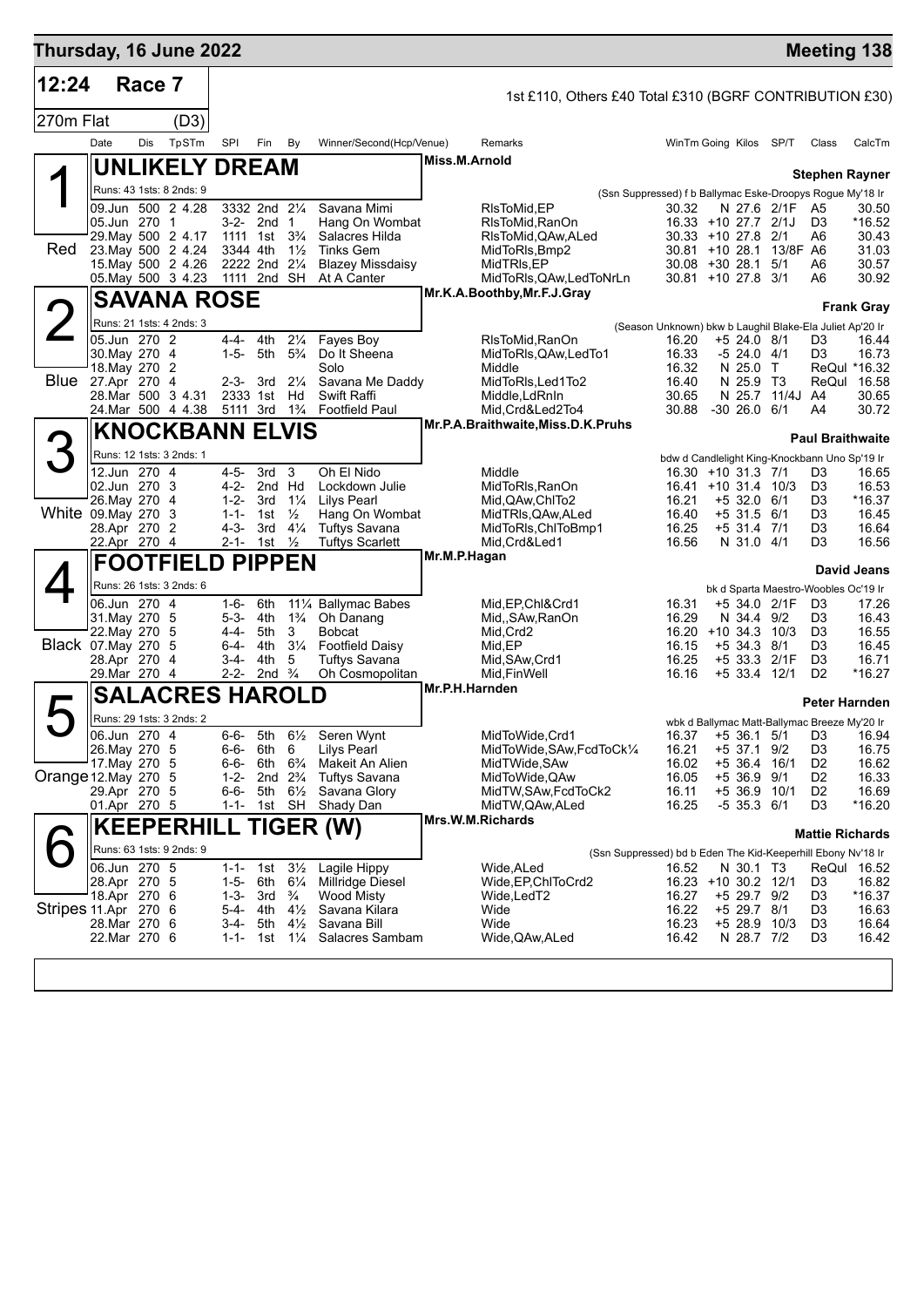| Thursday, 16 June 2022    |                         |        |                                                        |                                        |                            |                                  |                                                                   |                |                                                                                    |                                           |                           |                | <b>Meeting 138</b>                                                       |                      |
|---------------------------|-------------------------|--------|--------------------------------------------------------|----------------------------------------|----------------------------|----------------------------------|-------------------------------------------------------------------|----------------|------------------------------------------------------------------------------------|-------------------------------------------|---------------------------|----------------|--------------------------------------------------------------------------|----------------------|
| 12:39                     |                         | Race 8 |                                                        |                                        |                            |                                  |                                                                   |                | 1st £115, Others £40 Total £315 (BGRF CONTRIBUTION £30)                            |                                           |                           |                |                                                                          |                      |
| 500m Flat                 |                         |        | (A5)                                                   |                                        |                            |                                  |                                                                   |                |                                                                                    |                                           |                           |                |                                                                          |                      |
|                           | Date                    | Dis    | TpSTm                                                  | SPI                                    | Fin                        | By                               | Winner/Second(Hcp/Venue)                                          |                | Remarks                                                                            | WinTm Going Kilos SP/T                    |                           |                | Class                                                                    | CalcTm               |
|                           |                         |        | <b>SALACRES SLATER</b>                                 |                                        |                            |                                  |                                                                   | Mr.P.H.Harnden |                                                                                    |                                           |                           |                |                                                                          |                      |
|                           | Runs: 5 1sts: 0 2nds: 1 |        |                                                        |                                        |                            |                                  |                                                                   |                |                                                                                    |                                           |                           |                | Peter Harnden                                                            |                      |
|                           |                         |        | 09.Jun 500 1 4.33                                      | 4223 4th                               |                            | $3\frac{1}{2}$                   | Savana Mimi                                                       |                | RIs, Chito 3/4                                                                     | 30.32                                     | N 38.7 9/4                |                | f d Ballymac Anton-Ballymac Cameo Sp'20 Ir<br>A <sub>5</sub>             | 30.60                |
|                           |                         |        | 30. May 500 1 4.29                                     | 1111 2nd Nk                            |                            |                                  | <b>Salacres Mitchel</b>                                           |                | RIs, QAw, Led ToNrLn                                                               | 30.78                                     | $-10$ 39.3 $7/2$          |                | A5                                                                       | 30.71                |
| Red                       |                         |        | 22. May 500 1 4.25<br>25.Apr 500 1 4.45                | 2222 4th<br>4333 3rd                   |                            |                                  | 101/ <sub>2</sub> My Jersey Boy<br>111/ <sub>4</sub> Salacres Joe |                | <b>RIs</b><br>Rails, SAw, Crd1                                                     | 29.58 +30 39.3 3/1<br>30.34               | N 39.0 2/1J               |                | A5<br>A <sub>5</sub>                                                     | 30.73<br>31.25       |
|                           |                         |        | 12.Apr 500 1 4.49                                      | 5566 6th                               |                            | $5\frac{1}{2}$                   | Salacres Boothby                                                  |                | RIs, VSAw, FcdTCk1                                                                 | $30.50 + 10.38.9$                         |                           | 9/1            | A4                                                                       | 31.03                |
|                           |                         |        | 08.Apr 500 1 4.40 2111 1st <sup>3</sup> / <sub>4</sub> |                                        |                            |                                  | Salacres Palermo                                                  |                | RIsTMid, Led1<br>Mr.M.Gregori, Mr.S.J.Rayner                                       | 30.49                                     | N 38.8 T3                 |                | Qlfyg                                                                    | *30.49               |
|                           |                         |        | <b>GREENCROFT PADDY</b>                                |                                        |                            |                                  |                                                                   |                |                                                                                    |                                           |                           |                | <b>Stephen Rayner</b>                                                    |                      |
|                           |                         |        | Runs: 26 1sts: 8 2nds: 2<br>12.Jun 500 1 4.27          | 1111 1st                               |                            | $2\frac{1}{2}$                   | Greencroft Hawk                                                   |                |                                                                                    | $30.44 + 20.336$ 10/3                     |                           |                | bk d Droopys Sydney-Rag Dolly Molly Jy'19 Ir                             | *30.64               |
|                           |                         |        | 02.Jun 500 1 4.42                                      | 5333 4th                               |                            | $3\frac{3}{4}$                   | <b>Ballycowen Rox</b>                                             |                | RIs, QAw, ALd<br>RIs, CIrRun                                                       | $30.47 + 20.34.1$ 5/2J                    |                           |                | A6<br>A6                                                                 | 30.96                |
|                           |                         |        | 23. May 500 1 4.22                                     | 2112 3rd                               |                            | 1                                | <b>Tinks Gem</b>                                                  |                | RIs, EP, Led 1 To 3                                                                | 30.81 +10 33.7 11/4                       |                           |                | A6                                                                       | 30.99                |
| Blue                      |                         |        | 14. May 500 2 4.45<br>05. May 500 1 4.36               | 3322 4th<br>4222 3rd                   |                            | $5\frac{1}{4}$<br>$4\frac{1}{2}$ | Cactus Town<br>Roman Premier                                      |                | RIsTMid, Crd4<br>RIs                                                               | 30.39 +20 33.6 1/1F<br>30.11 +20 34.5 7/2 |                           |                | A6<br>A6                                                                 | 31.02<br>30.68       |
|                           |                         |        | 22.Apr 500 2 4.37 2433 4th                             |                                        |                            | $2\frac{3}{4}$                   | Savana Chester                                                    |                | RIs, EP, Chl&Crd1                                                                  | 30.67                                     | N 34.4 5/2F               |                | A <sub>6</sub>                                                           | 30.88                |
|                           |                         |        | <b>BALLYCOWEN ROX</b>                                  |                                        |                            |                                  |                                                                   |                | <b>The Potty Optimists</b>                                                         |                                           |                           |                |                                                                          | <b>Paul Philpott</b> |
|                           |                         |        | Runs: 106 1sts: 19 2nds: 12                            |                                        |                            |                                  |                                                                   |                | (Ssn Suppressed) bk b Tyrur Big Mike-Ballycowen Moll Oc'17 Ir                      |                                           |                           |                |                                                                          |                      |
|                           |                         |        | 09.Jun 500 2 4.35                                      | 3322 1st                               |                            | <b>SH</b>                        | Derrytagh Boris                                                   |                | RIsToMid, Led4                                                                     | $30.47 + 10.28.6$ 9/2                     |                           |                | A6                                                                       | *30.57<br>30.67      |
|                           | 26. May 270 3           |        | 02.Jun 500 3 4.40                                      | 2454 1st SH                            | 1-1- 2nd $\frac{1}{2}$     |                                  | Never Enough<br>Savana Pesoto                                     |                | MidToRIs, FinStrong, LdNrLn<br>MidToRIs, QAw, ChIFr <sup>1</sup> / <sub>2</sub>    | $30.47 + 20.29.1$ 3/1<br>16.50            | +5 29.3 11/4              |                | A6<br>D4                                                                 | 16.59                |
| White 21 May 460 3 3.88   |                         |        |                                                        | 1222 2nd 1 <sup>3</sup> / <sub>4</sub> |                            |                                  | Romeo Highball(Hnlow)                                             |                | EPace, LedTo2                                                                      | 28.45                                     | N 29.6                    | 10/3           | IT                                                                       | 28.59                |
|                           |                         |        | 14 May 500 3 4.42<br>07. May 500 3 4.38 2432 1st       | 4444 2nd 1/2                           |                            | $2\frac{3}{4}$                   | Cactus Town<br>Limekiln Chic                                      |                | MidTRIs, Crd4, FinWell<br>Mid, Led RnIn                                            | 30.39 +20 29.7 5/4<br>30.78               | N 30.2 3/1                |                | A6<br>A7                                                                 | 30.63<br>30.78       |
|                           |                         |        | <b>BALLINULTY ZIP</b>                                  |                                        |                            |                                  |                                                                   | Mr.C.Condon    |                                                                                    |                                           |                           |                |                                                                          |                      |
|                           |                         |        | Runs: 10 1sts: 3 2nds: 1                               |                                        |                            |                                  |                                                                   |                |                                                                                    |                                           |                           |                | <b>Cornelius Condon</b><br>bk d Skywalker Farloe-Montore Carrie Oc'19 Ir |                      |
|                           |                         |        | 06.Jun 500 3 4.41                                      | 5454 4th                               |                            | $5\frac{1}{4}$                   | <b>Unlikely George</b>                                            |                | Mid, ClearRun                                                                      | 30.25 +10 31.7 11/2                       |                           |                | A5                                                                       | 30.77                |
|                           |                         |        | 22. May 500 4 4.37<br>12. May 500 4 4.32               | 4421 1st Hd<br>4565 4th                |                            | $7\frac{1}{4}$                   | Derrytagh Boris<br>Manx Kipper                                    |                | Mid, Led Run In<br>Mid, Crd&Bmp1                                                   | $30.45 + 30.31.4$<br>30.25 +20 32.1 7/1   |                           | 11/4           | A <sub>5</sub><br>A4                                                     | *30.75<br>31.04      |
| Black 04. May 270 4       |                         |        |                                                        |                                        | $3-3$ - 2nd $3\frac{1}{2}$ |                                  | Longcroft Paddy                                                   |                | Mid                                                                                | 16.06                                     | N 32.0 T3                 |                |                                                                          | ReQul 16.34          |
|                           |                         |        | 15.Mar 500 4 4.40<br>07. Mar 500 3 4.40                | 4444 4th<br>4555 5th                   |                            | $6\frac{1}{4}$<br>6              | Utopian Blaster<br>Night Time Buddy                               |                | Middle<br>Middle, Crd                                                              | $30.20 + 1531.677/2$<br>30.48             | N 31.4 9/2                |                | A4<br>A4                                                                 | 30.85<br>30.95       |
|                           | FO                      |        |                                                        |                                        |                            |                                  |                                                                   | Mr.M.P.Hagan   |                                                                                    |                                           |                           |                |                                                                          |                      |
|                           |                         |        | <b>OTFIELD</b>                                         |                                        | <b>COMET</b>               |                                  | (W)                                                               |                |                                                                                    |                                           |                           |                |                                                                          | David Jeans          |
|                           |                         |        | Runs: 46 1sts: 8 2nds: 10<br>09.Jun 500 4 4.32         | 2446 6th 4                             |                            |                                  | Savana Mimi                                                       |                | (Season Unknown) bk b Footfield Flash-Madabout Bella Jn'19 Ir<br>MidToWide, CIrRun | 30.32                                     |                           | N 29.1 11/2 A5 |                                                                          | 30.63                |
|                           |                         |        | 05.Jun 500 4 4.29                                      | 3454 3rd                               |                            | $3\frac{1}{4}$                   | <b>Salacres Escaped</b>                                           |                | MidToWide, RanOn                                                                   | 30.34 +10 29.5 11/2                       |                           |                | A <sub>5</sub>                                                           | 30.71                |
| Orange 21 May 460 4 3.93  |                         |        | 30. May 500 4 4.34                                     | 5555 4th<br>3555 5th                   |                            | $1\frac{1}{2}$<br>7              | Salacres Mitchel<br>Westmead Cory(Hnlow)                          |                | MidToWide, FcdToCk3, RanOn<br>Crd1                                                 | 30.78<br>28.81                            | $-1029.261$<br>N 29.1 4/1 |                | A <sub>5</sub><br>IT                                                     | 30.79<br>29.37       |
|                           |                         |        | 15. May 500 4 4.25                                     | 2244 4th                               |                            | $1\frac{3}{4}$                   | Keeperhill Hanna                                                  |                | Middle, EP                                                                         | 30.36 +30 29.1 9/1                        |                           |                | A <sub>5</sub>                                                           | 30.80                |
|                           |                         |        | 18.Apr 500 3 4.27                                      | 1111 1st 2 <sup>3</sup> / <sub>4</sub> |                            |                                  | Salacres Manny                                                    |                | MidTWide, QAw, ALed<br>Mr.P.Price, Mr.P.Smith                                      | 30.10 +40 28.5 5/4F                       |                           |                | A6                                                                       | *30.50               |
|                           |                         |        | <b>FIGHTER GUN (W)</b>                                 |                                        |                            |                                  |                                                                   |                |                                                                                    |                                           |                           |                | <b>Kevin Crocker</b>                                                     |                      |
|                           |                         |        | Runs: 44 1sts: 8 2nds: 3                               |                                        |                            |                                  |                                                                   |                |                                                                                    |                                           |                           |                | bk d Candlelight King-Rastafari Gem Au'19 Ir                             |                      |
|                           |                         |        | 09.Jun 500 5 4.48<br>05.Jun 500 5 4.41                 | 6554 5th<br>6665 5th                   |                            | $3\frac{3}{4}$<br>$5\frac{1}{4}$ | Savana Mimi<br><b>Salacres Escaped</b>                            |                | MidToWide,SAw,CIrRun<br>MidToWide, SAw                                             | 30.32<br>30.34 +10 31.0 7/1               | N 31.0 12/1               |                | A5<br>A <sub>5</sub>                                                     | 30.62<br>30.87       |
|                           |                         |        | 30. May 500 5 4.38                                     | 4432 1st                               |                            | $2\frac{1}{2}$                   | Ballybeg Satin                                                    |                | MidToWide, Led4                                                                    | 30.70                                     | $-10$ 31.3 6/1            |                | A6                                                                       | *30.60               |
| Stripes 23 May 500 6 4.36 |                         |        | 14 May 500 6 4.40                                      | 4665 5th<br>6555 3rd                   |                            | $5\frac{3}{4}$<br>$2\frac{1}{4}$ | Mummy Roo<br>Savana Chester                                       |                | Wide, Bmp4<br>W, SAw, Crd1                                                         | 30.30 +30 31.2 11/2<br>30.40 +30 31.0 8/1 |                           |                | A6<br>A <sub>5</sub>                                                     | 31.06<br>30.88       |
|                           |                         |        | 05. May 500 6 4.39                                     | 4422 1st                               |                            | SH                               | <b>Millhouse Vick</b>                                             |                | Wide, Led RnIn                                                                     | 30.59 +20 31.4 8/1                        |                           |                | A <sub>5</sub>                                                           | 30.79                |
|                           |                         |        |                                                        |                                        |                            |                                  |                                                                   |                |                                                                                    |                                           |                           |                |                                                                          |                      |
|                           |                         |        |                                                        |                                        |                            |                                  |                                                                   |                |                                                                                    |                                           |                           |                |                                                                          |                      |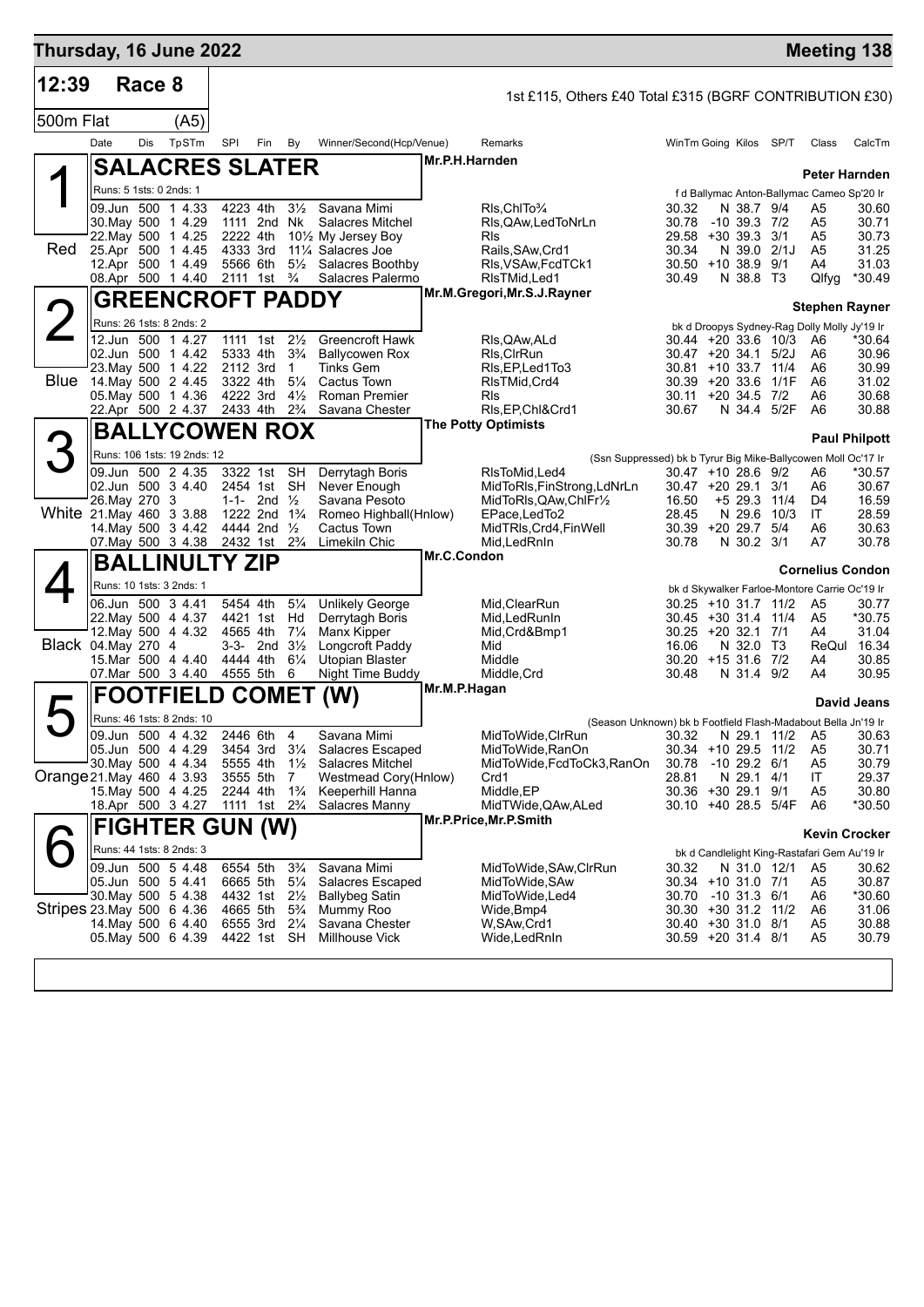| Thursday, 16 June 2022    |              |        |                                                                                                                                                                |     |                                                                                                              |                                                                                        |                                                                                                                                                              |            |                                                                                                                                                                                         |                                                                                                         |                                                                               |                                                              |                                                                                   | <b>Meeting 138</b>                                    |
|---------------------------|--------------|--------|----------------------------------------------------------------------------------------------------------------------------------------------------------------|-----|--------------------------------------------------------------------------------------------------------------|----------------------------------------------------------------------------------------|--------------------------------------------------------------------------------------------------------------------------------------------------------------|------------|-----------------------------------------------------------------------------------------------------------------------------------------------------------------------------------------|---------------------------------------------------------------------------------------------------------|-------------------------------------------------------------------------------|--------------------------------------------------------------|-----------------------------------------------------------------------------------|-------------------------------------------------------|
| 12:54                     |              | Race 9 |                                                                                                                                                                |     |                                                                                                              |                                                                                        |                                                                                                                                                              |            | 1st £120, Others £40 Total £320 (BGRF CONTRIBUTION £30)                                                                                                                                 |                                                                                                         |                                                                               |                                                              |                                                                                   |                                                       |
| 500m Flat                 |              |        | (A4)                                                                                                                                                           |     |                                                                                                              |                                                                                        |                                                                                                                                                              |            |                                                                                                                                                                                         |                                                                                                         |                                                                               |                                                              |                                                                                   |                                                       |
|                           | Date         | Dis    | TpSTm                                                                                                                                                          | SPI | Fin                                                                                                          | By                                                                                     | Winner/Second(Hcp/Venue)                                                                                                                                     |            | Remarks                                                                                                                                                                                 | WinTm Going Kilos SP/T                                                                                  |                                                                               |                                                              | Class                                                                             | CalcTm                                                |
|                           |              |        | <b>SALACRES LIAM</b>                                                                                                                                           |     |                                                                                                              |                                                                                        |                                                                                                                                                              |            | P Harnden & Guy Pearce                                                                                                                                                                  |                                                                                                         |                                                                               |                                                              |                                                                                   |                                                       |
|                           |              |        | Runs: 10 1sts: 1 2nds: 4                                                                                                                                       |     |                                                                                                              |                                                                                        |                                                                                                                                                              |            |                                                                                                                                                                                         |                                                                                                         |                                                                               |                                                              | be d Ballymac Bolger-Ballymac Arminta Sp'20 Ir                                    | <b>Peter Harnden</b>                                  |
| Red                       | 28.Apr 270 2 |        | 09.Jun 500 1 4.34<br>30. May 500 1 4.34<br>23. May 500 1 4.23<br>15. May 500 2 4.45                                                                            |     | 5221 2nd 2<br>4333 3rd 7 <sup>3</sup> / <sub>4</sub><br>2111 1st 21/4<br>5333 5th<br>5-3- 3rd $1\frac{3}{4}$ | $2\frac{1}{2}$                                                                         | Silverspoon Min<br>Savana Rum<br><b>Unlikely George</b><br>Keeperhill Hanna<br><b>Tuftys Pluto</b>                                                           |            | RIs, SAw, EP, Led 3To 4<br>RIs.Crd3<br>RIs, EP, Led1<br>RIsTMid, SAw, FcdTCk2<br>Rails, Crd1                                                                                            | 30.39<br>29.86 +30 33.7 6/4F<br>30.36 +30 32.7 4/7F<br>16.20                                            |                                                                               | 30.38 -10 33.5 11/10FA4<br>-10 33.6 13/8F A4<br>+5 33.5 4/6F | - A5<br>- A5<br>D <sub>3</sub>                                                    | 30.44<br>30.91<br>*30.16<br>30.86<br>16.39            |
|                           |              |        | 15.Apr 500 2 4.40                                                                                                                                              |     | 3222 2nd 1                                                                                                   |                                                                                        | Savana Boswell                                                                                                                                               | Mr.M.Power | RIs, SAw, Fin Well                                                                                                                                                                      | 30.34                                                                                                   |                                                                               | N 33.1 6/5F A5                                               |                                                                                   | 30.43                                                 |
|                           |              |        | <b>UNLIKELY GEORGE</b>                                                                                                                                         |     |                                                                                                              |                                                                                        |                                                                                                                                                              |            |                                                                                                                                                                                         |                                                                                                         |                                                                               |                                                              |                                                                                   | <b>Stephen Rayner</b>                                 |
|                           |              |        | Runs: 28 1sts: 5 2nds: 7<br>06.Jun 500 1 4.24<br>30. May 500 2 4.27<br>23. May 500 2 4.22<br>Blue 14 May 500 2 4.27<br>02. May 500 2 4.34<br>25.Apr 500 2 4.35 |     | 1111 1st 1<br>1111 2nd $\frac{1}{2}$<br>3322 2nd 21/4<br>3333 4th<br>4344 5th<br>3555 5th                    | $5\frac{3}{4}$<br>5<br>$8\frac{1}{4}$                                                  | Borna Buck<br><b>Avion Merlin</b><br>Salacres Liam<br>Savana Butler<br>Romantic Doll<br>Southwood Magic                                                      |            | RIsTMid,QAw,ALed<br>RIsToMid, EP, Led1ToNrLn<br>RIs, Fin Well<br><b>RIsTMid</b><br>RIsTMid, EPFcdTCk2, Crd4<br>RIsTMid, FcdToCk1                                                        | 30.25 +10 35.3 6/4F<br>30.46 -10 35.2 9/4<br>29.86 +30 35.1 5/1<br>29.83 +20 35.4 3/1<br>30.40<br>30.32 | N 35.3 4/1                                                                    | N 35.2 9/4F                                                  | wbk d Skywalker Farloe-Unlikely Faye Oc'19 Ir<br>A5<br>A5<br>A5<br>A4<br>A4<br>A4 | 30.35<br>30.41<br>*30.34<br>30.49<br>30.79<br>30.98   |
|                           |              |        | <b>TOMMYS HAWK</b>                                                                                                                                             |     |                                                                                                              |                                                                                        |                                                                                                                                                              |            | Mr.S.Bannister, Mr.D.W.Brockley, Mrs.L.Butland, Mr.S.C.Turner                                                                                                                           |                                                                                                         |                                                                               |                                                              |                                                                                   |                                                       |
| 3                         |              |        | Runs: 24 1sts: 2 2nds: 2                                                                                                                                       |     |                                                                                                              |                                                                                        |                                                                                                                                                              |            |                                                                                                                                                                                         |                                                                                                         |                                                                               |                                                              | be d Droopys Buick-Tommys Ruby Mr'20 Ir                                           | Lee Field (Unatt)                                     |
| White 23. May 500 4 4.38  |              |        | 09.Jun 500 2 4.29<br>05.Jun 500 2 4.36<br>30. May 500 4 4.42<br>19. May 460 4 3.95<br>15. May 500 3 4.23                                                       |     | 4333 3rd<br>4555 5th<br>4333 3rd<br>3356 6th<br>2222 2nd Nk                                                  | $2\frac{3}{4}$<br>$8\frac{1}{4}$                                                       | Silverspoon Min<br>11 <sup>1</sup> / <sub>4</sub> Avion Merlin<br>6333 2nd 31/4 Forest Pippa<br>Savana Honey<br>131⁄4 Sonora Lassy(Hnlow)<br>Fabulous Sierra |            | RIsToMid, Crd1, ChITo3<br>RIsToMid, SAw, Crd <sup>3</sup> / <sub>4</sub><br>MidRls, SAw, CrdRnIn, RanOn<br>MidToRIs, Crd1<br>Chl&Bmp1,Crd <sup>3</sup> /4<br>MidTRIs, EP, Crd1, FinWell | 30.38 -10 35.0 9/2<br>29.88 +20 35.3 9/4<br>30.30<br>29.69 +10 34.6 7/2<br>28.05<br>30.09 +30 35.0 11/4 | N 35.1                                                                        | -10 34.8 6/4F<br>10/3                                        | A4<br>A4<br>A4<br>A4<br>IT<br>A4                                                  | 30.50<br>30.98<br>30.46<br>30.46<br>29.11<br>*30.42   |
|                           |              |        | <b>ASK BLAKE</b>                                                                                                                                               |     |                                                                                                              |                                                                                        |                                                                                                                                                              |            | <b>Makeit Syndicate</b>                                                                                                                                                                 |                                                                                                         |                                                                               |                                                              |                                                                                   | <b>Frank Gray</b>                                     |
| Black 19 May 460 4 3.99   |              |        | Runs: 29 1sts: 4 2nds: 2<br>09.Jun 500 34.23<br>05.Jun 500 3 4.30<br>24. May 500 5 4.43<br>14. May 500 4 4.36<br>31.Mar 500 4 4.25                             |     | 3224 5th<br>5666 6th<br>5333 3rd<br>6555 5th<br>4444 4th<br>1111 1st 41/ <sub>2</sub>                        | $4\frac{1}{4}$<br>11<br>5<br>4                                                         | <b>Fabulous Sierra</b><br><b>Brocks Snowflake</b><br>Tromora Rain<br>101⁄4 Tromora Rain(Hnlow)<br><b>Pointless Priti</b><br>Sometime Soon                    |            | Mid,2ndFrom1To3<br>Mid, Crd1<br>MidToRIs, SAw, RanOn<br>VSAw, Crd <sup>1</sup> / <sub>2</sub><br>Middle<br>Mid, ALed, Won Well                                                          | 30.09<br>30.08 +10 31.6 7/1<br>29.95 +10 31.5 6/1<br>28.08<br>29.92 +20 32.3 7/2<br>30.29               | N 31.3 9/2<br>$-20$ 32.5 12/1<br>$-20$ 32.0 $7/1$                             |                                                              | bk d Laughil Blake-Bright Ella Oc'19 Ir<br>A4<br>A3<br>A3<br>IT<br>A2<br>A4       | 30.43<br>31.05<br>30.46<br>28.68<br>30.44<br>*30.09   |
|                           |              |        | <b>MANX KIPPER (W)</b>                                                                                                                                         |     |                                                                                                              |                                                                                        |                                                                                                                                                              |            | <b>Makeit Syndicate</b>                                                                                                                                                                 |                                                                                                         |                                                                               |                                                              |                                                                                   | <b>Frank Gray</b>                                     |
| 5                         |              |        | Runs: 58 1sts: 6 2nds: 12                                                                                                                                      |     |                                                                                                              |                                                                                        |                                                                                                                                                              |            | (Season Unknown) bk b Romeo Recruit-Jaytee China Au'19 Ir                                                                                                                               |                                                                                                         |                                                                               |                                                              |                                                                                   |                                                       |
| Orange 12 May 500 5 4.27  |              |        | 30. May 500 6 4.30<br>23. May 500 5 4.28<br>17 May 500 5 4.24<br>07. May 500 5 4.26<br>02. May 500 5 4.21                                                      |     | 1112 2nd 6<br>1112 2nd 21/ <sub>2</sub><br>2211 1st<br>2355 4th 6<br>3445 5th 4 <sup>3</sup> / <sub>4</sub>  | $\mathbf{1}$                                                                           | 3442 2nd 3 <sup>3</sup> / <sub>4</sub> Savana Rum<br>Savana Honey<br>Kayleigh<br>Never In Doubt<br>Savana Patrick<br>Snooty Kelsey                           |            | MidToWide, RanOn<br>MidToWide, QAw, LedTo3/4<br>MidTWide,QAw,LedT4<br>MidToWide, Led2<br>MidTW, Crd3<br>MidTW,Crd1                                                                      | 30.39 -10 28.2 6/1 A4<br>29.69 +10 28.7 11/2<br>29.99 +10 28.8<br>30.25 +20 29.4 10/3<br>30.13<br>30.31 | N 29.6 8/1<br>N 28.9 7/1                                                      | 3/1                                                          | A4<br>A4<br>A4<br>A4<br>A4                                                        | 30.59<br>*30.27<br>30.29<br>30.45<br>30.61<br>30.68   |
|                           |              |        |                                                                                                                                                                |     |                                                                                                              |                                                                                        | <b>BANGON ESCOBAR (W)</b>                                                                                                                                    |            | Mr.J.R.Preston, Mr.K.D.Wheeler, Mr.L.J.Wheeler                                                                                                                                          |                                                                                                         |                                                                               |                                                              |                                                                                   | Lee Field (Unatt)                                     |
| Stripes 22 May 460 5 3 93 |              |        | Runs: 43 1sts: 8 2nds: 4<br>12.Jun 500 6 4.42<br>05.Jun 500 6 4.40<br>27. May 500 6 4.39<br>16. May 500 6 4.37<br>04. May 500 5 4.24                           |     | 6666 6th<br>6556 6th<br>6666 6th<br>5444 4th<br>6543 3rd<br>1111 1st 81/ <sub>4</sub>                        | $4\frac{1}{4}$<br>$7\frac{3}{4}$<br>$9\frac{1}{4}$<br>$5\frac{1}{4}$<br>$3\frac{1}{2}$ | Kishlawn Orla<br><b>Hippy Chick</b><br><b>Droopys Sunset</b><br><b>Boulick Lotto(Hnlow)</b><br>Avas Group<br>Snooty Katie                                    |            | MidToWide, VSAw<br>Wide, SAw<br>Wide, Crd2<br>SAw,Crd2<br>Wide, SAw, RanOn<br>MidTW, ALed                                                                                               | 30.36 +20 33.7 20/1<br>30.11<br>30.21<br>27.87<br>30.19<br>30.17                                        | N 33.9 14/1<br>$-20$ 33.4 10/1<br>N 33.6 9/1<br>$-10$ 33.9 $9/1$<br>N 34.2 T3 |                                                              | bk d Ballymac Vic-Leamaneigh Lisa My'19 Ir<br>A3<br>A3<br>A2<br>IT<br>A2<br>Qlfyg | 30.88<br>30.72<br>30.76<br>28.29<br>30.37<br>$*30.17$ |
|                           |              |        |                                                                                                                                                                |     |                                                                                                              |                                                                                        |                                                                                                                                                              |            |                                                                                                                                                                                         |                                                                                                         |                                                                               |                                                              |                                                                                   |                                                       |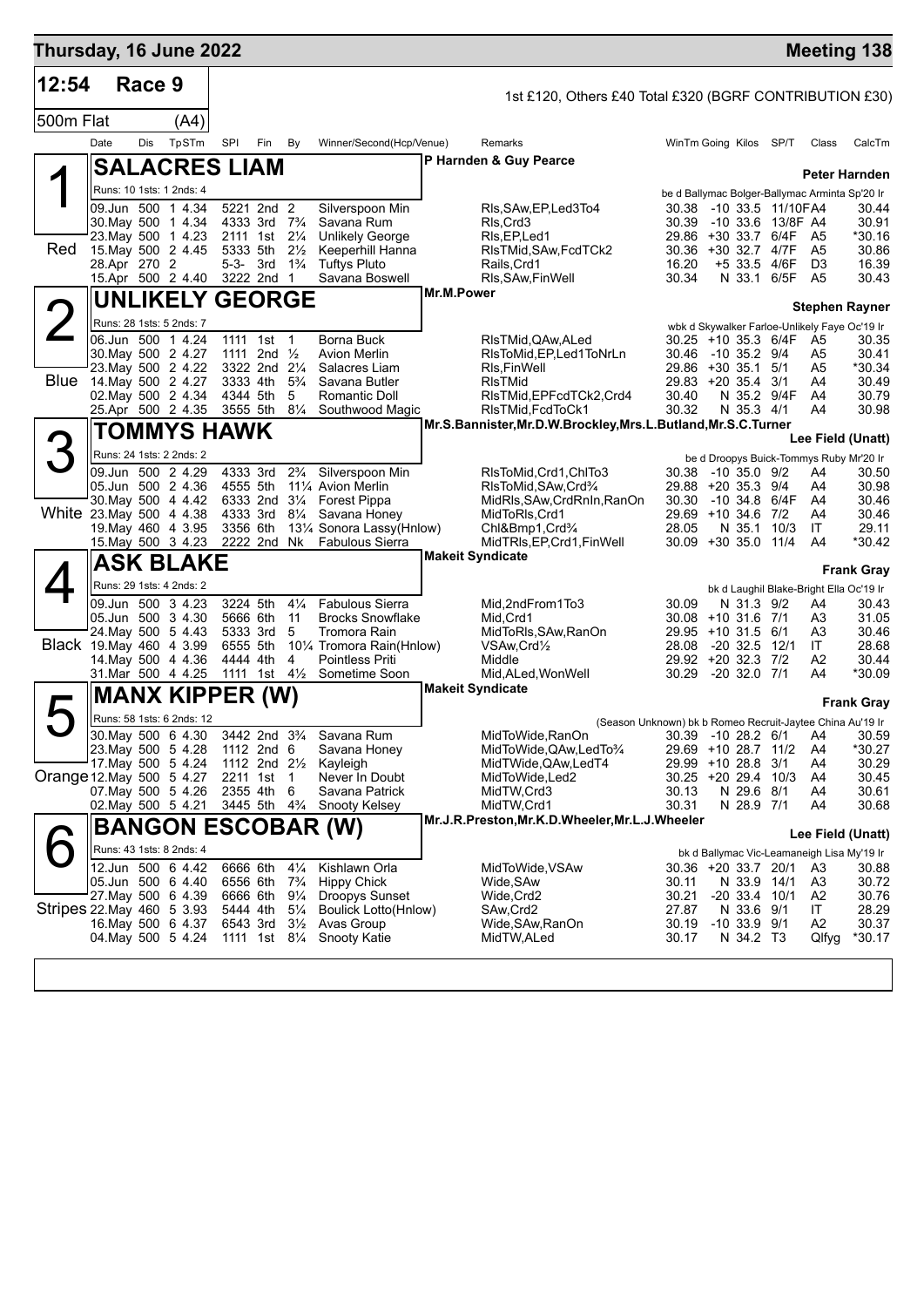| Thursday, 16 June 2022  |                                   |     |                            |                        |                         |                                          |                                                            |                |                                                                                |                              |            |                               |                     | <b>Meeting 138</b>                             |                       |
|-------------------------|-----------------------------------|-----|----------------------------|------------------------|-------------------------|------------------------------------------|------------------------------------------------------------|----------------|--------------------------------------------------------------------------------|------------------------------|------------|-------------------------------|---------------------|------------------------------------------------|-----------------------|
| 13:09 Race 10           |                                   |     |                            |                        |                         |                                          |                                                            |                | 1st £110, Others £40 Total £310 (BGRF CONTRIBUTION £30)                        |                              |            |                               |                     |                                                |                       |
| 270m Flat               |                                   |     | (D3)                       |                        |                         |                                          |                                                            |                |                                                                                |                              |            |                               |                     |                                                |                       |
|                         | Date                              | Dis | TpSTm                      | SPI                    | Fin                     | By                                       | Winner/Second(Hcp/Venue)                                   |                | Remarks                                                                        | WinTm Going Kilos SP/T       |            |                               |                     | Class                                          | CalcTm                |
|                         |                                   |     | <b>UNLIKELY BONTY</b>      |                        |                         |                                          |                                                            | Mr.M.Power     |                                                                                |                              |            |                               |                     | <b>Stephen Rayner</b>                          |                       |
|                         |                                   |     | Runs: 18 1sts: 2 2nds: 4   |                        |                         |                                          |                                                            |                |                                                                                |                              |            |                               |                     | wbk d Skywalker Farloe-Unlikely Faye Oc'19 Ir  |                       |
|                         | 09.Jun 270 2<br>02.Jun 270 2      |     |                            | $2 - 2 -$              | 3-4- 4th<br>2nd Nk      | $2\frac{3}{4}$                           | <b>Tuftys Donald</b><br>Wildcat Lilymay                    |                | RIsToMid, Crd1<br>RIsToMid, EP, RanOn                                          | 16.32<br>16.40               |            | +5 35.2 11/1<br>$+5$ 35.7 4/1 |                     | D <sub>3</sub><br>D3                           | 16.58<br>*16.48       |
|                         | 26. May 270                       |     | $\overline{1}$             | 4-5- 3rd               |                         | $\overline{1}$                           | Night Time Jet                                             |                | RIsToMid, EP, FcdTCk1, RanOn                                                   | 16.41                        |            |                               | $+5$ 35.7 10/3      | D <sub>3</sub>                                 | 16.53                 |
| Red                     | 22. May 270<br>12. May 270 2      |     | $\overline{1}$             | $6 - 6 -$<br>4-5-      | 3rd<br>6th              | 6<br>$6\frac{1}{2}$                      | <b>Ballymac Babes</b><br>Aero Lennie                       |                | RIs-Mid, RanOn<br>MidToRIs                                                     | 16.08<br>16.08 +10 36.0      | $+30.35.8$ |                               | 11/2<br>11/1        | D <sub>3</sub><br>D <sub>3</sub>               | 16.87<br>16.70        |
|                         | 22.Apr 270 3                      |     |                            | 1-3-                   | 5th                     | $2\frac{3}{4}$                           | Knockbann Elvis                                            |                | MidTRIs, QAw, Led To Crd1                                                      | 16.56                        |            | N 36.1 5/1                    |                     | D3                                             | 16.77                 |
|                         |                                   |     | ALIEN MIRAGE               |                        |                         |                                          |                                                            |                | <b>Makeit Syndicate</b>                                                        |                              |            |                               |                     |                                                | <b>Frank Gray</b>     |
|                         | Runs: 2 1sts: 1 2nds: 0           |     |                            |                        |                         |                                          |                                                            |                | (Season Unknown) bk b Laughil Blake-Lifes A Beauty Ap'20 Ir                    |                              |            |                               |                     |                                                |                       |
|                         | 08.Jun 270 1<br>07. May 270 2     |     |                            | $3 - 3 -$<br>3-3- 3rd  | - 3rd                   | $4\frac{1}{2}$<br>$2\frac{1}{2}$         | <b>Makeit Roman</b><br>Leeview Jack                        |                | RIsToMid, SAw<br>Mid                                                           | 16.43<br>16.17               |            | N 24.3 T3<br>+5 25.3 12/1     |                     | D3                                             | ReQul 16.79<br>*16.41 |
|                         | 27.Apr 270 4                      |     |                            | $2-2-3rd$              |                         | $4\frac{1}{4}$                           | Alien Bleu                                                 |                | MidTRIs                                                                        | 16.18                        |            | N 25.4 T3                     |                     |                                                | ReQul 16.53           |
|                         | Blue 08.Apr 270 4<br>04.Apr 270 4 |     |                            | $1 - 1 -$<br>$1 - 1 -$ | 1st                     | $1\frac{3}{4}$<br>2nd 21/4               | Savana Flight<br><b>Garnacanty Diva</b>                    |                | Mid,QAw,ALed<br>Mid.LedTo2                                                     | 16.33 +10 25.6 11/1<br>16.54 | $-10$      |                               | T <sub>2</sub>      | D <sub>4</sub><br>Qlfyg                        | 16.43<br>16.62        |
|                         | 25.Mar 270 3                      |     |                            |                        | 1-1- 2nd $1\frac{3}{4}$ |                                          | Loggies Sharon                                             |                | Mid, Led To Crd Rn In                                                          | 16.94                        |            | N 25.4 T3                     |                     | Qlfyg                                          | 17.09                 |
|                         |                                   |     | <b>SHEADOGUE ONE</b>       |                        |                         |                                          |                                                            | Mr.S.J.Rayner  |                                                                                |                              |            |                               |                     | <b>Stephen Rayner</b>                          |                       |
|                         |                                   |     | Runs: 0 1sts: 0 2nds: 0    |                        |                         |                                          |                                                            |                |                                                                                |                              |            |                               |                     | bk d Superior Product-Sheadogue Naomi Sp'18 Ir |                       |
|                         | 09.Jun 270 6<br>18. May 270 4     |     |                            | $2 - 3 -$<br>$1 - 2 -$ |                         | 2nd $2\frac{3}{4}$<br>2nd $1\frac{1}{2}$ | Foxwood Storm<br>Resurrected                               |                | Mid, SAw, CrdRnIn<br>Middle                                                    | 16.36<br>16.17               |            | +5 32.4 T3<br>$+5$ 32.3 T3    |                     | Qlfyg                                          | ReQul 16.63<br>16.35  |
| White 04.May 270        | 11. May 270 5                     |     |                            | $1 - 2 -$              | 2nd $\frac{1}{2}$       |                                          | Resurrected                                                |                | MidToWide,LedTo1                                                               | 16.33                        |            | N 32.4                        | Т3                  | Qlfyg                                          | 16.37                 |
|                         |                                   |     | 3<br>02.Apr 525 6 16.73    |                        | 2nd 1                   |                                          | Solo<br>Shianns Gem(Drum)                                  |                | MidToWide<br>Led3/4,Evch                                                       | 16.18<br>29.10               | +20        | N 32.2                        | $\mathsf{T}$<br>5/2 | Qlfyg                                          | $*16.18$<br>29.37     |
|                         |                                   |     | 05. Mar 525 6 17.03        |                        | 3rd 9                   |                                          | Ragtime Morgan(Drum)                                       |                | W <sub>2</sub><br><b>The Potty Optimists</b>                                   | 28.61 +20                    |            |                               | 4/1                 | A3                                             | 29.44                 |
|                         |                                   |     | <b>IMNOTLIKEYOU (W)</b>    |                        |                         |                                          |                                                            |                |                                                                                |                              |            |                               |                     |                                                | <b>Paul Philpott</b>  |
|                         |                                   |     | Runs: 55 1sts: 8 2nds: 3   |                        |                         |                                          |                                                            |                |                                                                                |                              |            |                               |                     | wbk d Good News-Milestone Pearl Nv'18 Ir       |                       |
|                         | 09.Jun 270 4<br>02.Jun 270 5      |     |                            | 6-4-                   | 4th<br>6-6- 6th         | $2\frac{1}{2}$<br>$3\frac{1}{2}$         | <b>Rushmoor Pepper</b><br>Lockdown Julie                   |                | MidToWide, SAw, RanOn<br>MidToWide, SAw                                        | 16.28<br>16.41 +10 33.6      |            | N 33.5 7/1                    | 7/1                 | D3<br>D3                                       | 16.48<br>16.80        |
| Black 05.Feb 500 6 4.37 | 26.May 270 5                      |     |                            | 4444 4th               | 3-2- 2nd 4              |                                          | Mccool Lad<br>10 <sup>1</sup> / <sub>2</sub> Doohoma Range |                | MidToWide, RanOn<br>W, SAw, Ck1, (ReQul)                                       | 15.92<br>30.21               |            | $+5$ 34.1 T3<br>N 34.1        | 6/1                 | A3                                             | xLame *16.29<br>31.06 |
|                         |                                   |     | 01.Feb 460 5 3.90          |                        | 1111 1st                | 5                                        | Concord One(Hnlow)                                         |                | SnLed, StydOn                                                                  | 28.30                        |            | $-30$ 34.0 $5/2$              |                     | IT.                                            | 28.00                 |
|                         |                                   |     | 29.Jan 500 6 4.39          |                        |                         | 5544 4th 41/2                            | Savana Ivy                                                 | Mr.P.H.Harnden | W,FcdToCk4,RanOn                                                               | 30.42                        |            | N 33.6 6/1                    |                     | A3                                             | 30.78                 |
|                         |                                   |     | <b>SALACRES SASHA (W)</b>  |                        |                         |                                          |                                                            |                |                                                                                |                              |            |                               |                     | Peter Harnden                                  |                       |
|                         | 06.Jun 270 5                      |     | Runs: 94 1sts: 17 2nds: 16 | $2 - 2 -$              |                         |                                          | 2nd 11/4 Seren Wynt                                        |                | (Season Unknown) bk b Leamaneigh Turbo-Salacres Sophia Jy'18 Br<br>Wide, RanOn | 16.37 +5 31.2 8/1 D3         |            |                               |                     |                                                | 16.53                 |
|                         | 29. May 270 6                     |     |                            | 3                      | 4th                     |                                          | 11/ <sub>2</sub> Garnacanty Diva                           |                | Wide, EP                                                                       | 16.40                        |            | $-531.0$                      | 12/1                | D <sub>2</sub>                                 | 16.48                 |
| Orange 12.May 270 4     | 17. May 270 6                     |     |                            | 3-5-<br>$1 - 1 -$      | 5th<br>1st              | $3\frac{1}{2}$<br>$\overline{1}$         | Makeit Loulou<br>Waikiki Alex                              |                | Wide, EP<br>MidToWide, QAw, ALed                                               | 16.34<br>16.34               |            | $+5$ 30.9<br>N 30.4           | 16/1<br>5/1         | D <sub>2</sub><br>D3                           | 16.65<br>$*16.34$     |
|                         | 28.Apr 270 5                      |     |                            | 4-5-                   | 5th                     | $4\frac{3}{4}$                           | Sten Gun                                                   |                | MidToWide, SAw, Crd1                                                           | 16.44                        |            |                               | N 30.0 6/4F         | D <sub>3</sub>                                 | 16.83                 |
|                         | 21.Apr 270 5                      |     |                            | $2 - 3 -$              | 4th                     | $4\frac{1}{2}$                           | Footfield Pippen                                           |                | MidToWide, Crd1<br>Mr.M.Gregori, Mr.S.J.Rayner                                 | 16.52                        |            | N 29.9 7/1                    |                     | D3                                             | 16.88                 |
|                         |                                   |     | <b>NIGHT TIME JET (W)</b>  |                        |                         |                                          |                                                            |                |                                                                                |                              |            |                               |                     | <b>Stephen Rayner</b>                          |                       |
|                         | 05.Jun 270 5                      |     | Runs: 49 1sts: 14 2nds: 7  | $5 - 5 -$              | 5th                     | $\overline{\mathbf{3}}$                  | Fayes Boy                                                  |                | Wide, SAw                                                                      | 16.20                        |            | $+5$ 35.2 8/1                 |                     | bkw d Droopys Jet-Nom De Plume Au'17 Ir<br>D3  | 16.49                 |
|                         | 26. May 270 5                     |     |                            | $2 - 3 -$              | 1st                     | $\frac{1}{2}$                            | Wildcat Lilymay                                            |                | Wide, LedNrLn                                                                  | 16.41                        |            | +5 35.4 9/2                   |                     | D <sub>3</sub>                                 | 16.46                 |
| Stripes 12. May 270 6   | 16.May 270 6                      |     |                            | $5 - 5 -$<br>$3-6-$    | 3rd<br>5th              | $3\frac{1}{2}$<br>$5\frac{3}{4}$         | Makeit Patchys<br>Aero Lennie                              |                | Wide<br>Wide                                                                   | 16.43<br>16.08 +10 35.6 7/1  |            | N 35.2 4/1                    |                     | D3<br>D3                                       | 16.72<br>16.63        |
|                         | 28.Apr 270 5                      |     |                            | $6 - 6 -$              | 5th                     | - 10                                     | <b>Tuftys Savana</b>                                       |                | Wide, SAw, Bmp2                                                                | 16.25                        |            | $+5$ 35.5 7/1                 |                     | D3                                             | 17.10                 |
|                         | 31.Mar 270 5                      |     |                            |                        |                         |                                          | Solo                                                       |                | Wide                                                                           | 16.49                        |            | $-10$ 35.3 T                  |                     |                                                | xLame *16.39          |
|                         |                                   |     |                            |                        |                         |                                          |                                                            |                |                                                                                |                              |            |                               |                     |                                                |                       |
|                         |                                   |     |                            |                        |                         |                                          |                                                            |                |                                                                                |                              |            |                               |                     |                                                |                       |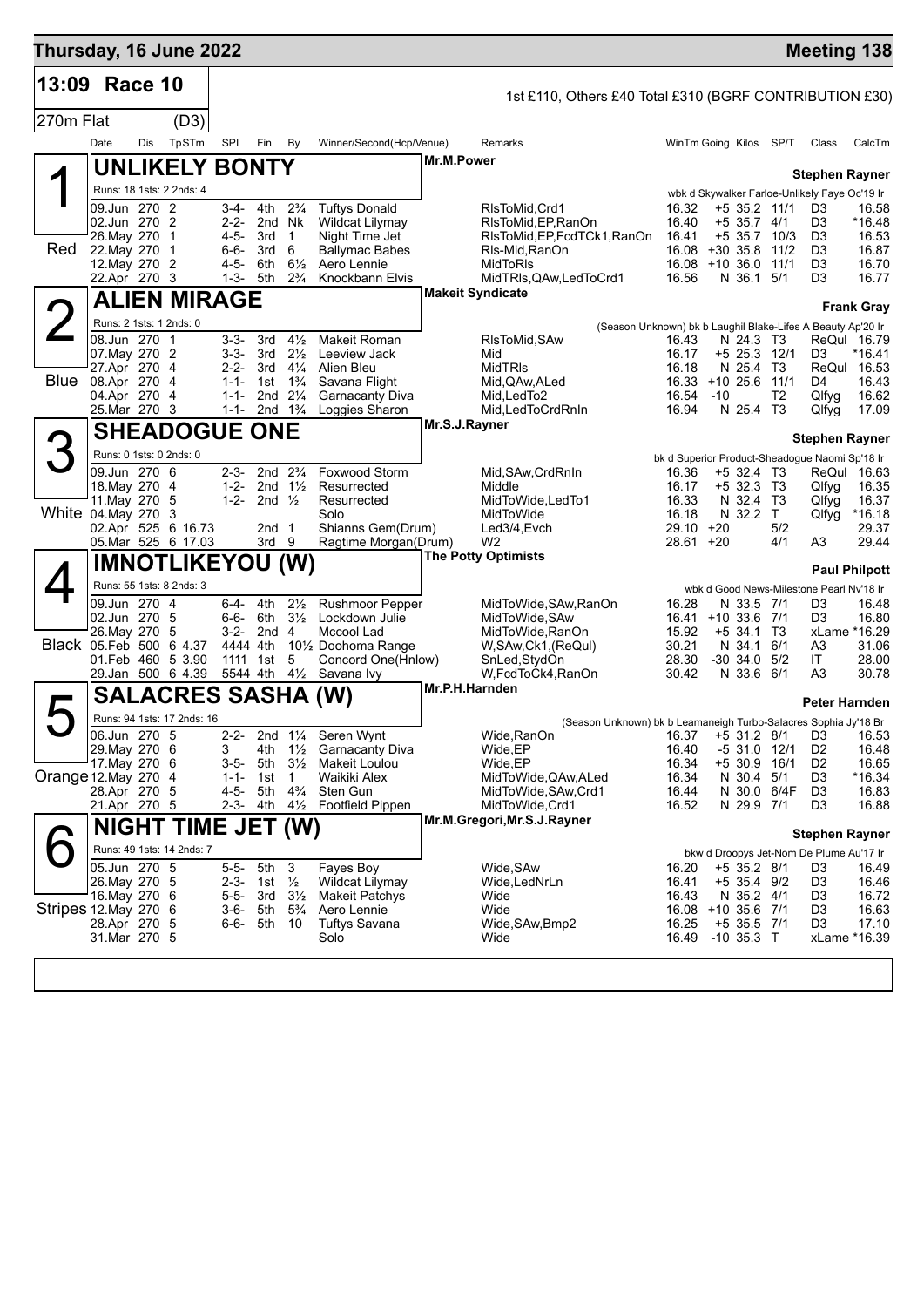| Thursday, 16 June 2022    |                                               |     |                            |                      |                                                         |                             |                                                                             |                                                                      |                                                         |                                                                                   |                              |                  | <b>Meeting 138</b>                                                   |                   |
|---------------------------|-----------------------------------------------|-----|----------------------------|----------------------|---------------------------------------------------------|-----------------------------|-----------------------------------------------------------------------------|----------------------------------------------------------------------|---------------------------------------------------------|-----------------------------------------------------------------------------------|------------------------------|------------------|----------------------------------------------------------------------|-------------------|
| 13:24 Race 11             |                                               |     |                            |                      |                                                         |                             |                                                                             |                                                                      | 1st £120, Others £40 Total £320 (BGRF CONTRIBUTION £30) |                                                                                   |                              |                  |                                                                      |                   |
| 500m Flat                 |                                               |     | (A4)                       |                      |                                                         |                             |                                                                             |                                                                      |                                                         |                                                                                   |                              |                  |                                                                      |                   |
|                           | Date                                          | Dis | TpSTm                      | SPI                  | Fin                                                     | By                          | Winner/Second(Hcp/Venue)                                                    | Remarks                                                              |                                                         | WinTm Going Kilos SP/T                                                            |                              |                  | Class                                                                | CalcTm            |
|                           |                                               |     | <b>MUSTANG BIRDIE</b>      |                      |                                                         |                             |                                                                             | Mr.C.Creighton                                                       |                                                         |                                                                                   |                              |                  |                                                                      |                   |
|                           |                                               |     | Runs: 86 1sts: 11 2nds: 11 |                      |                                                         |                             |                                                                             |                                                                      |                                                         | (Ssn Suppressed) bebd b Taylors Sky-Mustang Express My'18 Ir                      |                              |                  | <b>Mattie Richards</b>                                               |                   |
|                           | 09.Jun 270 1                                  |     |                            | 6-6- 5th             |                                                         | 3                           | <b>Tuftys Donald</b>                                                        | RIs.SAw.Crd1                                                         |                                                         | 16.32                                                                             |                              | $+5$ 29.0 10/3   | D <sub>3</sub>                                                       | 16.59             |
|                           | 02.Jun 500 2 4.23<br>26. May 500 2 4.22       |     |                            | 2222 3rd<br>2211 3rd |                                                         | $5\frac{1}{2}$<br><b>Nk</b> | <b>Grafton Whitepaw</b><br><b>Salacres Wilfred</b>                          | RIs, EP, ChI2To3                                                     | RIsToMid,EP,Led2ToNrLn                                  | 29.78 +30 29.2 5/1<br>$30.44 + 1029.06/1$                                         |                              |                  | A4<br>A4                                                             | *30.52<br>30.57   |
| Red                       | 22. May 500 2 4.34                            |     |                            | 3222 3rd             |                                                         | 5                           | <b>Knock Tilly</b>                                                          | RIs, EP                                                              |                                                         | $30.00 + 30.29.0$ 9/2                                                             |                              |                  | A4                                                                   | 30.71             |
|                           | 07. May 500 1 4.34<br>02. May 500 2 4.45      |     |                            | 5224 5th             | 3333 4th 41/4                                           | $7\frac{3}{4}$              | Savana Patrick<br>Mr Jones                                                  | RIs, EP, ChITo Fcd TCk3<br>RIsTMid, EP                               |                                                         | 30.13<br>30.36                                                                    | N 29.1<br>N 29.1 12/1        | 16/1             | A4<br>A4                                                             | 30.75<br>30.69    |
|                           |                                               |     | A LITTLE PROFIT            |                      |                                                         |                             |                                                                             | Mr.S.J.Roberts, Mrs.M.B.Roberts                                      |                                                         |                                                                                   |                              |                  |                                                                      |                   |
|                           | Runs: 23 1sts: 6 2nds: 2                      |     |                            |                      |                                                         |                             |                                                                             |                                                                      |                                                         |                                                                                   |                              |                  | <b>Steven Roberts</b>                                                |                   |
|                           | 12.Jun 500 4 4.22                             |     |                            |                      |                                                         |                             | Solo                                                                        | MidToRIs                                                             |                                                         | (Season 15.Oc'21) bk b Laughil Blake-Cooladerry Erin Jy'19 Ir<br>30.39 +20 26.7 T |                              |                  | Qlfyg                                                                | *30.59            |
|                           | 06.Jun 270 3                                  |     |                            | $3 - 3 -$            | $3-3-3rd$ 2                                             | $1\frac{1}{2}$              | Seren Wynt<br>Lilys Candy                                                   | Mid, Crd1, RanOn                                                     |                                                         | 16.37<br>16.37                                                                    | $+526.92/1J$<br>+5 27.2 11/4 |                  | D3                                                                   | 16.59             |
| Blue                      | 29. May 270 4<br>05. May 270 2                |     |                            | 4-6-                 | 3rd<br>5th                                              | $7\frac{1}{4}$              | <b>Drumcrow Ember</b>                                                       | Mid,Crd1,RanOn<br>Mid, MvdOff&Crd1                                   |                                                         | 16.08                                                                             | +5 27.5 11/2                 |                  | D3<br>D <sub>3</sub>                                                 | 16.54<br>16.70    |
|                           | 27.Apr 270 2                                  |     |                            | $1 - 1 -$            | 1st                                                     | <b>DIS</b>                  | Savana Diamond                                                              | Mid, QAw, ALed                                                       |                                                         | 16.18                                                                             | N 27.1                       | T2               | ReQul                                                                | 16.18             |
|                           | 03. Mar 270 2                                 |     |                            | 5-5-                 | 5th                                                     | $9\frac{1}{2}$              | Salacres Brewer                                                             | RIsTMid, BBIk1<br>Mr.P.H.Harnden, Mr.L.Pitman, Lord.V.Williams-Lavis |                                                         | 16.26                                                                             |                              | +5 26.7 11/10FD3 |                                                                      | 17.08             |
| 3                         |                                               |     | <b>SALACRES HARRY</b>      |                      |                                                         |                             |                                                                             |                                                                      |                                                         |                                                                                   |                              |                  | Peter Harnden                                                        |                   |
|                           | 07.Jun 500 5 4.38                             |     | Runs: 15 1sts: 3 2nds: 0   | 4444 4th             |                                                         | 6                           | Romeo Alert                                                                 |                                                                      |                                                         |                                                                                   |                              |                  | bk d Droopys Jet-Mystical Moll Mr'20 Ir                              |                   |
|                           | 02.Jun 500 4 4.32                             |     |                            | 3333 4th             |                                                         | $7\frac{1}{4}$              | <b>Grafton Whitepaw</b>                                                     | Mid, Crd2<br>Mid, CIrRun                                             |                                                         | 30.21 +20 38.7 4/1<br>29.78 +30 39.1 5/1                                          |                              |                  | A4<br>A4                                                             | 30.88<br>30.66    |
|                           | 26. May 500 4 4.24                            |     |                            | 2344 4th             |                                                         | $5\frac{3}{4}$              | <b>Brocks Snowflake</b>                                                     | $Mid,Crd\frac{1}{4}$                                                 |                                                         | $30.15 + 10.39.3$ 5/1                                                             |                              |                  | A4                                                                   | 30.72             |
| White 17 May 500 4 4.28   | 07. May 500 3 4.26                            |     |                            | 3445 6th<br>1111 1st |                                                         | 5<br>$3\frac{1}{2}$         | Kayleigh<br><b>Footfield Comet</b>                                          | Mid<br>Mid,QAw,ALed                                                  |                                                         | $29.99 + 10.39.3$<br>30.22 +10 39.2 3/1C                                          |                              | 10/1             | A4<br>A5                                                             | 30.48<br>*30.32   |
|                           |                                               |     | 25.Apr 500 3 4.39          | 5456 5th             |                                                         |                             | 17% Salacres Joe                                                            | Middle, Crd1, BBmp3                                                  |                                                         | 30.34                                                                             | N 38.8 6/1                   |                  | A5                                                                   | 31.77             |
|                           |                                               |     | <b>SAVANA JACKIE</b>       |                      |                                                         |                             |                                                                             | Mr.K.A.Boothby                                                       |                                                         |                                                                                   |                              |                  |                                                                      | <b>Frank Gray</b> |
|                           |                                               |     | Runs: 50 1sts: 9 2nds: 5   |                      |                                                         |                             |                                                                             |                                                                      |                                                         | (Season 27.Jy'21) f b Ballymac Eske-Mongys Rach Mr'19 Ir                          |                              |                  |                                                                      |                   |
|                           | 09.Jun 500 4 4.31<br>02.Jun 270 5             |     |                            |                      | 3444 5th<br>6-6- 6th $6\frac{1}{2}$                     | 8                           | Silverspoon Min<br>Perfecto Al                                              | Mid, Crd1<br>Mid, Crd1                                               |                                                         | 30.38<br>15.97 +10 25.8 7/1                                                       |                              | -10 26.5 11/2    | A4<br>D <sub>2</sub>                                                 | 30.93<br>16.60    |
|                           | 27. May 270 5                                 |     |                            | 6-6- 6th             |                                                         | $6\frac{1}{4}$              | Alabama Kid                                                                 | Mid, SAw                                                             |                                                         | 15.93                                                                             | +5 25.8 12/1                 |                  | D <sub>2</sub>                                                       | 16.48             |
|                           | Black 22. May 270 5                           |     |                            |                      | 3-2- 2nd SH                                             |                             | Medicin Man                                                                 | Mid, Fin Well                                                        |                                                         | $16.21 + 10.26.2$ 5/1<br>29.83 +20 26.5 5/1                                       |                              |                  | D <sub>2</sub>                                                       | 16.32             |
|                           | 14. May 500 5 4.27<br>07. May 500 5 4.31      |     |                            | 4445 5th<br>4666 6th |                                                         | 8                           | Savana Butler<br>12% Camp Nora                                              | Mid, SAw<br>Mid, Crd1                                                |                                                         | 29.84 +10 26.4 4/1                                                                |                              |                  | A4<br>A3                                                             | *30.68<br>30.96   |
|                           |                                               |     | <b>THEREHEGOES</b>         |                      |                                                         |                             |                                                                             | Mr.M.J.Richards                                                      |                                                         |                                                                                   |                              |                  |                                                                      |                   |
|                           |                                               |     | Runs: 36 1sts: 10 2nds: 3  |                      |                                                         |                             |                                                                             |                                                                      |                                                         |                                                                                   |                              |                  | <b>Mattie Richards</b><br>bd d Ballymac Lorcan-Lilys Cookie Sp'19 Ir |                   |
|                           | 09.Jun 500 5 4.30                             |     |                            |                      | 1555 4th                                                |                             | 5 <sup>3</sup> / <sub>4</sub> Silverspoon Min                               | Mid, Crd1                                                            |                                                         |                                                                                   |                              |                  | 30.38 -10 31.1 8/1 A4 30.74                                          |                   |
|                           | 05.Jun 500 5 4.23<br>30. May 500 5 4.21       |     |                            | 1666 6th             |                                                         |                             | 1122 1st Nk Keeperhill Hanna<br>11 <sup>3</sup> / <sub>4</sub> Forest Pippa | MidEP,LedTo2,LedNrLn<br>Mid, QAw, Led To Crd1                        |                                                         | 30.33 +10 31.0 7/2<br>30.30                                                       | -10 30.7 9/2                 |                  | A <sub>5</sub><br>A4                                                 | 30.43<br>31.14    |
| Orange 23 May 500 4 4.17  |                                               |     |                            |                      | 3111 1st                                                | Hd                          | <b>Grafton Rubato</b>                                                       | Mid, EP, Sn Led, Held On                                             |                                                         | 30.08 +30 30.9 9/4                                                                |                              |                  | A5                                                                   | *30.38            |
|                           | 14. May 500 5 4.32<br>05. May 500 5 4.40      |     |                            |                      | 5222 2nd 11/4<br>4443 3rd 3 <sup>3</sup> / <sub>4</sub> |                             | Savana Chester<br>Savana Mimi                                               | $Mid,Crd18\frac{1}{2}$<br>Mid, Crd3                                  |                                                         | 30.40 +30 30.7 5/1<br>30.31 +20 31.5 2/1F                                         |                              |                  | A5<br>A5                                                             | 30.80<br>30.82    |
|                           |                                               |     |                            |                      |                                                         |                             | <b>SALACRES BOOTHBY (W)</b>                                                 | Mr.P.H.Harnden                                                       |                                                         |                                                                                   |                              |                  |                                                                      |                   |
|                           |                                               |     |                            |                      |                                                         |                             |                                                                             |                                                                      |                                                         |                                                                                   |                              |                  | <b>Peter Harnden</b>                                                 |                   |
|                           | Runs: 38 1sts: 8 2nds: 6<br>09.Jun 500 6 4.41 |     |                            | 6666 6th             |                                                         | $8\frac{1}{4}$              | Silverspoon Min                                                             | Wide, SAw, Crd1                                                      |                                                         | 30.38 -10 37.1 7/1                                                                |                              |                  | bk d Greenwell Hulk-Esker Jill Sp'18 Ir<br>A4                        | 30.94             |
|                           | 05.Jun 500 6 4.39                             |     |                            | 6644 3rd             |                                                         | $7\frac{1}{2}$              | <b>Avion Merlin</b>                                                         | Wide, SAw, RanOnLate                                                 |                                                         | 29.88 +20 36.4 7/1                                                                |                              |                  | A4                                                                   | 30.68             |
| Stripes 23 May 500 6 4 41 | 30 May 500 6 4.48                             |     |                            | 6666 5th<br>6665 3rd |                                                         | 4<br>8                      | Good Quest<br>Overpaid                                                      | Wide,SAw<br>Wide, SAw                                                |                                                         | 30.50 -10 36.4 7/1<br>29.56 +30 36.1                                              |                              | 11/2             | A <sub>3</sub><br>A <sub>3</sub>                                     | 30.73<br>30.50    |
|                           | 17 May 500 6 4.41                             |     |                            |                      | 6655 2nd <sup>3</sup> / <sub>4</sub>                    |                             | Unlikely Jacko                                                              | W, SAw, FinStrong                                                    |                                                         | 30.16 +10 36.0 10/1                                                               |                              |                  | A <sub>3</sub>                                                       | *30.32            |
|                           | 09. May 500 6 4.39                            |     |                            |                      | 6543 1st 2 <sup>3</sup> / <sub>4</sub>                  |                             | Salacres Epic                                                               | W,SAw,FinStr,LdRnIn                                                  |                                                         | 30.21 +20 35.7 5/2                                                                |                              |                  | A4                                                                   | 30.41             |
|                           |                                               |     |                            |                      |                                                         |                             |                                                                             |                                                                      |                                                         |                                                                                   |                              |                  |                                                                      |                   |
|                           |                                               |     |                            |                      |                                                         |                             |                                                                             |                                                                      |                                                         |                                                                                   |                              |                  |                                                                      |                   |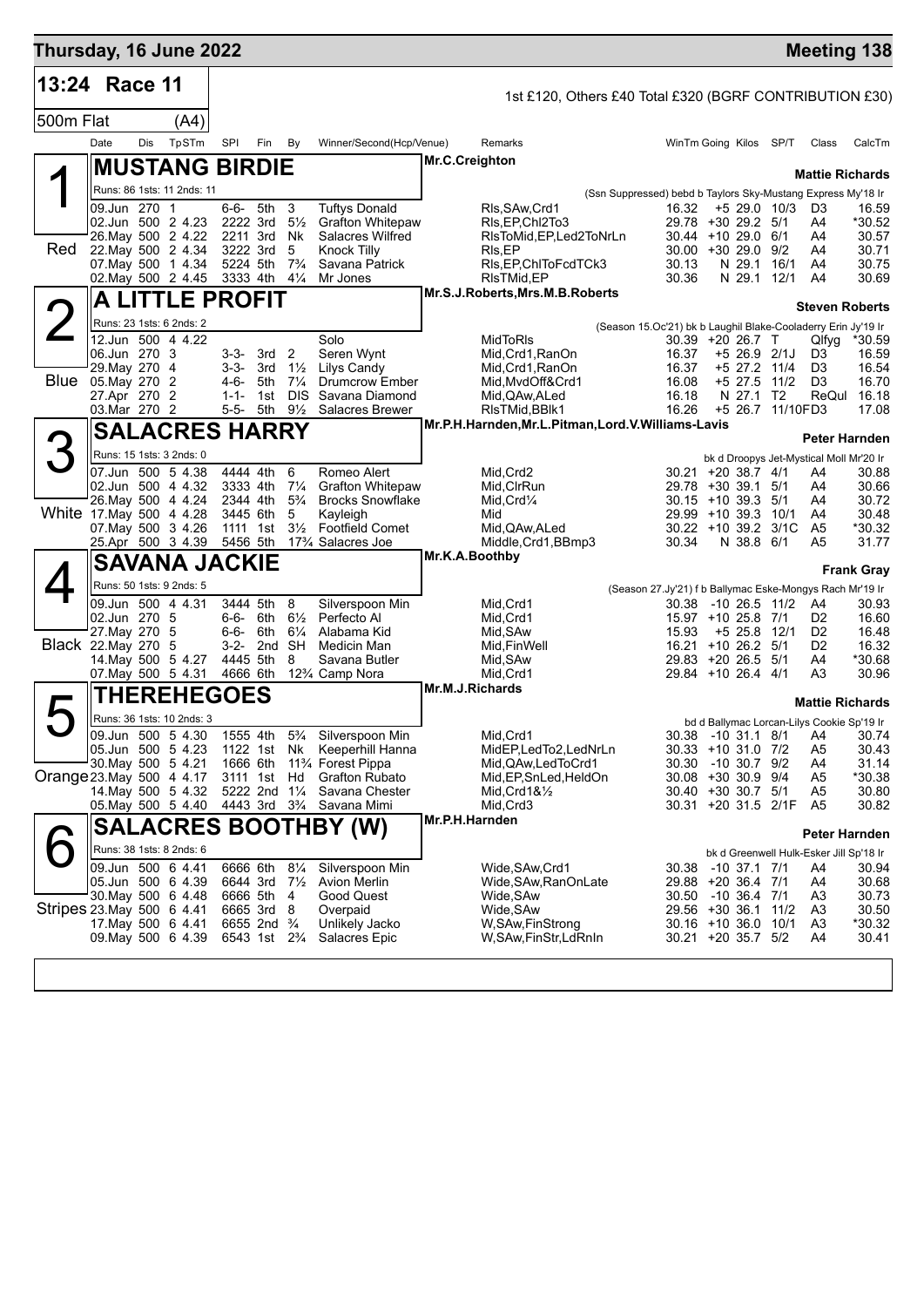| Thursday, 16 June 2022    |                                    |     |                                                |                      |                                                       |                                  |                                                                 |                 |                                                         |                                                                                  |                  |                                | <b>Meeting 138</b>                            |                      |
|---------------------------|------------------------------------|-----|------------------------------------------------|----------------------|-------------------------------------------------------|----------------------------------|-----------------------------------------------------------------|-----------------|---------------------------------------------------------|----------------------------------------------------------------------------------|------------------|--------------------------------|-----------------------------------------------|----------------------|
| 13:39 Race 12             |                                    |     |                                                |                      |                                                       |                                  |                                                                 |                 | 1st £190, Others £50 Total £440 (BGRF CONTRIBUTION £30) |                                                                                  |                  |                                |                                               |                      |
| 500m Flat                 |                                    |     | (A1)                                           |                      |                                                       |                                  |                                                                 |                 |                                                         |                                                                                  |                  |                                |                                               |                      |
|                           | Date                               | Dis | TpSTm                                          | SPI                  | Fin                                                   | By                               | Winner/Second(Hcp/Venue)                                        |                 | Remarks                                                 | WinTm Going Kilos SP/T                                                           |                  |                                | Class                                         | CalcTm               |
|                           |                                    |     | <b>MAKEIT GOD</b>                              |                      |                                                       |                                  |                                                                 | Mrs.B.Hughes    |                                                         |                                                                                  |                  |                                |                                               |                      |
|                           | Runs: 19 1sts: 4 2nds: 4           |     |                                                |                      |                                                       |                                  |                                                                 |                 |                                                         |                                                                                  |                  |                                | bk d Droopys Sydney-Alient Nipper Fb'20 Ir    | <b>Frank Gray</b>    |
|                           |                                    |     | 04.Jun 500 1 4.32                              |                      | 3222 2nd 1/2                                          |                                  | Slippy Barack                                                   |                 | Rails, Led Briefly Run In                               | 30.09                                                                            | $-30$ 31.7 $5/2$ |                                | OR.                                           | *29.84               |
|                           | 25. May 270 1<br>27.Apr 270 1      |     |                                                |                      | 1-1- 1st                                              | $3\frac{1}{2}$                   | Solo<br>Savanaconfidence                                        |                 | Rails<br>RIsToMid, EP, SnLed                            | 15.78 +10 32.0 T<br>15.88                                                        | N 33.0 T3        |                                | Qlfyg                                         | 15.88<br>ReQul 15.88 |
| Red                       | 07.Apr 270 1                       |     |                                                |                      | 5-5- 5th                                              | $3\frac{3}{4}$                   | Bennslittlelady                                                 |                 | RIsToMid, Crd1                                          | 15.95 +10 33.2 6/1                                                               |                  |                                | D2                                            | 16.34                |
|                           | 26.Mar 270                         |     | -1<br>17. Feb 500 1 4.30                       | 6666 6th             |                                                       |                                  | Solo<br>131⁄4 Milton Mia                                        |                 | <b>RIsTMid</b><br>RIs, Crd1                             | 16.28<br>29.62 +10 34.0 9/4                                                      | N 33.5 T         |                                | A1                                            | ReQul 16.28<br>30.77 |
|                           |                                    |     | <b>MAKEIT POSH</b>                             |                      |                                                       |                                  |                                                                 |                 | <b>Makeit Syndicate</b>                                 |                                                                                  |                  |                                |                                               |                      |
|                           |                                    |     | Runs: 44 1sts: 13 2nds: 9                      |                      |                                                       |                                  |                                                                 |                 |                                                         |                                                                                  |                  |                                |                                               | <b>Frank Gray</b>    |
|                           |                                    |     | 12.Jun 500 1 4.37                              | 6665 5th             |                                                       | $7\frac{1}{2}$                   | <b>Crescent Allstar</b>                                         |                 | RIs, SAw, Crd3                                          | (Season Unknown) bk b Coolavanny Jap-Droopys Posh De'17 Ir<br>29.69 +20 28.5 6/1 |                  |                                | A1                                            | 30.49                |
|                           | 05.Jun 500 1 4.19                  |     |                                                |                      | 1111 1st                                              | $\frac{3}{4}$                    | <b>Fabulous Twirl</b>                                           |                 | RIs, QAw, ALed                                          | 29.96                                                                            | N 28.7 11/4      |                                | A2                                            | *29.96               |
| Blue                      | 24. May 270 1<br>19 May 460 2 3.85 |     |                                                | 6-4- 3rd             | 2222 2nd 2 <sup>3</sup> / <sub>4</sub>                | $5\frac{3}{4}$                   | <b>Makeit A Dancer</b><br>Rave Force(Hnlow)                     |                 | RIs, SAw<br>EP,A2nd                                     | 28.04                                                                            | $-20$ 29.8 $5/2$ | 16.08 +15 29.7 11/8F D2        | ΙT                                            | 16.70<br>28.07       |
|                           |                                    |     | 10. May 500 1 4.21                             |                      | 1111 1st $\frac{1}{2}$                                |                                  | Kilwest Lady                                                    |                 | RIs, QAw, ALed                                          | 29.95 +20 29.9 7/2                                                               |                  |                                | A3                                            | 30.15                |
|                           |                                    |     | 04. May 500 2 4.30                             |                      |                                                       |                                  | Solo                                                            | Mr.D.P.Firmager | Rails                                                   | 30.60                                                                            | N 29.5 T         |                                | ReQul                                         | 30.60                |
|                           |                                    |     | <b>FABULOUS TWIRL</b>                          |                      |                                                       |                                  |                                                                 |                 |                                                         |                                                                                  |                  |                                | <b>Laurence Tuffin</b>                        |                      |
| З                         | Runs: 15 1sts: 3 2nds: 4           |     |                                                |                      |                                                       |                                  |                                                                 |                 |                                                         | (Season Unknown) bd b Droopys Sydney-Drive On Betsy My'20 Br                     |                  |                                |                                               |                      |
|                           | 05.Jun 500 3 4.22                  |     | 12.Jun 500 4 4.15                              |                      | 1111 1st<br>2222 2nd $\frac{3}{4}$                    | $5\frac{1}{2}$                   | My Jersey Boy<br>Makeit Posh                                    |                 | MidTRIs, QAw, ALed<br>MidToRIs, EP, RanOn               | 29.75 +20 29.3 5/2<br>29.96                                                      | N 29.2 7/1       |                                | A2<br>A2                                      | *29.95<br>30.02      |
|                           |                                    |     | 24. May 500 3 4.32                             | 5556 6th             |                                                       | 11                               | Longcroft Paddy                                                 |                 | MidToRIs, HitRIs4                                       | 29.56 +30 29.1 8/1                                                               |                  |                                | A2                                            | 30.74                |
| White 14 May 500 4 4.21   |                                    |     | 07. May 500 3 4.28                             | 1222 4th             | 2222 2nd $\frac{3}{4}$                                | $1\frac{1}{4}$                   | <b>Makeit Coldbeans</b><br>Leazes Fergus                        |                 | MidTRIs,EP<br>MidTRIs, FinWell                          | 29.87 +20 28.4<br>29.89 +10 28.5 4/1                                             |                  | 3/1                            | A2<br>A2                                      | 30.15<br>30.06       |
|                           |                                    |     | 26.Apr 500 3 4.34                              |                      | 3555 5th 31/2                                         |                                  | Unlikely Jet                                                    |                 | <b>RIsTMid</b>                                          | 30.03 +10 28.9 9/4                                                               |                  |                                | A2                                            | 30.41                |
|                           |                                    |     | <b>MOANTEEN SWEEP</b>                          |                      |                                                       |                                  |                                                                 |                 | Mr.M.A.Glastonbury                                      |                                                                                  |                  |                                | Lee Field (Unatt)                             |                      |
|                           |                                    |     | Runs: 62 1sts: 17 2nds: 12                     |                      |                                                       |                                  |                                                                 |                 |                                                         |                                                                                  |                  |                                | bk d Droopys Jet-Wakulla Gold Fb'19 Ir        |                      |
|                           |                                    |     | 07.Jun 500 2 4.47                              | 4666 6th             |                                                       |                                  | 131/ <sub>2</sub> Adeles Duke(Sheff)                            |                 | CrdStart, Bmp <sup>1/4</sup>                            | 28.52 +20 35.6 5/1                                                               |                  |                                | 0R                                            | 29.80                |
|                           | 24. May 500 4 4.18                 |     | 31. May 500 5 4.26                             |                      | 2222 2nd 6<br>1111 1st 11/ <sub>4</sub>               |                                  | <b>Chelms Fred</b><br>Nearlylagertime                           |                 | Mid, EP<br>Mid, QAw, ALed                               | 29.42                                                                            | N 36.1           | 9/1<br>29.67 +20 35.6 11/4F A1 | Α1                                            | 29.90<br>*29.87      |
| Black 17 May 500 4 4.24   |                                    |     |                                                |                      | 1111 1st                                              | 3                                | Forest Yuri                                                     |                 | Mid, ALed                                               | 29.83 +20 35.5 5/2                                                               |                  |                                | A1                                            | 30.03                |
|                           |                                    |     | 10. May 500 3 4.20<br>03. May 500 3 4.28       | 3355 5th<br>2555 6th |                                                       | $4\frac{1}{4}$<br>$9\frac{1}{4}$ | Icemans Savana<br><b>Trubbys Sigh</b>                           |                 | Mid, FcdToCk1<br>MidTRIs, Crd1                          | 29.78<br>29.64 +10 36.1 6/1                                                      | N 35.6 4/1       |                                | A1<br>A1                                      | 30.11<br>30.47       |
|                           |                                    |     | <b>ADYBEAR</b>                                 |                      |                                                       |                                  |                                                                 | Mr.M.Fathers    |                                                         |                                                                                  |                  |                                |                                               |                      |
|                           |                                    |     |                                                |                      |                                                       |                                  |                                                                 |                 |                                                         |                                                                                  |                  |                                | <b>Stephen Rayner</b>                         |                      |
|                           |                                    |     | Runs: 41 1sts: 8 2nds: 14<br>12.Jun 500 5 4.27 |                      |                                                       |                                  | 3222 2nd 1 <sup>3</sup> / <sub>4</sub> Crescent Allstar         |                 | MidTW, Crd1, FinWell                                    | (Ssn Suppressed) bk b Quietly-One Yaya Nv'18 Ir                                  |                  |                                | 29.69 +20 28.3 11/2 A1 30.03                  |                      |
|                           |                                    |     | 05.Jun 500 5 4.20                              |                      |                                                       |                                  | 1111 1st 11/2 Kuwaiti King                                      |                 | MidToWide, QAw, ALed                                    | 29.77 +10 28.6 2/1F                                                              |                  |                                | A2                                            | *29.87               |
| Orange 24 May 500 6 4.20  | 30 May 500 6 4.41                  |     |                                                |                      | 4222 2nd Nk<br>3233 4th 2 <sup>3</sup> / <sub>4</sub> |                                  | Spud Gun<br><b>Trumpers Lola</b>                                |                 | Wide, EP, ChlFrom 4<br>MidToWide,EP                     | 30.29<br>29.84 +20 28.5 2/1F                                                     | $-20$ 28.5 $3/1$ |                                | A <sub>2</sub><br>A2                          | 30.12<br>30.25       |
|                           | 15. May 500 5 4.21                 |     |                                                |                      | 1122 1st SH                                           |                                  | Vinegarhill John                                                |                 | MidTWide, EP, LedNrLine                                 | 29.79 +30 28.6 3/1                                                               |                  |                                | A2                                            | 30.09                |
|                           |                                    |     | 07. May 500 5 4.31                             |                      | 1111 1st 7                                            |                                  | Puckane Gift                                                    | Mr.P.A.James    | MidTW,EP,Led1                                           | 30.02 +10 28.4 7/4F                                                              |                  |                                | A3                                            | 30.12                |
|                           |                                    |     | <b>CYCLONE SYDNEY (W)</b>                      |                      |                                                       |                                  |                                                                 |                 |                                                         |                                                                                  |                  |                                |                                               | David Jeans          |
|                           |                                    |     | Runs: 24 1sts: 7 2nds: 3                       |                      |                                                       |                                  |                                                                 |                 |                                                         |                                                                                  |                  |                                | be d Droopys Sydney-Ballymac Natalie Sp'19 Ir |                      |
|                           | 05.Jun 500 5 4.18                  |     | 12.Jun 500 6 4.27                              | 5556 6th             | 2111 2nd 2                                            |                                  | 10 <sup>3</sup> / <sub>4</sub> Crescent Allstar<br>Perfecto Syd |                 | MidTW,Crd1&3<br>MidToWide, EP, Led1To                   | 29.69 +20 34.8 7/1<br>30.03 +10 35.4 5/1                                         |                  |                                | A1<br>A1                                      | 30.76<br>30.30       |
|                           |                                    |     | 26. May 500 4 4.22                             |                      | 2111 1st 31/4                                         |                                  | Kuwaiti King                                                    |                 | Mid, EP, Led 1                                          | 29.86                                                                            | N 35.7 5/2       |                                | A2                                            | *29.86               |
| Stripes 21 May 460 6 3.87 |                                    |     | 15. May 500 6 4.30                             | 4455 5th<br>5555 5th |                                                       | $6\frac{3}{4}$                   | Liffeyside Blake(Hnlow)<br>Ladybear                             |                 | Bmp1                                                    | 27.79<br>29.79 +30 35.8 2/1F                                                     | N 35.7 8/1       |                                | IT<br>A2                                      | 28.33<br>31.44       |
|                           |                                    |     | 07. May 500 5 4.44                             |                      | 6333 3rd 3 <sup>3</sup> / <sub>4</sub>                | 17                               | Leazes Fergus                                                   |                 | Wide, BCrd1<br>MidTW, MsdBrk, EP, Crd1                  | 29.89 +10 35.5 3/1                                                               |                  |                                | A2                                            | 30.30                |
|                           |                                    |     |                                                |                      |                                                       |                                  |                                                                 |                 |                                                         |                                                                                  |                  |                                |                                               |                      |
|                           |                                    |     |                                                |                      |                                                       |                                  |                                                                 |                 |                                                         |                                                                                  |                  |                                |                                               |                      |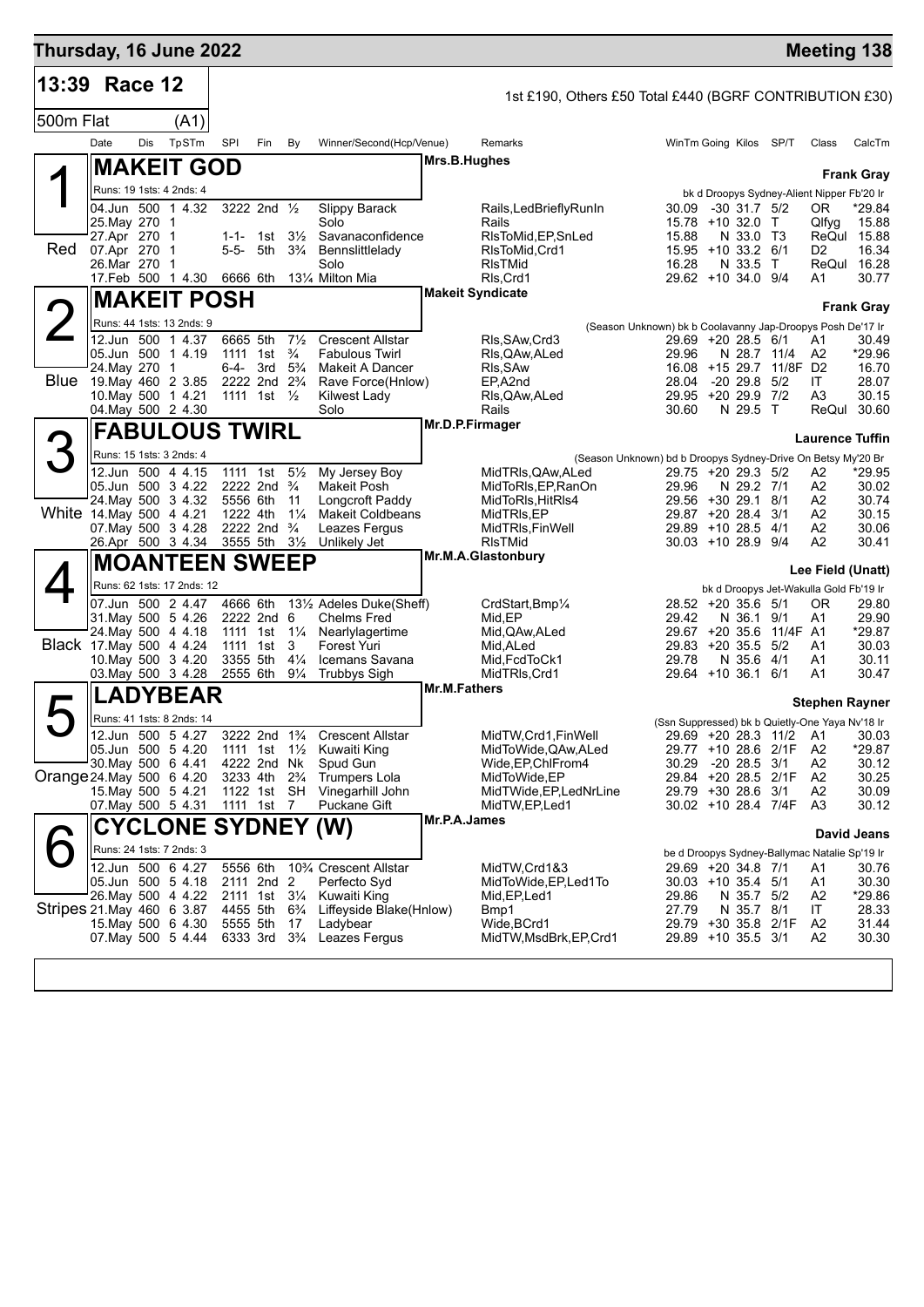| <b>Reserves</b> |                                                                         |                                                                      |                                                                     |                                                                                                                            |                    |  |  |  |  |  |  |  |
|-----------------|-------------------------------------------------------------------------|----------------------------------------------------------------------|---------------------------------------------------------------------|----------------------------------------------------------------------------------------------------------------------------|--------------------|--|--|--|--|--|--|--|
|                 | TpSTm<br>Date<br>Dis                                                    | SPI<br>Fin<br>By                                                     | Winner/Second                                                       | Remarks<br>WinTm Going Kilos SP/T<br>Class                                                                                 | CalcTm             |  |  |  |  |  |  |  |
|                 | ALARMING WINNIE                                                         |                                                                      |                                                                     | Mrs.J.Harrop-Conway                                                                                                        | David Jeans        |  |  |  |  |  |  |  |
|                 | Runs: 72 1sts: 14 2nds: 10                                              |                                                                      |                                                                     | (Ssn Suppressed) bk b Alarming Alan-Alarming Jacks De'17 Br                                                                |                    |  |  |  |  |  |  |  |
|                 | 09.Jun 500 4 4.31                                                       | $\frac{3}{4}$<br>1111 1st                                            | One For Moll                                                        | Mid, ALed<br>N 29.6 11/2<br>30.81<br>A7                                                                                    | 30.81              |  |  |  |  |  |  |  |
|                 | 05.Jun 500 3 4.46<br>23. May 500 4 4.40                                 | 6444 6th<br>10<br>5556 6th<br>- 8                                    | Savana Kilara<br>Mummy Roo                                          | Mid, SAw<br>30.30 +20 29.8 10/1<br>A6<br>Mid, SAw, Crd4<br>30.30 +30 29.8 8/1<br>A6                                        | 31.29<br>31.24     |  |  |  |  |  |  |  |
|                 |                                                                         |                                                                      |                                                                     | Mrs.A.Crocker, Mr.L.J.Parkin                                                                                               |                    |  |  |  |  |  |  |  |
|                 | <b>AVAS GROUP</b>                                                       |                                                                      |                                                                     | <b>Kevin Crocker</b>                                                                                                       |                    |  |  |  |  |  |  |  |
|                 | Runs: 5 1sts: 1 2nds: 2                                                 |                                                                      |                                                                     | bd d Droopys Sydney-Group Supergem Jy'20 Ir                                                                                |                    |  |  |  |  |  |  |  |
|                 | 07.Jun 500 3 4.67<br>24. May 500 4 4.24                                 | 2333 5th<br>$3\frac{1}{4}$                                           | 6222 2nd 8 <sup>3</sup> / <sub>4</sub> Oh Darknstormy<br>Benandyjac | MidToRIs, VSAw<br>29.79 +20 31.0 15/8F A2<br>MidToRIs, EP, Crd1<br>30.24 +10 30.8 5/1 A1                                   | 30.70<br>30.61     |  |  |  |  |  |  |  |
|                 | 16. May 500 2 4.18 2111 1st 1 <sup>3</sup> / <sub>4</sub> Doohoma Range |                                                                      |                                                                     | 30.19 -10 30.4 15/8F A2<br>RIsTMid, EP, Crd&Led2                                                                           | 30.09              |  |  |  |  |  |  |  |
|                 |                                                                         |                                                                      |                                                                     | Mrs.W.M.Richards                                                                                                           |                    |  |  |  |  |  |  |  |
|                 | BALLYBEG SATIN (W)                                                      |                                                                      |                                                                     | <b>Mattie Richards</b>                                                                                                     |                    |  |  |  |  |  |  |  |
|                 | Runs: 59 1sts: 4 2nds: 17                                               |                                                                      |                                                                     | (Ssn Suppressed) wbk b Skywalker Puma-Satin Bridie Jn'19 Ir                                                                |                    |  |  |  |  |  |  |  |
|                 | 09.Jun 500 6 4.29<br>05.Jun 500 6 4.32                                  | 1555 5th<br>1222 2nd 1¼                                              | 4 <sup>3</sup> / <sub>4</sub> Ballycowen Rox<br>Savana Kilara       | Wide, BCrd1<br>30.47 +10 27.2 5/1<br>A6<br>Wide, EP, RanOn<br>30.30 +20 27.4 7/1<br>A6                                     | 30.94<br>30.60     |  |  |  |  |  |  |  |
|                 | 30. May 500 6 4.37                                                      | 3554 2nd 21/2 Fighter Gun                                            |                                                                     | Wide, RanOn<br>30.70 -10 27.1 3/1<br>A6                                                                                    | 30.80              |  |  |  |  |  |  |  |
|                 |                                                                         |                                                                      |                                                                     | Mrs.W.M.Richards                                                                                                           |                    |  |  |  |  |  |  |  |
|                 | CARNALEA (W)                                                            |                                                                      |                                                                     | <b>Mattie Richards</b>                                                                                                     |                    |  |  |  |  |  |  |  |
|                 | Runs: 36 1sts: 5 2nds: 5                                                |                                                                      |                                                                     | (Season Unknown) bk b Laughil Blake-Have A Go Mr'19 Ir                                                                     |                    |  |  |  |  |  |  |  |
|                 | 12.Jun 500 5 4.19<br>05.Jun 500 6 4.34                                  | 1222 2nd 3<br>5543 4th<br>- 5                                        | Keeperhill Hanna<br>Salacres Escaped                                | Wide, QAw, Led To 2<br>30.00 +20 27.5 7/2<br>A5<br>30.34 +10 27.3 6/4F A5<br>Wide, SAw                                     | 30.45<br>30.85     |  |  |  |  |  |  |  |
|                 | 29.May 270 6                                                            | 1-1- 1st SH                                                          | <b>Fabulous Rossa</b>                                               | Wide, EP, LedTo2, LedNrLn<br>16.29<br>$+5$ 27.4 $5/2$<br>D <sub>2</sub>                                                    | 16.34              |  |  |  |  |  |  |  |
|                 |                                                                         |                                                                      |                                                                     | Mrs.W.M.Richards                                                                                                           |                    |  |  |  |  |  |  |  |
|                 | <b>CONNORS BULLET</b>                                                   |                                                                      |                                                                     | <b>Mattie Richards</b>                                                                                                     |                    |  |  |  |  |  |  |  |
|                 | Runs: 32 1sts: 5 2nds: 8                                                |                                                                      |                                                                     | bd d Dorotas Woo Hoo-Bogger Realta Ap'20 Ir                                                                                |                    |  |  |  |  |  |  |  |
|                 | 07.Jun 500 3 4.23<br>30. May 500 4 4.24                                 | 1111 1st<br>$5\frac{3}{4}$<br>2555 6th<br>$4\frac{1}{4}$             | Mongys Fire<br><b>Good Quest</b>                                    | Mid, QAw, ALed, Drew Clear<br>29.83 +20 30.6 9/4J A3                                                                       | 30.03              |  |  |  |  |  |  |  |
|                 | 23. May 500 3 4.25 2356 6th 103/4 Overpaid                              |                                                                      |                                                                     | Mid,EP<br>30.50<br>$-10$ 30.2 $5/2$<br>A3<br>29.56 +30 30.5 11/8F A3<br>Mid, LedTo1, Crd1/4&2&3                            | 30.74<br>30.72     |  |  |  |  |  |  |  |
|                 |                                                                         |                                                                      |                                                                     | Mr.D.P.Firmager                                                                                                            |                    |  |  |  |  |  |  |  |
|                 | <b>FABULOUS WORLD</b>                                                   |                                                                      |                                                                     | <b>Laurence Tuffin</b>                                                                                                     |                    |  |  |  |  |  |  |  |
|                 | Runs: 29 1sts: 5 2nds: 6                                                |                                                                      |                                                                     | (Season Unknown) bk b Kinloch Brae-Fabulous Pin My'19 Br                                                                   |                    |  |  |  |  |  |  |  |
|                 | 09.Jun 500 2 4.36<br>02.Jun 500 1 4.45                                  | 4555 4th<br>$3\frac{1}{4}$<br>5444 2nd 3 <sup>3</sup> / <sub>4</sub> | <b>Fabulous Sierra</b><br><b>Grafton Whitepaw</b>                   | Rls, SAw, RanOnLate<br>30.09<br>N 27.0 6/1<br>A4<br>RIs, SAw, RanOn<br>29.78 +30 27.0 5/1<br>A4                            | 30.34<br>30.39     |  |  |  |  |  |  |  |
|                 | 26. May 500 1 4.34                                                      | 6655 5th 7 <sup>3</sup> /4                                           | <b>Brocks Snowflake</b>                                             | RIsToMid, Crd1/4<br>30.15 +10 27.0 9/2<br>A4                                                                               | 30.87              |  |  |  |  |  |  |  |
|                 | <b>FINDO GASK</b>                                                       |                                                                      |                                                                     | Mr.R.S.Manson                                                                                                              |                    |  |  |  |  |  |  |  |
|                 |                                                                         |                                                                      |                                                                     |                                                                                                                            | <b>Frank Gray</b>  |  |  |  |  |  |  |  |
|                 | Runs: 6 1sts: 2 2nds: 1                                                 |                                                                      |                                                                     | (Season Unknown) bk b Laughil Blake-Lifes A Beauty Ap'20 Ir                                                                |                    |  |  |  |  |  |  |  |
|                 | 08.Jun 270 4<br>12. May 270 3                                           | 2nd <sub>6</sub><br>$1 - 2 -$<br>2-2- 1st SH                         | Gougane Jet<br>Lockdown Julie                                       | Mid, QAw<br>N 25.7 T3<br>ReQul<br>15.85<br>Mid, EP, ChlTh'out, LedNrLn<br>16.27 +10 26.7 5/2<br>D3                         | 16.33<br>16.37     |  |  |  |  |  |  |  |
|                 | 05. May 270 3                                                           |                                                                      | 5-5- 4th 6 <sup>3</sup> / <sub>4</sub> Drumcrow Ember               | Mid, Crd1<br>16.08<br>$+5$ 26.6 4/1<br>D3                                                                                  | 16.66              |  |  |  |  |  |  |  |
|                 | <b>FOOTFIELD FERN</b>                                                   |                                                                      |                                                                     | Mr.M.P.Hagan                                                                                                               |                    |  |  |  |  |  |  |  |
|                 |                                                                         |                                                                      |                                                                     |                                                                                                                            | David Jeans        |  |  |  |  |  |  |  |
|                 | Runs: 51 1sts: 7 2nds: 6                                                |                                                                      |                                                                     | (Ssn Suppressed) bk b Confident Rankin-Good Legacy Jn'19 Ir                                                                |                    |  |  |  |  |  |  |  |
|                 | 12.Jun 500 4 4.33<br>05.Jun 500 4 4.32                                  | 4344 4th<br>$7\frac{1}{2}$<br>1466 6th                               | Keeperhill Hanna<br>12% Avion Merlin                                | Middle, RanOn<br>30.00 +20 29.0 7/1<br>A5<br>29.88 +20 29.6 10/1<br>Mid, EP, Crd <sup>3</sup> /4<br>A4                     | 30.80<br>31.10     |  |  |  |  |  |  |  |
|                 | 31. May 500 4 4.31                                                      | 3454 4th 51/2 Romantic Doll                                          |                                                                     | Mid,EP<br>30.16 +20 29.7 4/1<br>A4                                                                                         | 30.81              |  |  |  |  |  |  |  |
|                 | <b>FOOTFIELD VIXEN</b>                                                  |                                                                      |                                                                     | Mr.M.P.Hagan                                                                                                               |                    |  |  |  |  |  |  |  |
|                 |                                                                         |                                                                      |                                                                     |                                                                                                                            | <b>David Jeans</b> |  |  |  |  |  |  |  |
|                 | Runs: 42 1sts: 7 2nds: 6<br>12.Jun 500 2 4.29                           | 4455 5th<br>$8\frac{3}{4}$                                           | Talk Of The Town                                                    | (Ssn Suppressed) bk b Droopys Jet-Madabout Bella Sp'18 Ir<br>RIsTMid, Crd1<br>30.53 +20 28.7 9/2                           | 31.41              |  |  |  |  |  |  |  |
|                 | 02.Jun 500 2 4.29                                                       | 1322 3rd 1                                                           | <b>Bangers And Mash</b>                                             | A7<br>RIsToMid, QAw, RanOn<br>30.74 +20 28.6 4/1<br>A7                                                                     | 31.01              |  |  |  |  |  |  |  |
|                 | 26.May 500 1 4.29                                                       | 2655 5th 9                                                           | Savana Superdry                                                     | 30.52 +10 28.3 11/2<br>A7<br>RIsToMid, CrdStt                                                                              | 31.35              |  |  |  |  |  |  |  |
|                 | <b>GLENGAR BELLES</b>                                                   |                                                                      |                                                                     | <b>Makeit Syndicate</b>                                                                                                    |                    |  |  |  |  |  |  |  |
|                 |                                                                         |                                                                      |                                                                     |                                                                                                                            | <b>Frank Gray</b>  |  |  |  |  |  |  |  |
|                 | Runs: 4 1sts: 1 2nds: 2<br>06.Jun 500 1 4.30                            | 2111 1st<br>$1\frac{1}{2}$                                           | Mummy Roo                                                           | (Season Unknown) bk b Droopys Sydney-Killinan Rosie Sp'20 Ir<br>RIsToMid, EP, Led <sup>1/4</sup><br>30.37 +10 25.8 5/6F A5 | 30.47              |  |  |  |  |  |  |  |
|                 | 30. May 500 2 4.32                                                      | 4222 3rd $\frac{3}{4}$                                               | Salacres Mitchel                                                    | RIsToMid, EP, RanOn<br>30.78<br>-10 26.6 6/4F A5                                                                           | 30.74              |  |  |  |  |  |  |  |
|                 | 19. May 500 3 4.26                                                      | 3222 2nd 1                                                           | <b>Brocks Snowflake</b>                                             | MidTRIs, Chl4<br>30.46<br>N 27.5 11/4F A5                                                                                  | 30.55              |  |  |  |  |  |  |  |
|                 | <b>GREENCROFT HAWK</b>                                                  |                                                                      |                                                                     | Mr.S.J.Rayner                                                                                                              |                    |  |  |  |  |  |  |  |
|                 | Runs: 96 1sts: 17 2nds: 20                                              |                                                                      |                                                                     | <b>Stephen Rayner</b>                                                                                                      |                    |  |  |  |  |  |  |  |
|                 | 12.Jun 500 3 4.43                                                       | 4333 2nd 21/2                                                        | <b>Greencroft Paddy</b>                                             | bk d Tomacelli-Terrors Hawk Jn'17 Br<br>MidToRIs, FinWell<br>$30.44 + 20.36.7$ 9/4J<br>A6                                  | 30.85              |  |  |  |  |  |  |  |
|                 | 06.Jun 500 3 4.34                                                       | 1222 2nd Nk                                                          | <b>Unlikely Breeze</b>                                              | MidToRIs, EP, RanOn<br>30.65<br>N 37.2 11/4<br>A6                                                                          | 30.68              |  |  |  |  |  |  |  |
|                 | 28. May 500 3 4.35                                                      | 3322 2nd Nk                                                          | Footfield Biddy                                                     | Mid-RIs, FinWell<br>30.64<br>N 37.1 6/1<br>A6                                                                              | 30.67              |  |  |  |  |  |  |  |
|                 |                                                                         |                                                                      |                                                                     |                                                                                                                            |                    |  |  |  |  |  |  |  |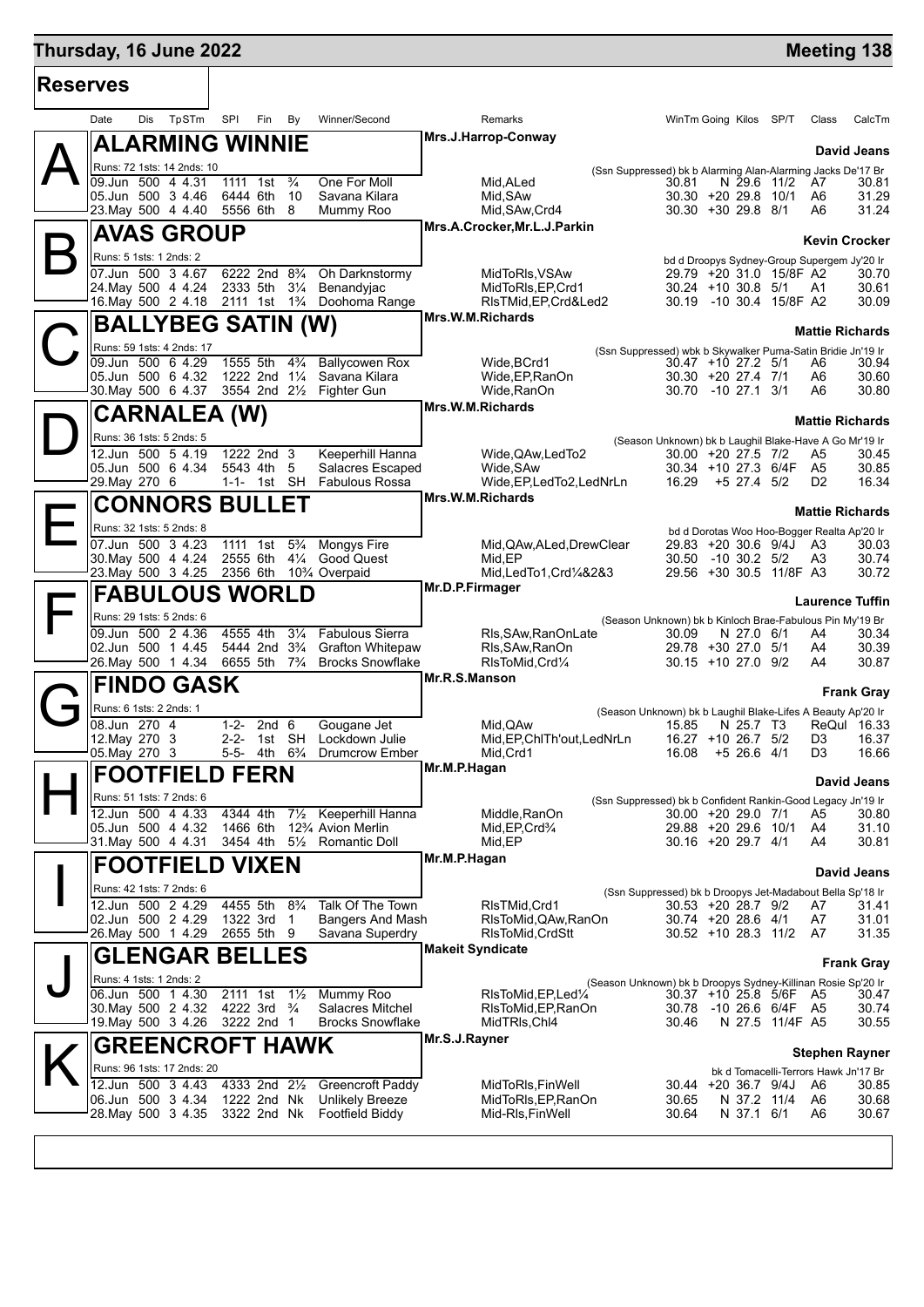| <b>Reserves</b> |                                                 |       |                         |                               |                                  |                                                       |                                           |                                                                                         |                                                                                         |  |                             |                 |                                                  |                         |
|-----------------|-------------------------------------------------|-------|-------------------------|-------------------------------|----------------------------------|-------------------------------------------------------|-------------------------------------------|-----------------------------------------------------------------------------------------|-----------------------------------------------------------------------------------------|--|-----------------------------|-----------------|--------------------------------------------------|-------------------------|
|                 | Dis<br>Date                                     | TpSTm | SPI                     | Fin                           | By                               | Winner/Second                                         |                                           | Remarks                                                                                 | WinTm Going Kilos SP/T                                                                  |  |                             |                 | Class                                            | CalcTm                  |
|                 | <b>HANG ON WOMBAT (W)</b>                       |       |                         |                               |                                  |                                                       | Mr.L.Pitman                               |                                                                                         |                                                                                         |  |                             |                 |                                                  | Peter Harnden           |
|                 | Runs: 8 1sts: 2 2nds: 2                         |       |                         |                               |                                  |                                                       |                                           |                                                                                         |                                                                                         |  |                             |                 | bk d Magical Bale-Oasis Dream Oc'20 Br           |                         |
|                 | 09.Jun 270 6                                    |       | 4-3-                    | 3rd                           | $1\frac{3}{4}$                   | Rushmoor Pepper                                       |                                           | Wide,,SAw,RanOn                                                                         | 16.28                                                                                   |  |                             | N 36.0 9/4F     | D <sub>3</sub>                                   | 16.42                   |
|                 | 05.Jun 270 6<br>29. May 270 6                   |       |                         | 4-1- 1st 1<br>6-6- 6th 5      |                                  | <b>Unlikely Dream</b><br><b>Headford Jasmine</b>      |                                           | Wide, SAw, EP, Led1<br>Wide, SAw                                                        | 16.33 +10 36.0 11/4<br>$16.12 + 536.19/2$                                               |  |                             |                 | D3<br>D3                                         | 16.43<br>16.56          |
|                 |                                                 |       |                         |                               |                                  |                                                       |                                           | <b>Wessex Greyhounds</b>                                                                |                                                                                         |  |                             |                 |                                                  |                         |
|                 | Runs: 6 1sts: 2 2nds: 2                         |       | <b>HEADFORD JASMINE</b> |                               |                                  |                                                       |                                           |                                                                                         |                                                                                         |  |                             |                 |                                                  | <b>Kevin Crocker</b>    |
|                 | 09.Jun 270 2                                    |       | $4 - 6 -$               | 6th                           | 4                                | Fayes Boy                                             |                                           | (Season Unknown) bk b Ballymac Best-Headford Fantasy Au'20 Ir<br>RIsToMid, EP, FcdToCk1 | 16.20                                                                                   |  | N 25.7 7/2                  |                 | D2                                               | 16.51                   |
|                 | 29. May 270 2                                   |       |                         | 2-1- 1st                      | $1\frac{1}{4}$                   | Oh Delhi                                              |                                           | RIsToMid, SnLed                                                                         | 16.12                                                                                   |  |                             | $+5$ 25.7 10/3  | D <sub>3</sub>                                   | 16.17                   |
|                 | 16.May 270 2                                    |       |                         | 2-3- 2nd Hd                   |                                  | Fayes Boy                                             |                                           | MidTRIs, QAw, Fin Well                                                                  | 16.45                                                                                   |  | N 25.4 3/1                  |                 | D3                                               | 16.47                   |
|                 | <b>HIPPY CHICK</b>                              |       |                         |                               |                                  |                                                       | Miss.D.K.Pruhs<br><b>Paul Braithwaite</b> |                                                                                         |                                                                                         |  |                             |                 |                                                  |                         |
|                 | Runs: 38 1sts: 8 2nds: 10                       |       |                         |                               |                                  |                                                       |                                           |                                                                                         | (Ssn Suppressed) wbk b Taylors Sky-Barnagrane Glen De'18 Ir                             |  |                             |                 |                                                  |                         |
|                 | 05.Jun 500 3 4.23<br>24. May 500 4 4.28         |       |                         | 1111 1st<br>1222 2nd 2        | <b>Nk</b>                        | Jumeirah Lola<br>Tromora Rain                         |                                           | MidToRIs, EP, ALed<br>MidToRIs, EP, Sn2nd                                               | 30.11<br>29.95 +10 29.4 7/1                                                             |  | N 28.8 6/1                  |                 | A3<br>A3                                         | 30.11<br>30.22          |
|                 | 16.May 500 3 4.28                               |       |                         |                               |                                  | 1122 4th 3 <sup>3</sup> / <sub>4</sub> Snooty Rose    |                                           | MidTRIs, LedTo3                                                                         | 30.11                                                                                   |  | N 29.4 9/4                  |                 | A3                                               | 30.40                   |
|                 | <b>HOFFMANS LASS (W)</b>                        |       |                         |                               |                                  |                                                       |                                           | <b>Faversham Flyers</b>                                                                 |                                                                                         |  |                             |                 |                                                  | <b>David Jeans</b>      |
|                 | Runs: 101 1sts: 13 2nds: 15                     |       |                         |                               |                                  |                                                       |                                           |                                                                                         | (Ssn Suppressed) bk b Swift Hoffman-Tauriel Mr'18 Ir                                    |  |                             |                 |                                                  |                         |
|                 | 09.Jun 500 5 4.43                               |       | 6665 5th                |                               | $5\frac{1}{4}$                   | Salacres Lord                                         |                                           | Wide, SAw, RanOn                                                                        | $30.68 + 10.30.3$ 9/1                                                                   |  |                             |                 | A7                                               | 31.18                   |
|                 | 02.Jun 270 6<br>29. May 270 6                   |       |                         |                               |                                  | 1-3- 3rd 11/4 Farran Puma<br>3-3- 3rd 11/4 Savana Ice |                                           | Wide, QAw, Crd&StbNrLn<br>Wide, RanOn                                                   | 16.69<br>16.69                                                                          |  | $+5$ 30.2 3/1<br>N 30.6 9/1 |                 | D4<br>D4                                         | 16.84<br>16.79          |
|                 |                                                 |       |                         |                               |                                  |                                                       |                                           | Mrs.W.M.Richards                                                                        |                                                                                         |  |                             |                 |                                                  |                         |
|                 |                                                 |       |                         |                               |                                  | <b>KEEPERHILL HANNA (W)</b>                           |                                           |                                                                                         |                                                                                         |  |                             |                 |                                                  | <b>Mattie Richards</b>  |
|                 | Runs: 74 1sts: 12 2nds: 18<br>12.Jun 500 6 4.31 |       |                         | 2111 1st                      | 3                                | Carnalea                                              |                                           | Wide, SAw, EP, Led2                                                                     | (Ssn Suppressed) be b Eden The Kid-Keeperhill Ebony Nv'18 Ir<br>30.00 +20 28.0 15/8F A5 |  |                             |                 |                                                  | 30.20                   |
|                 | 05.Jun 500 6 4.32 2211 2nd Nk                   |       |                         |                               |                                  | Therehegoes                                           |                                           | MidToW, SAw, EP, Ld2ToNrLn                                                              | $30.33 + 10.28.1$ 11/4                                                                  |  |                             |                 | A <sub>5</sub>                                   | 30.46                   |
|                 | 30. May 270 5                                   |       |                         | 6-4- 3rd $4\frac{1}{4}$       |                                  | Do It Sheena                                          |                                           | MidToWide, SAw, RanOn                                                                   | 16.33                                                                                   |  | $-5$ 27.9 $9/2$             |                 | D3                                               | 16.63                   |
|                 | <b>KLOPPS WEE TOOTS</b>                         |       |                         |                               |                                  |                                                       | <b>Mr.R.Steward</b>                       |                                                                                         |                                                                                         |  |                             |                 |                                                  | <b>Abbie Steels</b>     |
|                 | Runs: 11 1sts: 2 2nds: 3                        |       |                         |                               |                                  |                                                       |                                           | (Ssn Suppressed) wbk b Skywalker Farloe-Rafas Wee Toots My'19 Ir                        |                                                                                         |  |                             |                 |                                                  |                         |
|                 | 09.Jun 500 1 4.30<br>02.Jun 500 3 4.24          |       |                         | 4444 4th<br>2111 1st          | $3\frac{1}{2}$<br>$1\frac{1}{4}$ | <b>Ballycowen Rox</b><br>Leferrari                    |                                           | RIsToMid, Crd&FcdOff1<br>MidToRIs, QAw, Led1                                            | $30.47 + 10.30.2$ 5/2<br>$30.27 + 20.30.3$ 15/8                                         |  |                             |                 | A6<br>A7                                         | 30.84<br>30.47          |
|                 | 26. May 500 3 4.27                              |       |                         | 3333 3rd                      | $2\frac{1}{2}$                   | Savana Superdry                                       |                                           | MidToRIs, RanOn                                                                         | 30.52 +10 29.8 10/3 A7                                                                  |  |                             |                 |                                                  | 30.83                   |
|                 | <b>LEEVIEW JACK</b>                             |       |                         |                               |                                  |                                                       |                                           | Mrs.W.M.Richards                                                                        |                                                                                         |  |                             |                 |                                                  |                         |
|                 | Runs: 56 1sts: 8 2nds: 12                       |       |                         |                               |                                  |                                                       |                                           |                                                                                         |                                                                                         |  |                             |                 | bk d Droopys Jet-Harlem Princess Jn'19 Ir        | <b>Mattie Richards</b>  |
|                 | 06.Jun 270 5                                    |       | $2 - 2 -$               |                               | 2nd $2\frac{1}{4}$               | <b>Fabulous Roxy</b>                                  |                                           | Mid, RanOn                                                                              | 16.05                                                                                   |  | $+5$ 34.3 7/2               |                 | D2                                               | 16.29                   |
|                 | 30. May 270 5<br>22. May 270 4                  |       | $5 - 5 -$               | 4th<br>3rd                    | 5<br>$\overline{1}$              | Savana Stowe<br>Medicin Man                           |                                           | Mid, RanOn<br>Mid, FcdTCk1, RanOn                                                       | 16.11<br>16.21 +10 34.3 7/2                                                             |  | $-5$ 34.1 $7/1$             |                 | D <sub>2</sub><br>D <sub>2</sub>                 | 16.45<br>16.39          |
|                 |                                                 |       | 2-4-                    |                               |                                  |                                                       |                                           | Mrs.W.M.Richards                                                                        |                                                                                         |  |                             |                 |                                                  |                         |
|                 | <b>LILYS BOSCO</b>                              |       |                         |                               |                                  |                                                       |                                           |                                                                                         |                                                                                         |  |                             |                 |                                                  | <b>Mattie Richards</b>  |
|                 | Runs: 25 1sts: 6 2nds: 8<br>05.Jun 270 2        |       | $4 - 2 -$               | 3rd                           | $5\frac{1}{4}$                   | Ardera Hector                                         |                                           | Ris, SitCrd1&Rnin                                                                       | 16.35                                                                                   |  | $+5$ 30.7 $5/1$             |                 | bd d Ballymac Lorcan-Lilys Cookie Sp'19 Ir<br>D2 | 16.82                   |
|                 | 22. May 270 1                                   |       | 1-1-                    | 2nd                           | Nk                               | Confidentiality                                       |                                           | Mid-RIs, LedToNrLine                                                                    | 16.15                                                                                   |  | +5 30.7 T3                  |                 | ReQul                                            | 16.23                   |
|                 | 14.Apr 270 3                                    |       |                         | 5-5- 6th                      | $7\frac{1}{2}$                   | Makeit A Bluey                                        |                                           | RIsToMid.Crd1/2                                                                         | 16.21                                                                                   |  | $-10$ 31.0 $4/1$            |                 | D2                                               | 16.70                   |
|                 | LILYS CANDY (W)                                 |       |                         |                               |                                  |                                                       |                                           | Mrs.W.M.Richards                                                                        |                                                                                         |  |                             |                 |                                                  | <b>Mattie Richards</b>  |
|                 | Runs: 38 1sts: 4 2nds: 7                        |       |                         |                               |                                  |                                                       |                                           |                                                                                         | (Ssn Suppressed) bk b Ballymac Lorcan-Lilys Cookie Sp'19 Ir                             |  |                             |                 |                                                  |                         |
|                 | 09.Jun 270 6                                    |       | $4 - 2 -$               | 3rd                           | $\overline{1}$                   | <b>Tuftys Donald</b>                                  |                                           | Wide, EP, RanOn                                                                         | 16.32                                                                                   |  |                             | +5 27.0 2/1F D3 |                                                  | 16.44                   |
|                 | 05.Jun 270 6<br>29. May 270 6                   |       | $3 - 3 -$               | 3rd<br>1-1- 1st $\frac{3}{4}$ | $1\frac{1}{2}$                   | Fayes Boy<br>Oh El Nido                               |                                           | Wide, RanOn<br>Wide, ALed                                                               | 16.20<br>16.37                                                                          |  | $+5$ 27.0 4/1               | +5 27.1 11/2 D3 | D <sub>3</sub>                                   | 16.38<br>16.42          |
|                 | <b>LIMEKILN CHIC</b>                            |       |                         |                               |                                  |                                                       |                                           | The Jakarta Syndicate                                                                   |                                                                                         |  |                             |                 |                                                  |                         |
|                 | Runs: 17 1sts: 0 2nds: 5                        |       |                         |                               |                                  |                                                       |                                           |                                                                                         |                                                                                         |  |                             |                 |                                                  | <b>Paul Braithwaite</b> |
|                 | 12.Jun 500 4 4.34                               |       |                         | 5544 4th                      | $6\frac{1}{4}$                   | Talk Of The Town                                      |                                           | Mid, Crd1                                                                               | (Season Unknown) bk b Droopys Buick-Mrs Chippy My'20 Ir<br>30.53 +20 27.4 11/4          |  |                             |                 | A7                                               | 31.22                   |
|                 | 02.Jun 500 4 4.34                               |       |                         | 5443 2nd 3/4                  |                                  | <b>Bangers And Mash</b>                               |                                           | Mid, RanOn                                                                              | 30.74 +20 27.3 2/1F                                                                     |  |                             |                 | - A7                                             | 31.00                   |
|                 | 26. May 500 4 4.33                              |       | 2                       |                               | $3rd \quad 3\frac{1}{2}$         | Never Enough                                          |                                           | Mid, EP, ChITo 3/4<br><b>Makeit Syndicate</b>                                           | 30.83                                                                                   |  | N 27.6 5/2                  |                 | A7                                               | 31.11                   |
|                 | <b>MAKEIT A BLUEY</b>                           |       |                         |                               |                                  |                                                       |                                           |                                                                                         |                                                                                         |  |                             |                 |                                                  | <b>Frank Gray</b>       |
|                 | Runs: 49 1sts: 8 2nds: 8                        |       |                         |                               |                                  |                                                       |                                           |                                                                                         |                                                                                         |  |                             |                 | be d Farloe Rumble-Jaytee Grace Sp'19 Ir         |                         |
|                 | 12.Jun 270 3<br>31. May 270 3                   |       | 4-4-<br>2-3-            | 4th<br>4th                    | $5\frac{3}{4}$<br>4              | Loggies Lenny<br>Churchtown Annie                     |                                           | Middle<br>Mid,EP                                                                        | 16.14 +10 35.7 9/2<br>15.98 +10 35.4 4/1                                                |  |                             |                 | D <sub>2</sub><br>D2                             | 16.70<br>16.41          |
|                 | 19. May 460 5 3.84                              |       |                         | 1111 2nd 3                    |                                  | Burgess Blaze(Hnlow)                                  |                                           | EP,LedTo4                                                                               | 28.22                                                                                   |  | N 35.9 7/4                  |                 | IT                                               | 28.47                   |
|                 |                                                 |       |                         |                               |                                  |                                                       |                                           |                                                                                         |                                                                                         |  |                             |                 |                                                  |                         |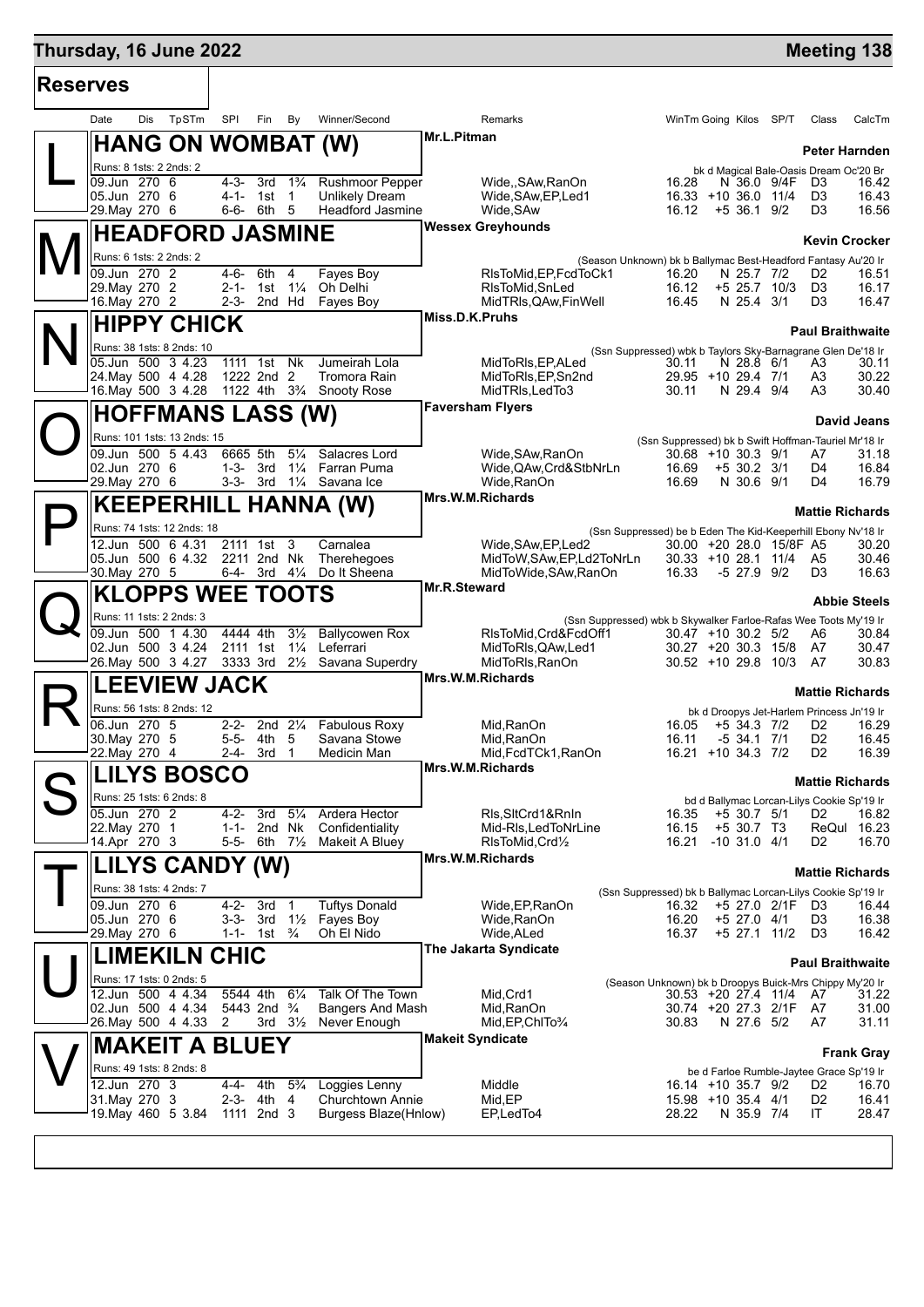